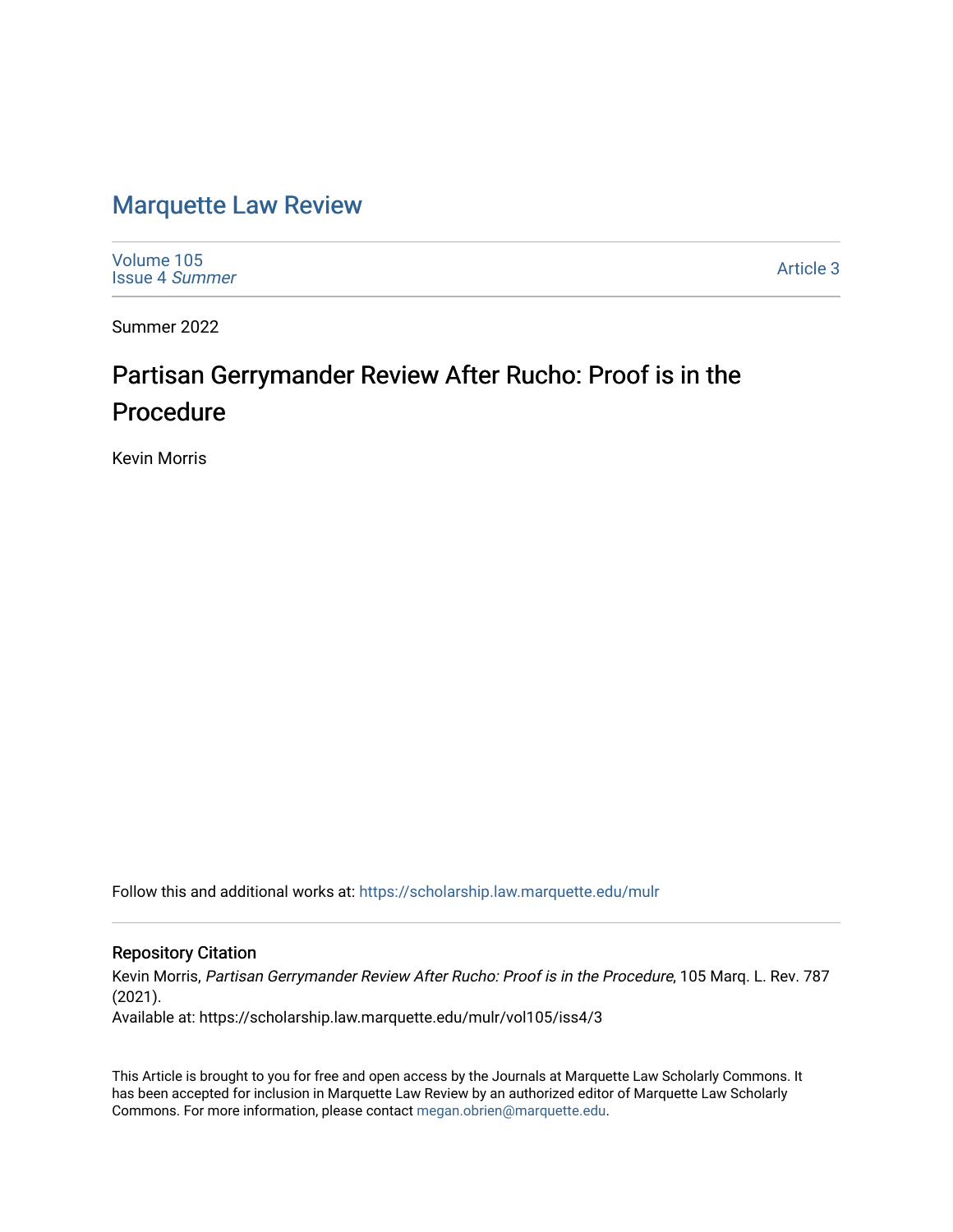# **PARTISAN GERRYMANDER REVIEW AFTER**  *RUCHO***: PROOF IS IN THE PROCEDURE**

# KEVIN MORRIS\*

*In* Rucho v. Common Cause*, the U.S. Supreme Court purported to end over three decades of partisan gerrymander review by the federal courts. I believe the Court's decision is problematic. Partisan gerrymandering distorts democratic governance through effects that have been increasingly*  documented, and it seems likely that those effects will compound and continue *largely unabated absent the availability of federal judicial review. But my intent is not to argue against* Rucho*, rather to work within its parameters and overcome it. That means understanding the nature of the problem that the Court wrestled with, recognizing the Court's structural concerns, and then tracing the limits of its reasoning. All of which, I believe, points to the procedural guarantee of the Due Process Clause as a plausible constitutional basis for reinvigorated federal judicial review of partisan gerrymandering challenges. By targeting identifiable groups for vote dilution, partisan gerrymandering functions more like adjudicatory acts rather than traditional legislative acts, and therefore may require additional procedural safeguards in connection with their adoption than the lawmaking process itself provides. Moreover, review of redistricting procedures and the formulation of corresponding safeguards, in contrast to substantive review of redistricting maps as has been done in the past, draws on the special competence of judges. Finally, procedural review does not shift the locus of redistricting authority but instead de-weaponizes it; it does not attempt to wrest control but only to formalize it. A judicial focus on redistricting procedures can thus limit and discipline review so as to prevent judicial overreach, a concern which has long troubled the Court, while at the same time checking the worst partisan redistricting abuses.*

<sup>\*</sup> Law Clerk to the Honorable Regina D. Cannon, United States Magistrate Judge for the Northern District of Georgia, Atlanta. J.D., 2010, Georgia State University College of Law; B.S., 2002, Mary Washington College. Special thanks to Shannon Fishel for her many helpful comments and suggestions.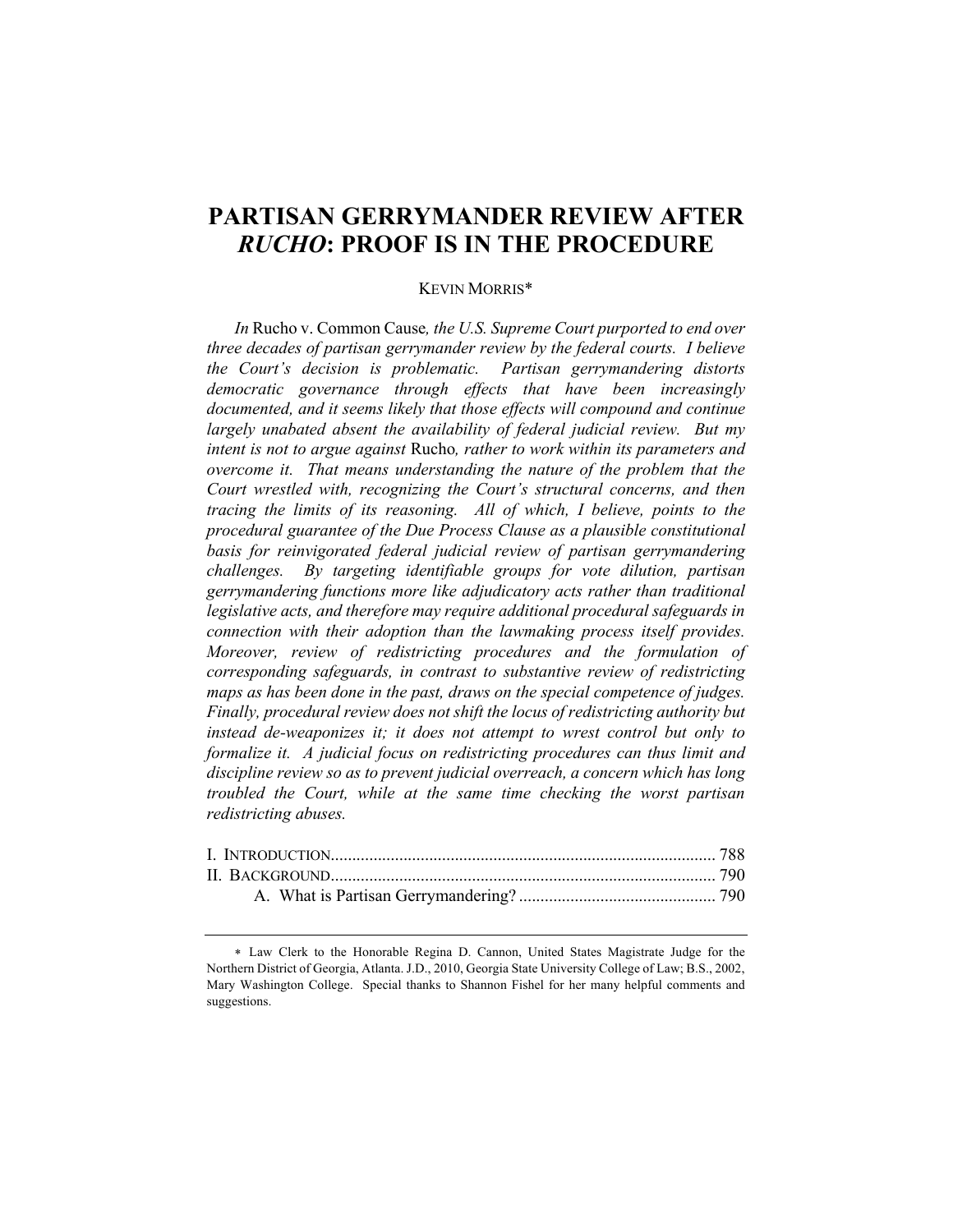| III. THE PUZZLE OF PARTISAN GERRYMANDER REVIEW 805            |
|---------------------------------------------------------------|
|                                                               |
|                                                               |
|                                                               |
|                                                               |
|                                                               |
| iii. Procedural Due Process and Partisan Gerrymandering 812   |
| iv. The Legislative Process as Procedural Due Process 813     |
|                                                               |
| 1. History of the Distinction as Separation of Powers 815     |
| 2. Cases—Direct and Indirect Application of Procedural Due    |
|                                                               |
|                                                               |
|                                                               |
|                                                               |
|                                                               |
| i. Nature and Weight of the Private Interest  827             |
| ii. The Risk of Error and Value of Additional Procedures  828 |
|                                                               |
|                                                               |
|                                                               |
|                                                               |
|                                                               |
|                                                               |
| i. Corporate Law and The Business Judgment Rule 839           |
| ii. Ely's Process-Based Theory of Judicial Review 841         |
|                                                               |

# I. INTRODUCTION

Free and fair elections are like the grammar of democracy, to which partisan gerrymandering represents an error. A very serious one. For the last several decades, the federal courts remained an open forum for litigants challenging partisan gerrymanders as unconstitutional. But that may have come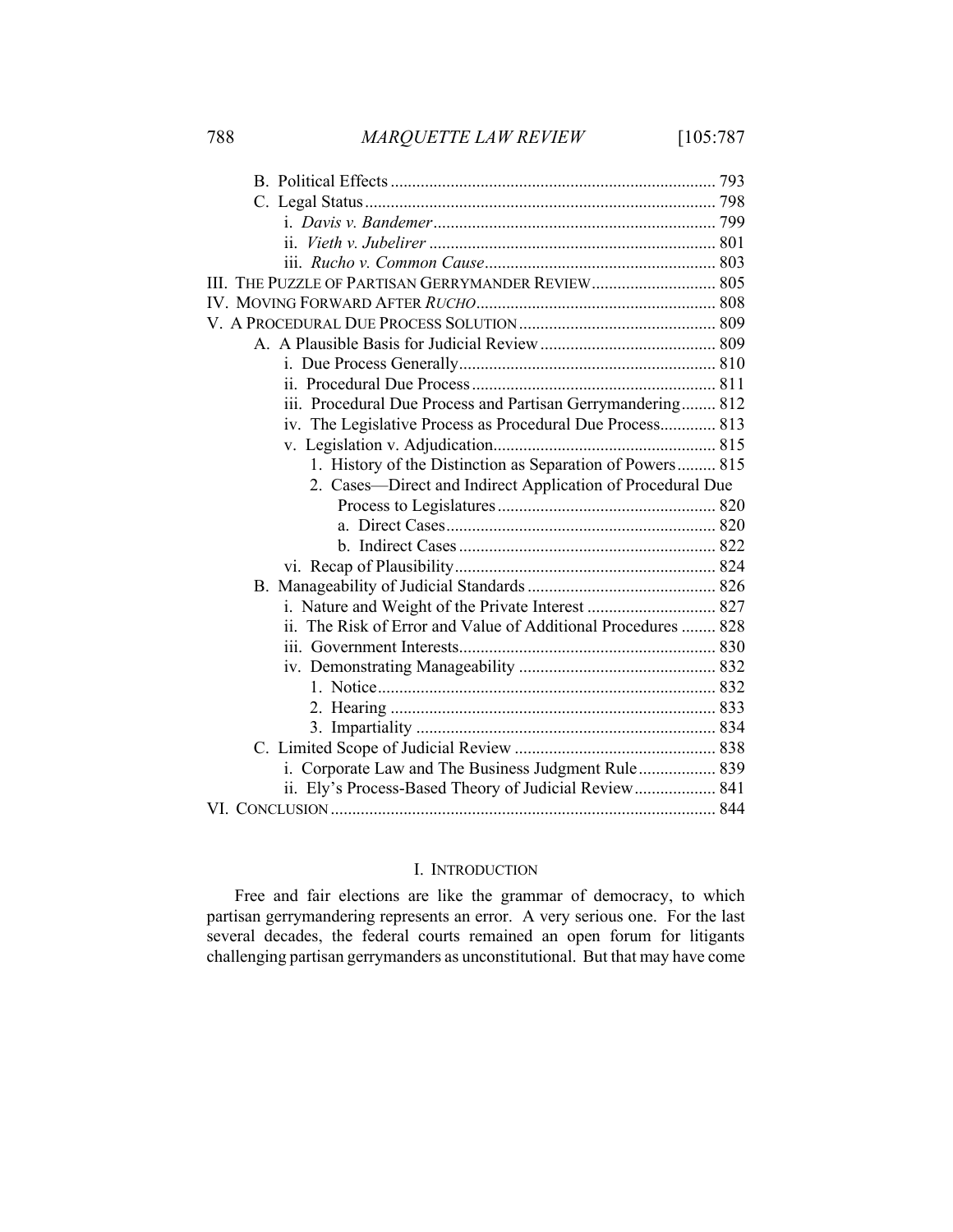to an end with the Supreme Court's decision in *Rucho v. Common Cause*, 1 which held that claims of excessive partisanship in redistricting are not justiciable—that is, not suitable for federal judicial resolution. Fearing that federal courts might become mired in politics, the Court in *Rucho* seemingly closed the courthouse doors to such claims—or did it? I will argue that there may yet remain daylight for federal judicial review.

My present purpose is twofold—first, in practical terms, to underscore the problem; and second, in (principally) legal terms, to outline and argue for a judicial proposal to curtail it. To that end, Section II provides background on the practice of partisan gerrymandering and surveys its troublesome political effects. This Section also reviews the history of partisan gerrymandering challenges in the Supreme Court, up to and including the Court's decision in *Rucho*. In *Rucho*, the Court repeated longstanding institutional concerns over judicial meddling in political affairs before ultimately concluding that partisan gerrymandering challenges "present political questions beyond the reach of the federal courts."<sup>2</sup> After examining how the Court ended up there, Section III diagnoses the basic conceptual puzzle at the center of the Court's reasoning and also traces the legal limits of that reasoning, which together suggest the outlines of a reinvigorated but restrained federal court role in curbing the worst excesses of partisan redistricting.

Section IV suggests that the prospect of judicial review remains even after *Rucho*, particularly via the Due Process Clause of the Fourteenth Amendment. On that note, this Article is principally forward-looking. My aim is not to wrestle with *Rucho* but to overcome it. With that in mind, any continued role for the federal courts in remedying the worst partisan redistricting abuses must comport with *Rucho*'s reasoning and meet the justiciability prerequisites articulated therein. Because those conditions will serve as a roadmap for what follows, I recite them here at the outset. According to *Rucho*, any exercise of judicial review must (1) identify a plausible constitutional basis, (2) be guided by judicially manageable standards, and  $(3)$  exhibit a limited scope of review.<sup>3</sup>

Section V makes the case. Proceeding serially through the *Rucho* conditions, this Section argues, first, that the Due Process Clause—specifically, its procedural aspect—represents a plausible constitutional basis for grounding federal judicial review of partisan gerrymandering challenges. We know from *Rucho* that the Equal Protection Clause and First Amendment do not fit the bill—so I've looked elsewhere.<sup>4</sup> The right to vote is fundamental in our

<sup>1.</sup> Rucho v. Common Cause, 139 S. Ct. 2484, 2506 (2019).

<sup>2.</sup> *Id.* at 2506–07.

<sup>3.</sup> *Id*.

<sup>4.</sup> *See id.* at 2499, 2504.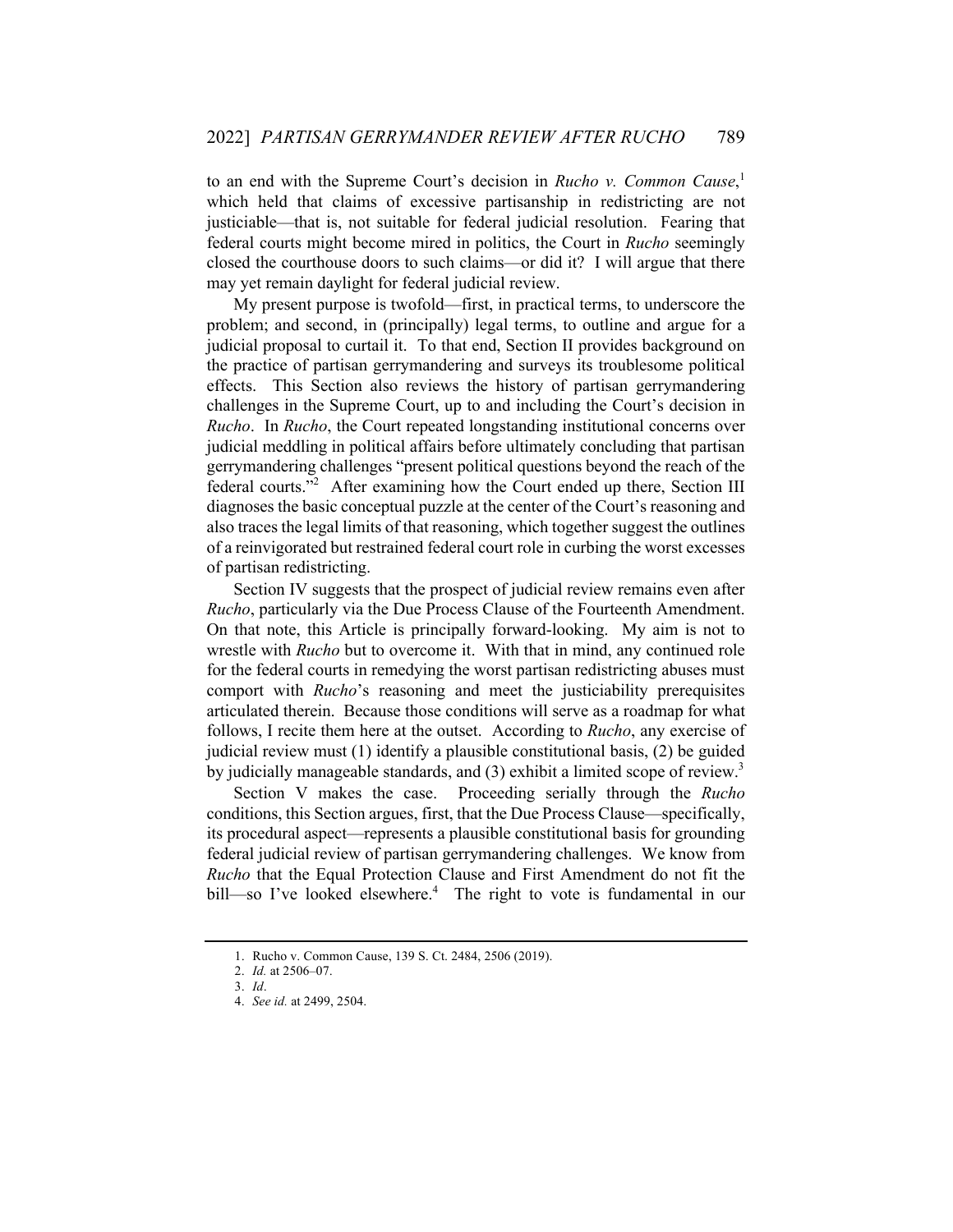democratic system of government,<sup>5</sup> and the Court has held that its dilution and devaluation through partisan gerrymandering constitutes a cognizable injury.<sup>6</sup> Moreover, because partisan gerrymandering is, I argue, functionally akin to *adjudication* as opposed to traditional *legislation,* those affected may be entitled under the Due Process Clause to greater procedural protections than the lawmaking process alone affords. That is where the federal courts can carve out a role. In other words, the judiciary can police the process by which redistricting plans are enacted, ensuring that such process squares with constitutionally mandated safeguards. Next, this Section shows that procedural review can foster the development of judicially manageable standards which eluded the Court in *Rucho*. Lastly, this Section demonstrates that procedural review satisfies the final prerequisite to justiciability set out in *Rucho*. Specifically, as shown by courts in other contexts and echoed by scholars, a judicial focus on process over substance can promote democratic governance while simultaneously limiting the risk of institutional encroachment.

#### II. BACKGROUND

# *A. What is Partisan Gerrymandering?*

Because this Article offers a solution, we ought to begin by establishing some intimacy with the problem. Partisan gerrymandering is the practice of deliberately redrawing geographic district lines to tilt voting outcomes for partisan advantage. The practice gets its name from Elbridge Gerry, the former governor of Massachusetts who approved the State's highly partisan 1812 districting map, the salamander-like contours of which inspired the curious epithet ("Gerry-mander").<sup>7</sup> Geometric oddity aside, however, one might wonder from the start—what's the trouble? Is partisan gerrymandering a *genuine* problem? Or, given that American politics is transparently a contest for official influence, is the practice instead just a form of electioneering gamesmanship incident to political sport? The answer, I believe, is that partisan gerrymandering is deeply troublesome. It gives rise to a spectrum of political effects that corrode the presuppositions of representative democracy itself,

<sup>5.</sup> *See* Reynolds v. Sims, 377 U.S. 533, 561–62 (1964) ("Undoubtedly, the right of suffrage is a fundamental matter in a free and democratic society."); Burdick v. Takushi, 504 U.S. 428, 433 (1992) ("It is beyond cavil that 'voting is of the most fundamental significance under our constitutional structure.'") (quoting Illinois Bd. of Elections v. Socialist Workers Party, 440 U.S. 173, 184 (1979); National Voter Registration Act of 1993, 52 U.S.C. §§ 20501*–*20511, § 20501(a)(1) (2021) ("The Congress finds that (1) the right of citizens of the United States to vote is a fundamental right.").

<sup>6.</sup> *See* Davis v. Bandemer, 478 U.S. 109, 125, 143 (1986).

<sup>7.</sup> *See Rucho*, 139 S. Ct. at 2494.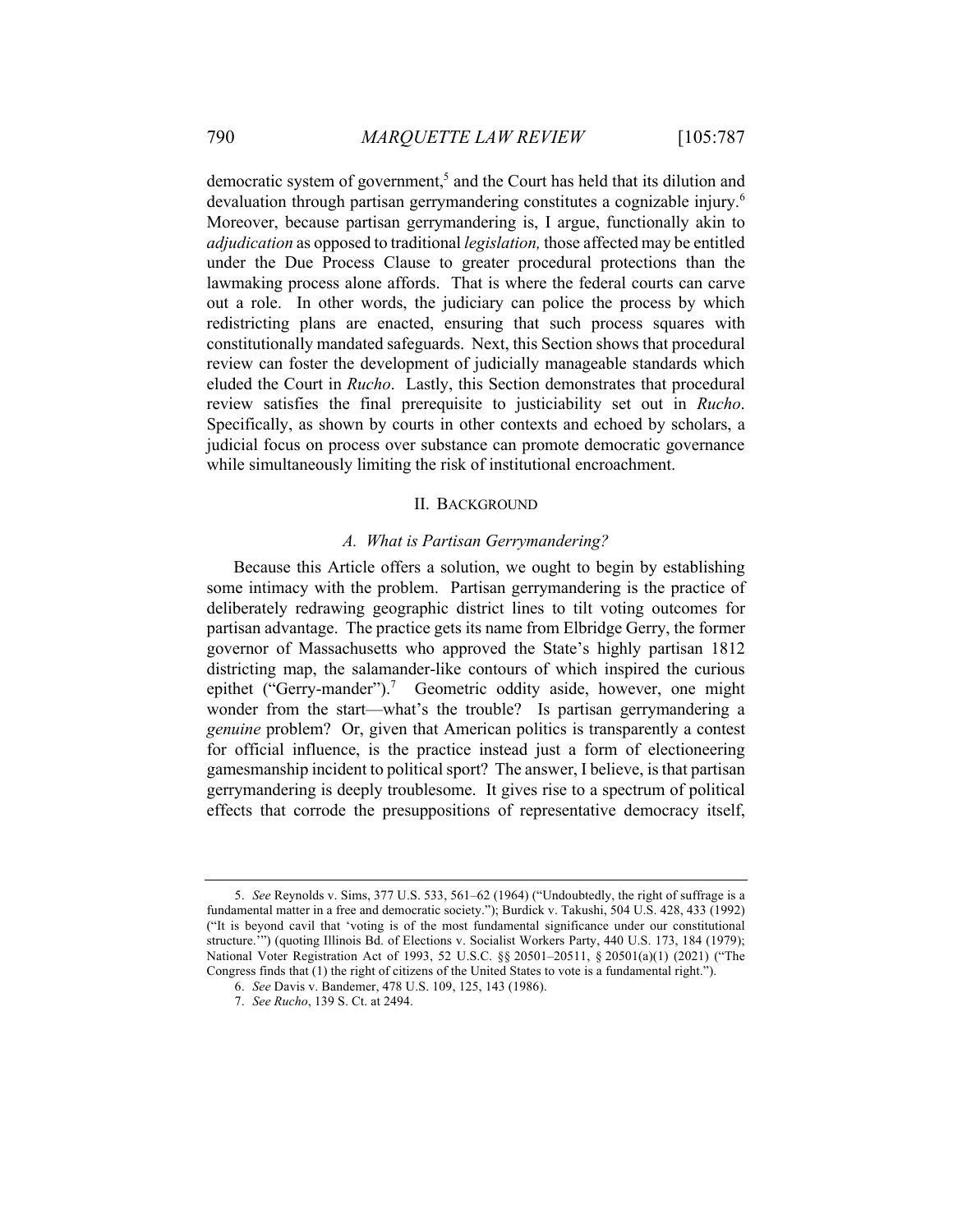effects that have been documented with increasing clarity in recent years.<sup>8</sup> I will not attempt here to exhaustively recount the vices that attend the practice as my principal design lies elsewhere, but I will nevertheless present a survey to motivate the proposal that follows.

Let's start with redistricting itself. Redistricting is the process of redrawing the lines that divide the electorate into voting groups for purposes of determining legislative representation. Each state redraws its district lines at least once a decade following decennial census returns.<sup>9</sup> The basic purpose of redistricting, at least when legitimate, is to secure "fair and effective representation for all citizens" as populations shift and grow.<sup>10</sup> States are responsible for redistricting—both for federal congressional delegations<sup>11</sup> and state legislative seats<sup>12</sup>—and each state does things a bit differently,<sup>13</sup> albeit subject to certain legal limitations in each case.<sup>14</sup> In most states, the legislature is the body responsible for drawing district maps, which are adopted just like other pieces of legislation.<sup>15</sup> Several states, however, employ commissions of

15. *See* LEVITT & WOOD, *supra* note 8, at 20–36.

<sup>8.</sup> *See*, *e.g.*, Devin Caughey, Chris Tausanovitch & Christopher Warshaw, *Partisan Gerrymandering and the Political Process: Effects on Roll-Call Voting and State Policies*, 16 ELECT. L.J. 453 (2017); Nicholas O. Stephanopoulos, *The Causes and Consequences of Gerrymandering*, 59 WM. & MARY L. REV. 2115 (2018); Nicholas O. Stephanopoulos & Christopher Warshaw, *The Impact of Partisan Gerrymandering on Political Parties*, 45 LEGIS. STUD. Q. 609 (2020); JUSTIN LEVITT & ERIKA WOOD, A CITIZEN'S GUIDE TO REDISTRICTING 10–15 (2010), https://www.brennancenter.org/our-work/research-reports/citizens-guide-redistricting-2010-edition [https://perma.cc/446M-893R].

<sup>9.</sup> *See* LEVITT & WOOD, *supra* note 8, at 16; *see generally* Justin Levitt & Michael P. McDonald, *Taking the "Re" out of Redistricting: State Constitutional Provisions on Redistricting Timing*, 95 GEO. L.J. 1247 (2007); 50 STATE GUIDE TO REDISTRICTING (2018), https://www.brennancenter.org/ourwork/research-reports/50-state-guide-redistricting [https://perma.cc/4C75-M5X9].

<sup>10.</sup> Reynolds v. Sims, 377 U.S. 533, 565–66 (1964); *see also* Gaffney v. Cummings, 412 U.S. 735, 753 (1973) ("The very essence of districting is to produce a different—a more 'politically fair' result than would be reached with elections at large, in which the winning party would take 100% of the legislative seats.").

<sup>11.</sup> *See* U.S. CONST., art. I, § 4. Vieth v. Jubelirer, 541 U.S. 267, 275 (2004) ("Article I, § 4, while leaving in state legislatures the initial power to draw districts for federal elections, permitted Congress to 'make or alter' those districts if it wished.").

<sup>12.</sup> Arizona State Legis. v. Arizona Indep. Redistricting Comm'n, 576 U.S. 787, 808 (2015) ("[R]edistricting is a legislative function, to be performed in accordance with the State's prescriptions for lawmaking.").

<sup>13.</sup> *See* LEVITT & WOOD, *supra* note 8, at 20–36; *see generally* Michael P. McDonald, *A Comparative Analysis of Redistricting Institutions in the United States, 2001–2002*, 4 STATE POL. & POL'Y Q. 371, 372 (2004).

<sup>14.</sup> For example, States must comply with the "one person, one vote" rule established by the Supreme Court, and they cannot redistrict on the basis of race. *See*, *e.g.*, Rucho v. Common Cause, 139 S. Ct. 2484, 2496 (2019). Congress has the authority to regulate congressional elections under the Elections Clause, U.S. CONST. art. I, § 4, cl. 1., and the States also have independent authority to regulate the redistricting process, *see* LEVITT & WOOD, *supra* note 8, at 20–36, 68–71; *Rucho*, 139 S. Ct. at 2507–08.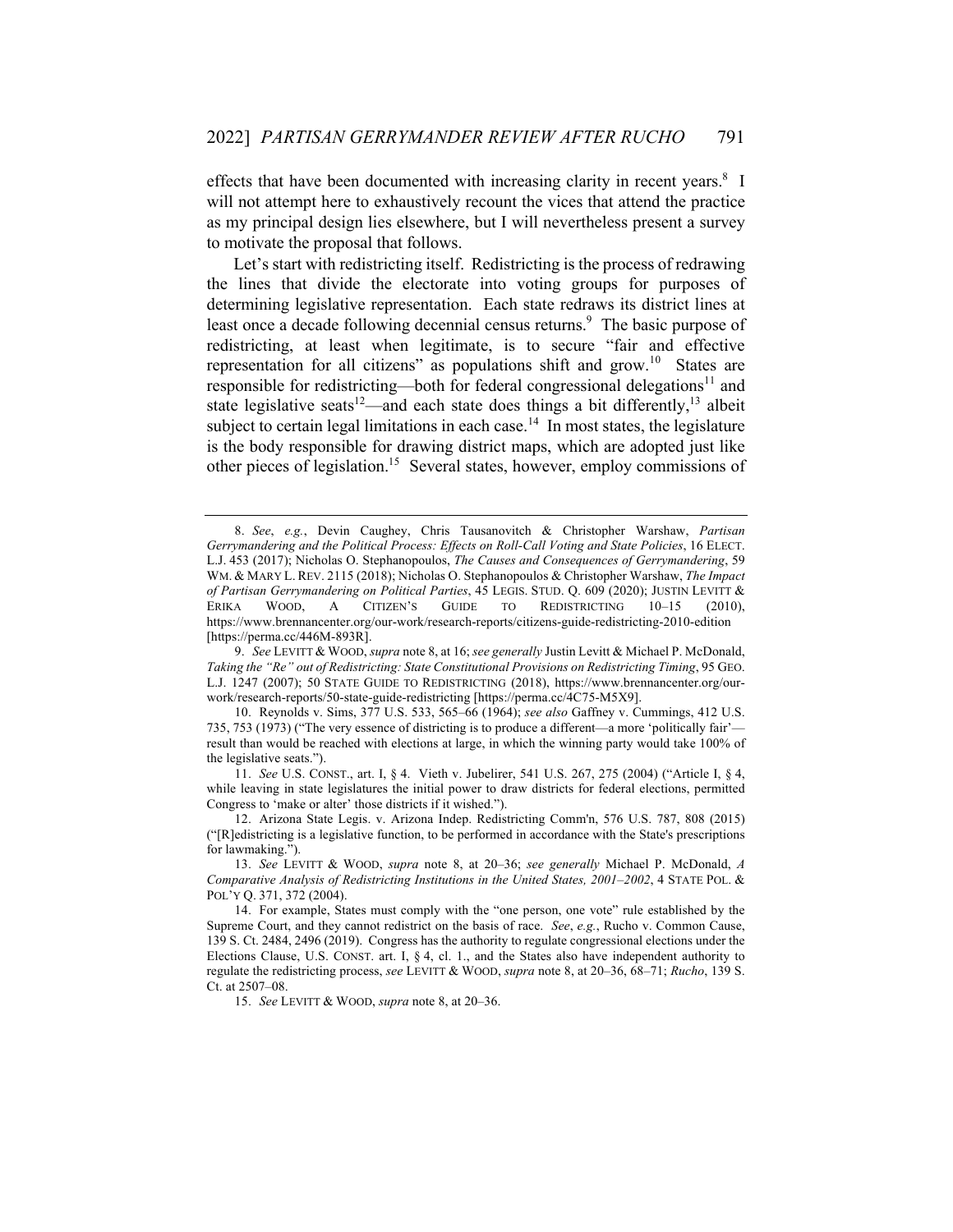varying composition to aid in the process, whether by recommending plans or, in a handful of cases, assuming primary mapmaking responsibility.<sup>16</sup>

There is general agreement that redistricting should accommodate some mixture of traditional neutral criteria such as district size, shape (compactness and contiguity), and composition (including, for example, minority representation), together with political boundaries like county or municipality lines, and geographic boundaries like waterways or mountains.<sup>17</sup> However, because redistricting leads to predictable electoral outcomes—at present, technology and detailed election data enable "very, very, very well-informed guesses"18 regarding future voting behavior—partisan influence on redistricting is inevitable.<sup>19</sup> But that's not necessarily a bad thing. Indeed, "redistricting in most cases will implicate a political calculus in which various interests compete for recognition"<sup>20</sup>—and appropriately so.<sup>21</sup> When single-member districts are the norm, as is the case throughout the United States, political redistricting considerations can actually promote certain "desirable democratic ends, such as maintaining relatively stable legislatures"<sup>22</sup> and enhancing legislative responsiveness.23 Accordingly, *some measure* of partisan bias is expected and permitted.<sup>24</sup> The key issue, as we will see, is judging the right dosage.<sup>25</sup>

22. *Id.* at 360.

<sup>16.</sup> *See id.*

<sup>17.</sup> *See id.* at 50–56; Davis v. Bandemer, 478 U.S. 109, 167 (1986) (Powell, J., concurring in part, and dissenting in part) (noting that "the Court [in *Reynolds*] plainly recognized that redistricting should be based on a number of neutral criteria, of which districts of equal population was only one"); Miller v. Johnson, 515 U.S. 900, 916 (1995) (noting traditional districting criteria); Shaw v. Reno, 509 U.S. 630, 647 (1993) (same); *see generally* Bernard Grofman, *Criteria for Districting: A Social Science Perspective*, 33 UCLA L. REV. 77 (1985) (articulating and reviewing redistricting criteria).

<sup>18.</sup> LEVITT & WOOD, *supra* note 8, at 57; *see also* Rucho v. Common Cause, 139 S. Ct. at 2513 (Kagan, J., dissenting) (noting that "advancements in computing technology" and the availability of "more granular data about party preference and voting behavior than ever before" have made enabled mapmakers to "insulate[] politicians against all but the most titanic shifts in the political tides").

<sup>19.</sup> *Bandemer*, 478 U.S. at 128 ("It is not only obvious, but absolutely unavoidable, that the location and shape of districts may well determine the political complexion of the area. District lines are rarely neutral phenomena."); *see also* Vieth v. Jubelirer, 541 U.S. 267, 298 (2004) ("[S]ome intent to gain political advantage is inescapable whenever political bodies devise a district plan . . . .").

<sup>20.</sup> *Miller*, 515 U.S. at 914.

<sup>21.</sup> *See Vieth*, 541 U.S. at 356–60 (Breyer, J., dissenting).

<sup>23.</sup> *See* Andrew Gelman & Gary King, *Enhancing Democracy Through Legislative Redistricting*, 88 AM. POL. SCI. REV. 541, 554 (1994); Michael S. Kang, *The Bright Side of Partisan Gerrymandering*, 14 CORNELL J. L. PUB. POL'Y 443, 456–58 (2005).

<sup>24.</sup> *See* Rucho v. Common Cause, 139 S. Ct. 2484, 2497 (2019).

<sup>25.</sup> *See id.* at 2497 ("The 'central problem' [in reviewing partisan gerrymandering challenges] . . . is 'determining when political gerrymandering has gone too far.'"); *Vieth*, 541 U.S. at 296–97 (noting that the "central problem" is solving an unanswerable question—namely, "[h]ow much political motivation and effect is too much?").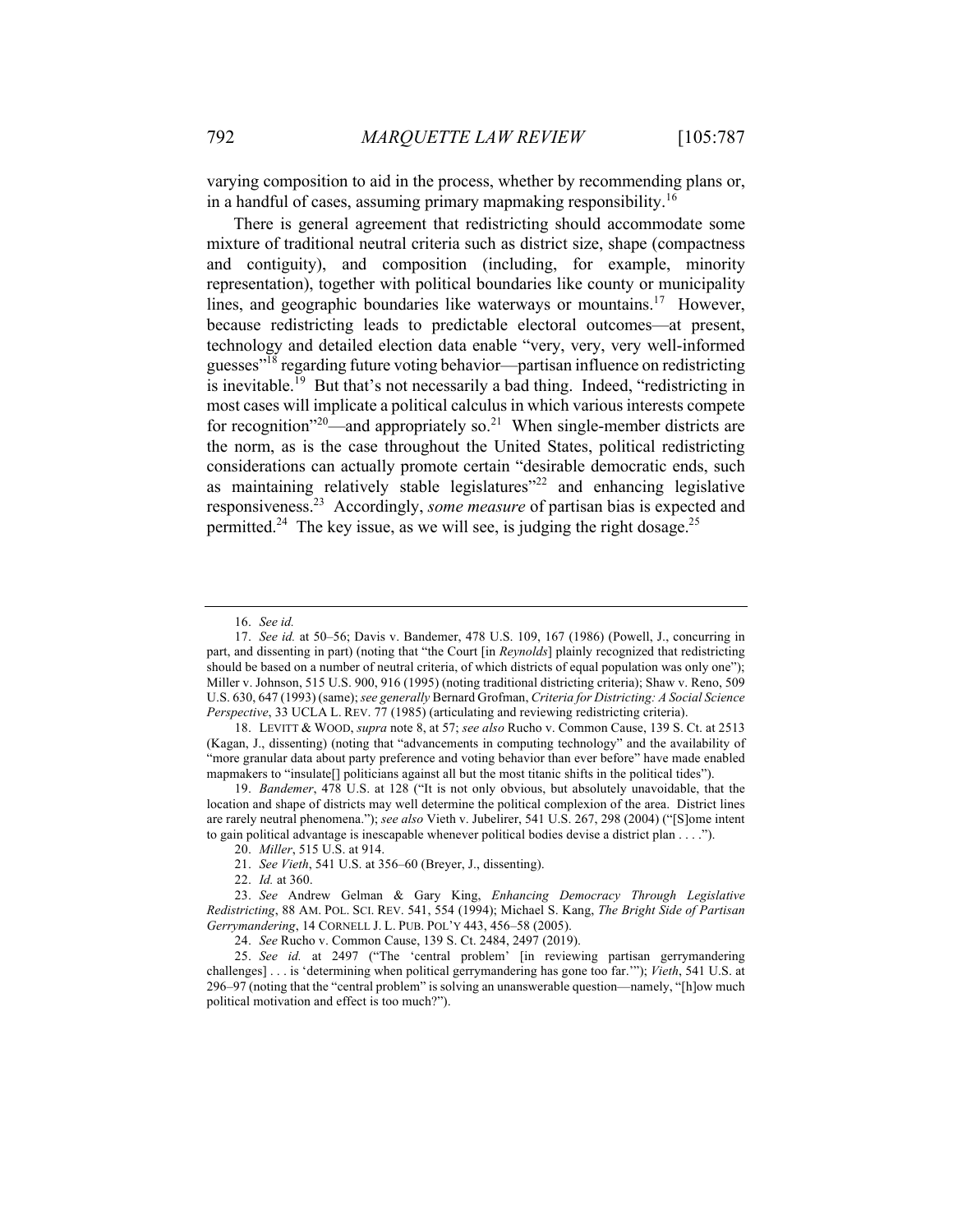# *B. Political Effects*

Democracy assumes at its foundation that "[s]ince legislatures are responsible for enacting laws by which all citizens are to be governed, they should be bodies which are collectively responsive to the popular will.<sup>"26</sup> Yet by cleverly divvying the electorate to mute political opposition, gerrymanders deliberately erode that assumption. Partisan gerrymandering thus frays the "intimate sympathy"<sup>27</sup> between the government and the governed on which representative democracy depends, inverting the "core principle of republican government"—namely, that "voters should choose their representatives, not the other way around."<sup>28</sup>

That, in a nutshell, is the problem. And it is not a hollow bromide, as we'll see below. The practice has a long history of occurrence *and* condemnation in this country.<sup>29</sup> It was "known in the Colonies prior to Independence, and the Framers were familiar with it at the time of the drafting and ratification of the Constitution."30 And in our young nation's first congressional elections, none other than George Washington accused Patrick Henry of drawing Virginia's district lines to deny a seat to James Madison.<sup>31</sup> Not long after, the practice was baptized in infamy with Governor Gerry's contorted map, widely decried for its flagrancy. $32$ 

The deep dissonance between partisan entrenchment and representative democracy may be intuitive enough, but empirical evidence confirms that gerrymandering has pronounced effects on our political process, trickling down from distorted legislative composition through party activities to individual voting behavior.<sup>33</sup> Political scientists have developed various statistical metrics to gauge partisan redistricting bias. They differ in assumptions and mechanics, but their purpose is the same.<sup>34</sup> During oral argument in the lead up to *Rucho*,

<sup>26.</sup> Reynolds v. Sims, 377 U.S. 533, 565 (1964).

<sup>27.</sup> *Rucho*, 139 S. Ct. at 2512 (Kagan, J., dissenting).

<sup>28.</sup> *Id.*; Daniel D. Polsby & Robert D. Popper, *The Third Criterion: Compactness as a Procedural Safeguard Against Partisan Gerrymandering*, 9 YALE L. & POL'Y REV. 301, 304 (1991) ("Gerrymandering violates the American constitutional tradition by conceding to legislatures a power of self-selection. Self-constitutive legislatures, or self-constitutive governing institutions of any kind, make no sense under a Constitution whose most arresting innovation was the dispersion of power.").

<sup>29.</sup> *See Rucho*, 139 S. Ct. at 2494 ("Partisan gerrymandering is nothing new. Nor is frustration with it.").

<sup>30.</sup> *Id*.

<sup>31.</sup> *See id.*; LEVITT & WOOD, *supra* note 8, at 8.

<sup>32.</sup> *See Rucho*, 139 S. Ct. at 2494.

<sup>33.</sup> *See generally* Caughey, Tausanovitch & Warshaw, *supra* note 8; Stephanopoulos, *supra* note 8; Stephanopoulos & Warshaw, *supra* note 8.

<sup>34.</sup> *See generally* Nicholas O. Stephanopoulos & Eric M. McGhee, *The Measure of A Metric: The Debate Over Quantifying Partisan Gerrymandering*, 70 STAN. L. REV. 1503 (2018); Eric McGhee,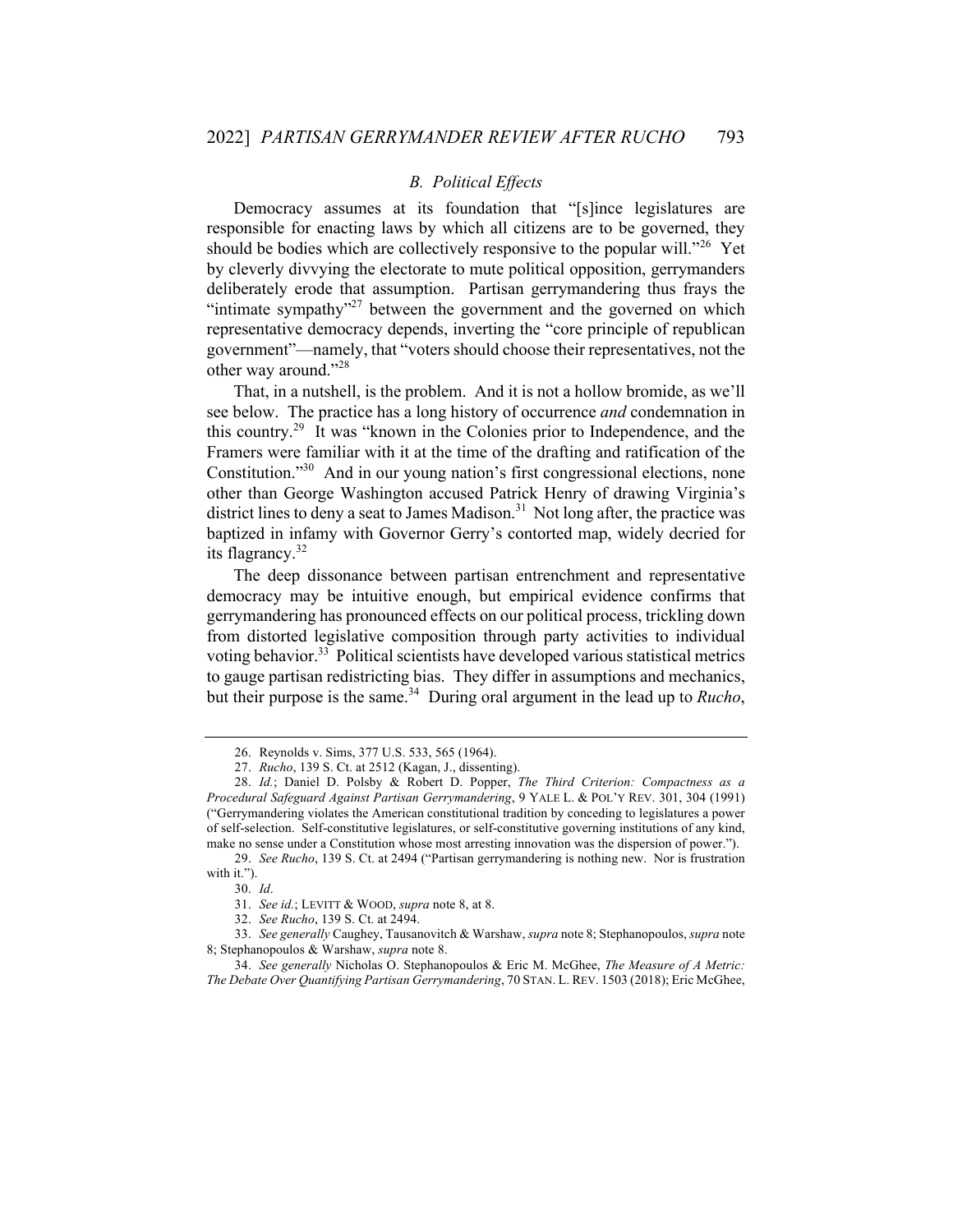Chief Justice Roberts dismissed such metrics as "sociological gobbledygook,"35 and others have expressed doubt about the use of quantitative methods in adjudicating constitutional rights.<sup>36</sup> Putting aside the merit of social science as an extra-legal source of constitutional hallmarks, however, empirically based statistical metrics remain perhaps the most objective tools available for judging the effect of partisan gerrymandering on the political process.<sup>37</sup> In other words, even if such tools are not themselves fashioned into a solution, they can nonetheless help us assess the problem.

As an illustration, the *efficiency gap* measures partisan districting bias by calculating the comparative share of each party's "wasted" votes in an election.<sup>38</sup> Wasted votes are those that, given the composition of the relevant district, effectively have no electoral impact—in other words, "all the votes cast for a party in a district that the party loses, as well as the votes cast in excess of  $50\%$  in a district that the party wins."<sup>39</sup> The idea is that partisan gerrymanders deliberately minimize the number of wasted votes for the favored party while maximizing the number of wasted votes for the opposition. That means that partisan bias can be evaluated by measuring the relative efficiency by which favored party votes are converted into favorable election results.<sup>40</sup> To illustrate, suppose that Party A loses District 1 with a popular vote of 49%, then all of the Party A votes in District 1 are wasted; and further suppose that Party A wins District 2 with a popular vote of 99%, then 49% (or 99% minus 50%) of the Party A votes in District 2 are likewise wasted. In each case, Party A accumulates far more wasted votes than its political opposition—say, Party B. Partisan gerrymanders aggregate these results across the entire redistricting

*Partisan Gerrymandering and Political Science*, 23 ANN. REV. POL. SCI. 171 (2020); Bernard Grofman & Gary King, *The Future of Partisan Symmetry as a Judicial Test for Partisan Gerrymandering After* LULAC v. Perry, 6 ELECTION L.J. 2 (2007).

<sup>35.</sup> *See* Adam Liptak, *A Case for Math, Not 'Gobbledygook,' in Judging Partisan Voting Maps*, N.Y. TIMES, Jan. 15, 2018. The Chief Justice made the comment during oral argument for *Gill v. Whitford*, 138 S. Ct. 1916 (2018); Transcript of Oral Argument at 40, Gill v. Whitford, 138 S. Ct. 1916 (2018) (No. 16-1161).

<sup>36.</sup> *See* LULAC v. Perry, 548 U.S. 399, 468–69 n.9 (2006) (Stevens, J., concurring in part, and dissenting in part) ("I believe it is the role of this Court, not social scientists, to determine how much partisan dominance is too much."); Jacob Eisler, *Partisan Gerrymandering and the Constitutionalization of Statistics*, 68 EMORY L.J. 979, 983 (2019) ("Judicial adoption of a radically new definition of rights as quantitative outcomes would be novel and problematic. It would transform the role of statistical analysis from providing evidence of rights violations to defining the content of rights.").

<sup>37.</sup> *See* McGhee, *supra* note 34, at 177.

<sup>38.</sup> *See* McGhee, *supra* note 34, at 174–75; *see generally* Nicholas O. Stephanopoulos & Eric M. McGhee, *Partisan Gerrymandering and the Efficiency Gap*, 82 U. CHI. L. REV. 831 (2015).

<sup>39.</sup> McGhee, *supra* note 34, at 174; *see also* Stephanopoulos & McGhee, *supra* note 38, at 834. 40. *See* McGhee, *supra* note 34, at 174–75; Stephanopoulos & McGhee, *supra* note 38, at 834– 35, 850.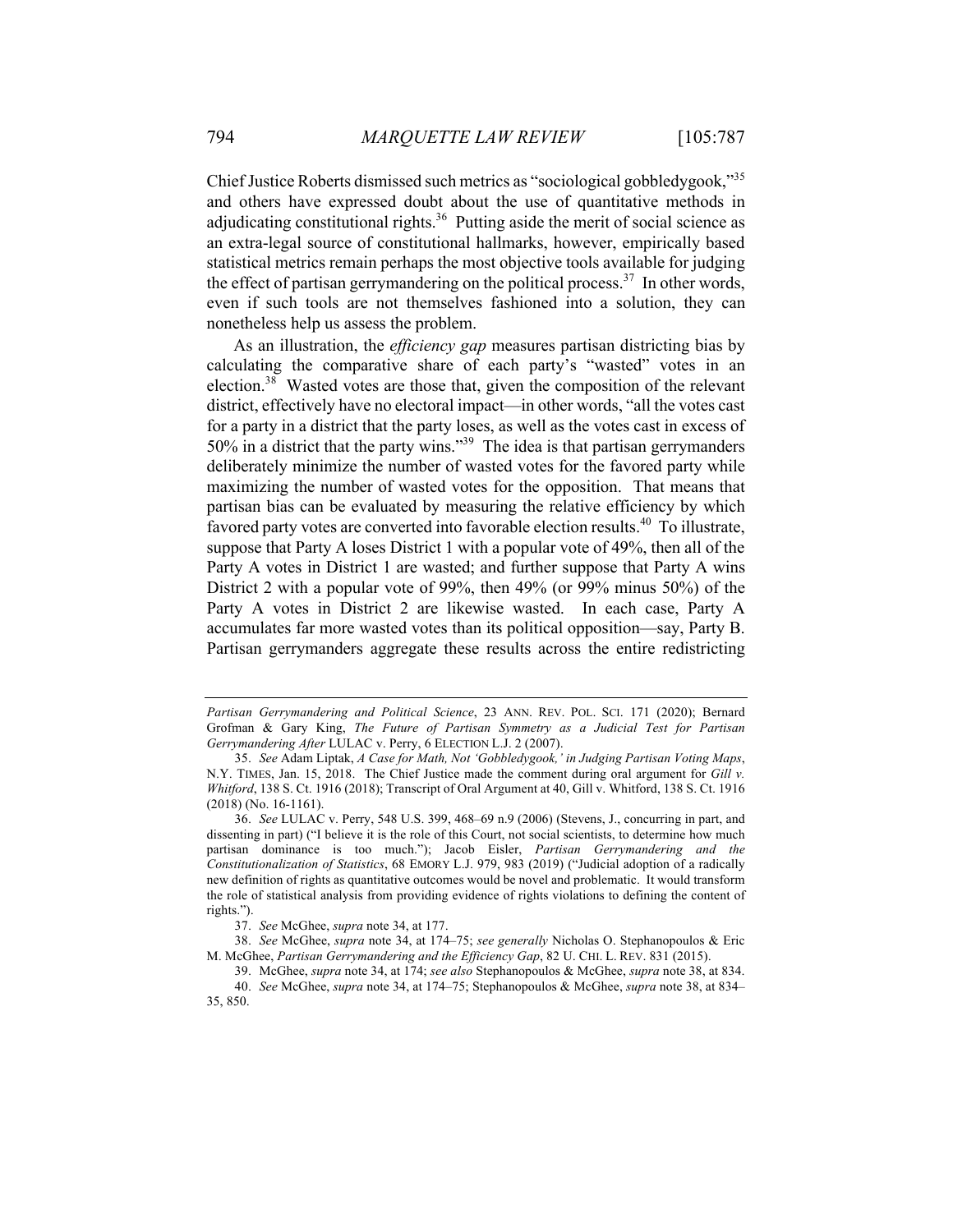plan. And they work. Studies show that partisan redistricting can and does significantly skew voting efficiency.<sup>41</sup>

For example, in a 2018 study, Nicholas Stephanopoulos examined state house and congressional election data from 1972 to 2014 and concluded that, as measured by the efficiency gap, "unified control of the redistricting process significantly benefits the party in charge . . . *to a greater extent than any other variable*."<sup>42</sup> Such control favors partisan tilt more than other factors often thought to influence districting fairness, such as a State's minority representation or political geography. By skewing voting efficiency, the favored party in power thus secures exaggerated legislative representation.

Evidence further suggests that partisan gerrymandering also causes ideological distortion—that is, its impact extends beyond legislative seat counts alone. Partisan gerrymanders shift the "ideological location of the median voter in the legislature,  $143$  which, in turn, strongly influences policymaking.<sup>44</sup> As one set of commentators recently explained:

> [P]artisan gerrymandering does not merely make it easier for one party to win elections. Rather, by biasing the relationship between votes and seats, it also undermines congruence with voters' preferences, skewing the ideological composition of the legislature and the ideological character of policymaking away from the preferences of the median voter (and thus from a majority of the electorate). 45

Here's how it works. When a party wins a legislative majority, it shifts the ideological valence of the median legislator.<sup>46</sup> In other words, "[a]s the seat share of the majority party grows, the median [legislator] will be closer to the center of the majority party."<sup>47</sup> Median legislators, in turn, have a disproportionate influence on policymaking because "new legislation cannot pass without the median's support."48 Thus, as legislative composition and median ideological valence bend, so does policy.<sup>49</sup> And policy, after all, is where gerrymanders cash out. Tracing the straight line from redistricting through skewed electoral results and legislative seat shares to median legislators and policymaking, we can see the political significance of partisan gerrymanders. That significance underscores both the powerful political

<sup>41.</sup> *See*, *e.g.*, Stephanopoulos, *supra* note 8, at 2143.

<sup>42.</sup> Stephanopoulos, supra note 8, at 2143 (emphasis added).

<sup>43.</sup> Caughey, Tausanovitch & Warshaw, *supra* note 8, at 457.

<sup>44.</sup> *Id.* at 456–57, 464–65.

<sup>45.</sup> *Id.* at 456.

<sup>46.</sup> *Id.* at 462.

<sup>47.</sup> *Id.*

<sup>48.</sup> *Id.* at 457.

<sup>49.</sup> *Id.* at 464–65.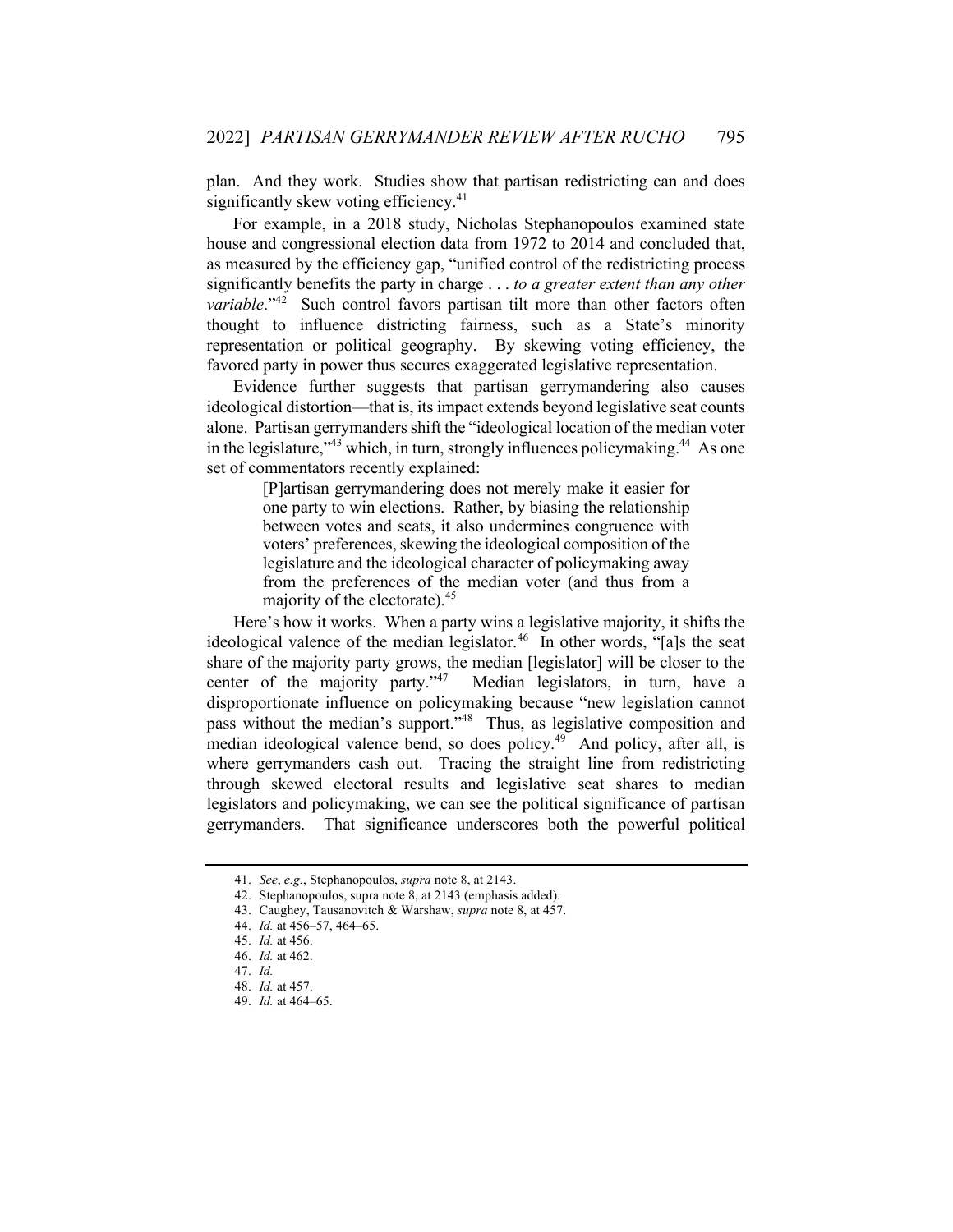incentive to devise gerrymanders, and the perversity that follows when they are successfully deployed. To make matters worse, many of the effects noted above are lasting.<sup>50</sup> The disabling consequences of gerrymandering on party function are likely to "play out over several future elections."51 Further, enacted legislation—the central ambition of partisan gerrymanders—is notoriously difficult to reverse, "not least because new laws require majorities in both legislative chambers (or supermajorities, if vetoed by the governor)."<sup>52</sup>

The effects also extend further downstream, beyond legislative composition and policymaking and into the functioning of political parties themselves.<sup>53</sup> Evidence shows that systematic frustration of political aims through partisan disadvantage wrought by gerrymanders erodes party health, demoralizing and ultimately demobilizing opposition party voters, thus compounding the effects noted above.<sup>54</sup> These results are most pronounced on "party elites" like party officials, donors and candidates—that is, those individuals and groups with the most to lose.<sup>55</sup> For example, partisan districting disadvantage has resulted in material reductions in candidate quality, the number of districts contested, and fund-raising success.<sup>56</sup> Similar though less pronounced effects extend to the rank-and-file, as evidenced by reduced voter turnout.<sup>57</sup> These effects have now been observed and measured—and the more severe the disadvantage, the more severe the result.<sup>58</sup>

Data analysis and advanced mapmaking techniques are also exacerbating the problem by facilitating ever more potent gerrymanders. Technological advances have "ma[de] gerrymanders far more effective and durable than before, insulating politicians against all but the most titanic shifts in political tides."59 And the payoff? Here are some examples. A North Carolina

53. *See* Stephanopoulos & Warshaw, *supra* note 8, at 635.

54. *See id.* at 610, 612.

55. *Id.* at 610, 612.

- 57. *Id.* at 610.
- 58. *Id.* at 636.

<sup>50.</sup> *See*, *e.g.*, Caughey, Tausanovitch & Warshaw, *supra* note 8, at 468; Stephanopoulos & Warshaw, *supra* note 8, at 609; Samuel S.–H. Wang, *Three Tests for Practical Evaluation of Partisan Gerrymandering*, 68 STAN. L. REV. 1263, 1268 (2016) ("[C]hanges in technical tools and population clustering, as well as a greater awareness of the advantages of aggressive districting, further enhance the possibility that gerrymandered districts may be more durable now than they were even ten years ago.").

<sup>51.</sup> Stephanopoulos & Warshaw, *supra* note 8, at 621.

<sup>52.</sup> Caughey, Tausanovitch & Warshaw, *supra* note 8, at 459.

<sup>56.</sup> *Id.* at 635, 636.

<sup>59.</sup> Rucho v. Common Cause, 139 S. Ct. 2484, 2513 (2019) (Kagan, J., dissenting); *see also*  Vieth v. Jubelirer, 541 U.S. 267, 364 (2004) (Breyer, J., dissenting) ("The combination of increasingly precise map-drawing technology and increasingly frequent map drawing means that a party may be able to bring about a gerrymander that is not only precise, but virtually impossible to dislodge. Thus, court action may prove necessary."); Wang, *supra* note 50, at 1268–69.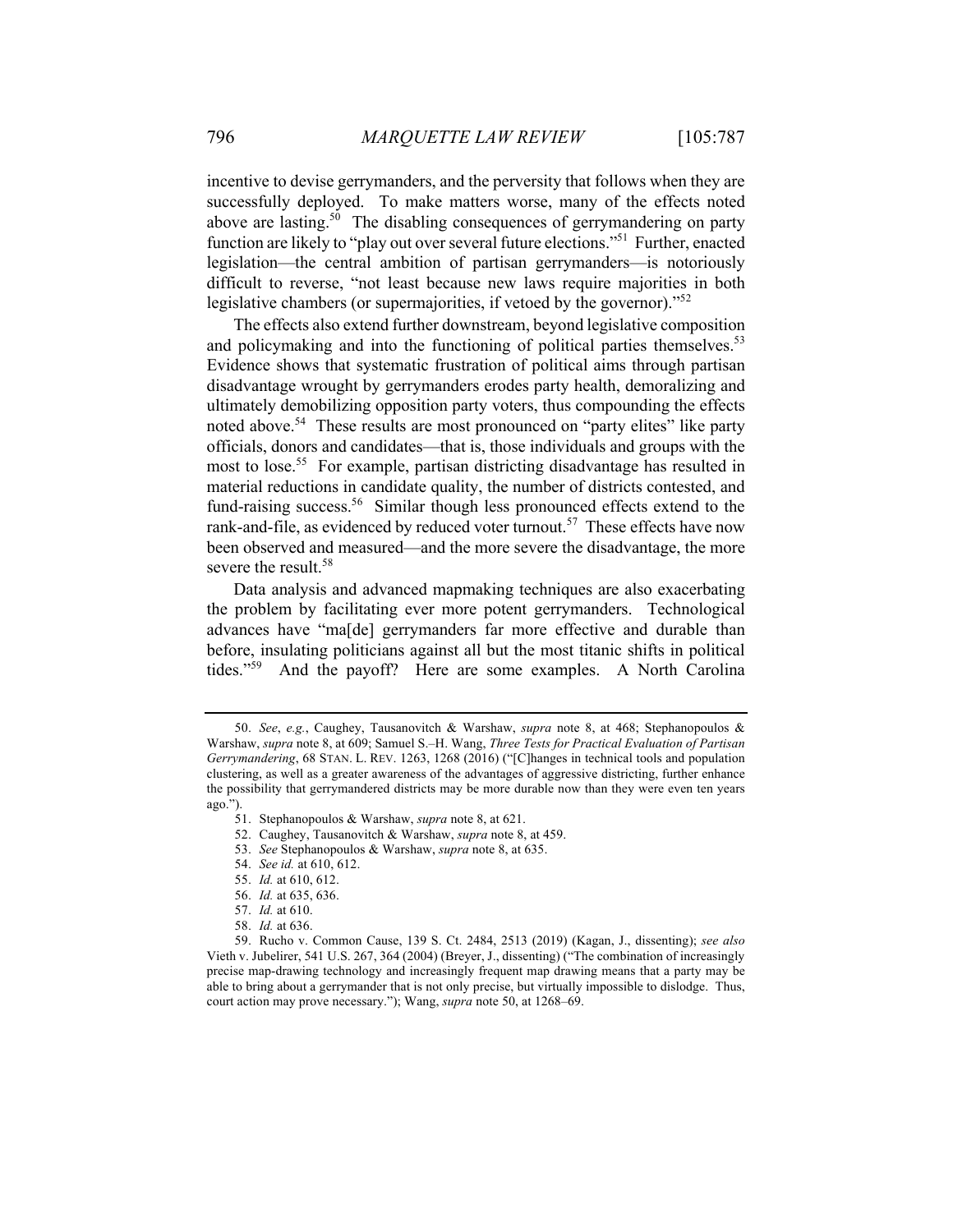redistricting plan challenged in *Rucho* was drawn by Republicans using advanced mapmaking technology and secured the following results in back-toback elections: (i) in 2016, Republican congressional candidates won 10 of 13 state seats on 53% of the statewide vote; (ii) in 2018, Republican congressional candidates won 9 of 12 seats on 50% of the statewide vote. $60$  Maryland Democrats employed similar technology to achieve similarly distorted results in the other redistricting map challenged in *Rucho*. <sup>61</sup> Unfortunately, the North Carolina and Maryland plans are emblematic but not unique.<sup>62</sup> Indeed, statistical evidence indicates that partisan redistricting distortion has worsened over time as our politics have become increasingly polarized, $63$  and continuing technological advances will no doubt push that trend.

To summarize, partisan gerrymanders are anathema to the logic and design of representative democracy, have had documented and potentially long-lasting effects on the political process ranging from policymaking to party health, and technology has and will continue to improve the efficiency with which favored parties can force their advantage. The short sketch above ought, I hope, to have signaled a genuine problem—or set of problems—that calls out for correction. If so, what role, if any, should the federal courts play? In *Rucho*, the Court set aside three decades of precedent and answered: None.<sup>64</sup> To be sure, other avenues for reform remain—namely, federal legislation, state legislation, and even state litigation.<sup>65</sup> But none offer more than a dull glimmer of hope. Congress and state legislatures each have the power to regulate the redistricting process, but any prospect of legislative reform is beset with obvious and intractable conflicts of interest. As the dissent in *Rucho* pointed out, "[t]he politicians who benefit from partisan gerrymandering are unlikely to change partisan gerrymandering. And because those politicians maintain themselves

<sup>60.</sup> *See Rucho*, 139 S. Ct. at 2510 (Kagan, J., dissenting).

<sup>61.</sup> *See id.* Maryland's gerrymandered map enabled Democrats to win seven out of eight House seats in four consecutive elections from 2012–2018 without having received more than 65% of the vote in any single election. *Id* at 2511*.*

<sup>62.</sup> *See id.* at 2513.

<sup>63.</sup> *See* Stephanopoulos & McGhee, *supra* note 38, at 836 (calculating partisan efficiency-gap trends over time from 1972 to 2012 and concluding that "[t]he severity of today's gerrymandering is . . . unprecedented in modern times"); Delia Baldassarri & Andrew Gelman, *Partisans Without Constraint: Political Polarization and Trends in American Public Opinion*, 114 AM.J. SOC. 408, 423– 27 (2008) (concluding that across economic, foreign-policy, civil-rights, and moral issues, partisanship has increased over time); Michael S. Kang, *Hyperpartisan Gerrymandering*, 61 B.C. L. REV. 1379, 1380 (2020) (noting that "Democrats and Republicans have not been more bitterly divided along partisan lines since Reconstruction, nor more aggressively hostile to each other in the history of the two major parties.").

<sup>64.</sup> *Rucho*, 139 S. Ct. at 2506–08.

<sup>65.</sup> *See id.* at 2507–08.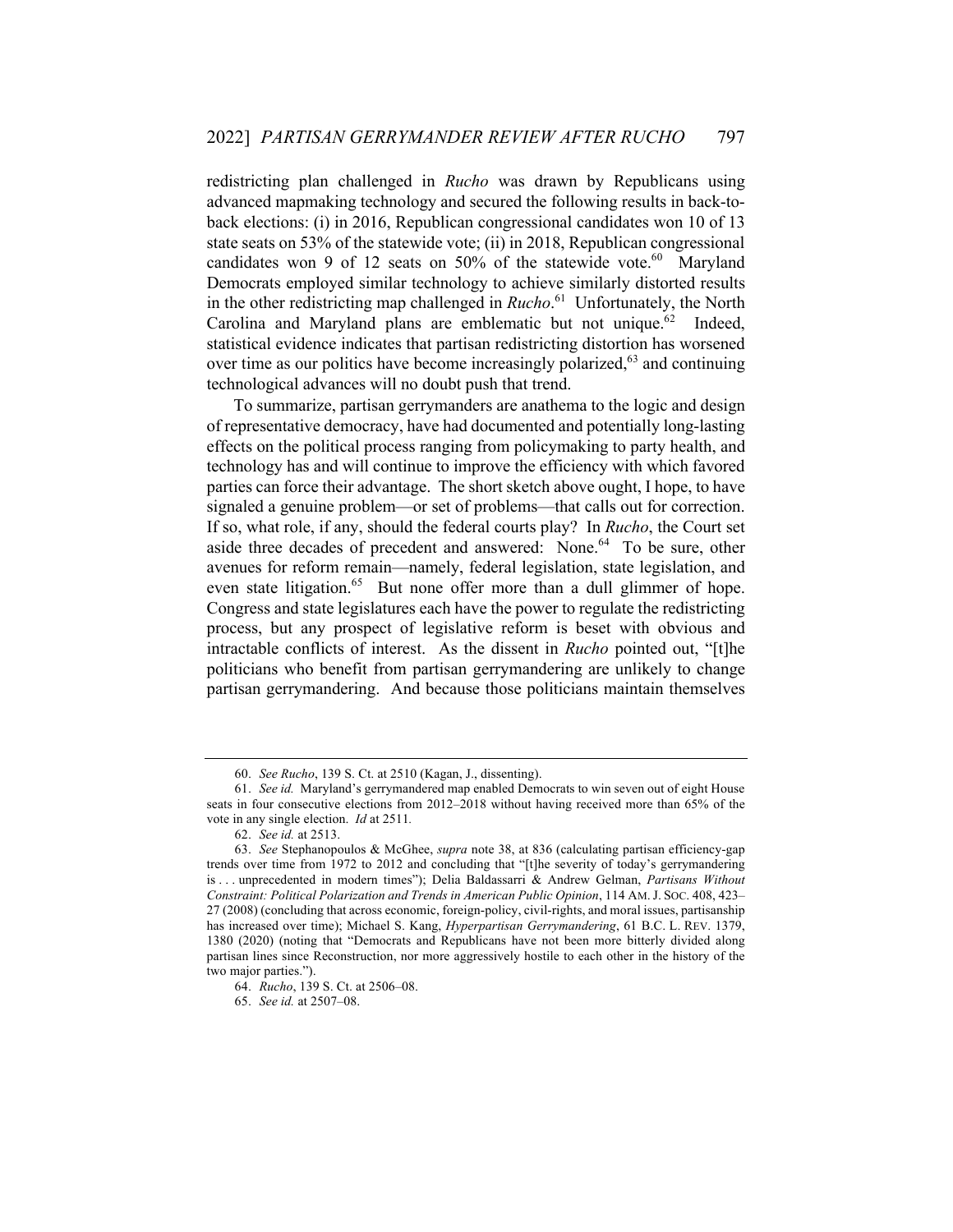in office through partisan gerrymandering, the chances for legislative reform are slight."66

I will review the *Rucho* decision as the pivot to my proposal that follows, but we can profitably work our way into the Court's conclusion if we view it as representing the culminating resolution of a long-standing tension within the Court itself regarding the propriety of judicial intervention into the domain of electoral redistricting. That tension brewed at the surface of the Court's earlier partisan gerrymandering decisions, to which I turn next.

#### *C. Legal Status*

The Court's partisan gerrymandering jurisprudence has been marked by a conspicuous tension between honoring *democratic principles*, on the one hand, and the *institutional constraints* under which those principles operate, on the other. We will see this theme repeated several times, as the contest played out over decades. The Court has acknowledged that free and fair elections are fundamental to representative democracy<sup>67</sup> and, further, that partisan gerrymandering frustrates that imperative.<sup>68</sup> So, in the context of partisan

<sup>66.</sup> *Id.* at 2524 (Kagan, J., dissenting); *see also* United States v. Brown, 381 U.S. 437, 446 n.20 (1965) ("If . . . the legislature assumes executive and judiciary powers, no opposition is likely to be made; nor, if made, can it be effectual; because in that case they may put their proceedings into the form of an act of assembly, which will render them obligatory on the other branches. They have accordingly in many instances, decided rights which should have been left to judiciary controversy.") (quoting Thomas Jefferson, Notes on the State of Virginia 157–58 (Paul Leicester Ford ed. 1894) (court addition of emphasis omitted)). On this point, it must be mentioned that the most recent legislative effort to ban partisan gerrymandering of congressional districts—the Freedom to Vote: John R. Lewis Act—was passed by the U.S. House of Representatives but stalled in the U.S. Senate in January 2022. Freedom to Vote: John R. Lewis Act, H.R. 5746, 117th Cong. §§ 5001, 5003 (2021–22), https://www.congress.gov/bill/117th-congress/house-bill/5746/actions [https://perma.cc/5Q3M-3WGR].

<sup>67.</sup> *See*, *e.g.*, Reynolds v. Sims, 377 U.S. 533, 555 (1964) ("The right to vote freely for the candidate of one's choice is of the essence of a democratic society, and any restrictions on that right strike at the heart of representative government.").

<sup>68.</sup> *See*, *e.g.*, Davis v. Bandemer, 478 U.S. 109, 132 (1986) (holding that partisan gerrymanders may constitute unconstitutional discrimination insofar as they "consistently degrade a voter's or a group of voters' influence on the political process as a whole"); Vieth v. Jubelirer, 541 U.S. 267, 292 (2004) (acknowledging the "incompatibility of severe partisan gerrymanders with democratic principles"); *id.* at 360 (Breyer, J., dissenting) (stating that "use of purely political boundary-drawing factors can amount to a serious . . . [constitutional] abuse" in the form of partisan entrenchment); *id.* at 343 (Souter, J., dissenting) ("[T]he consequence of a vote cast can be minimized or maximized [through redistricting], and if unfairness is sufficiently demonstrable, the guarantee of equal protection condemns it as a denial of substantial equality."); *id.* at 317–18 (Stevens, J., dissenting) ("The concept of equal justice under law requires the State to govern impartially. . . . [but] when partisanship is the legislature's sole motivation—when any pretense of neutrality is forsaken unabashedly and all traditional districting criteria are subverted for partisan advantage—the governing body cannot be said to have acted impartially."); *Rucho*, 139 S. Ct. at 2506 (acknowledging that partisan gerrymandering is "incompatible with democratic principles"); *id.* at 2525 (J. Kagan, dissenting) ("[G]errymandering is, as so many Justices have emphasized before, anti-democratic in the most profound sense.").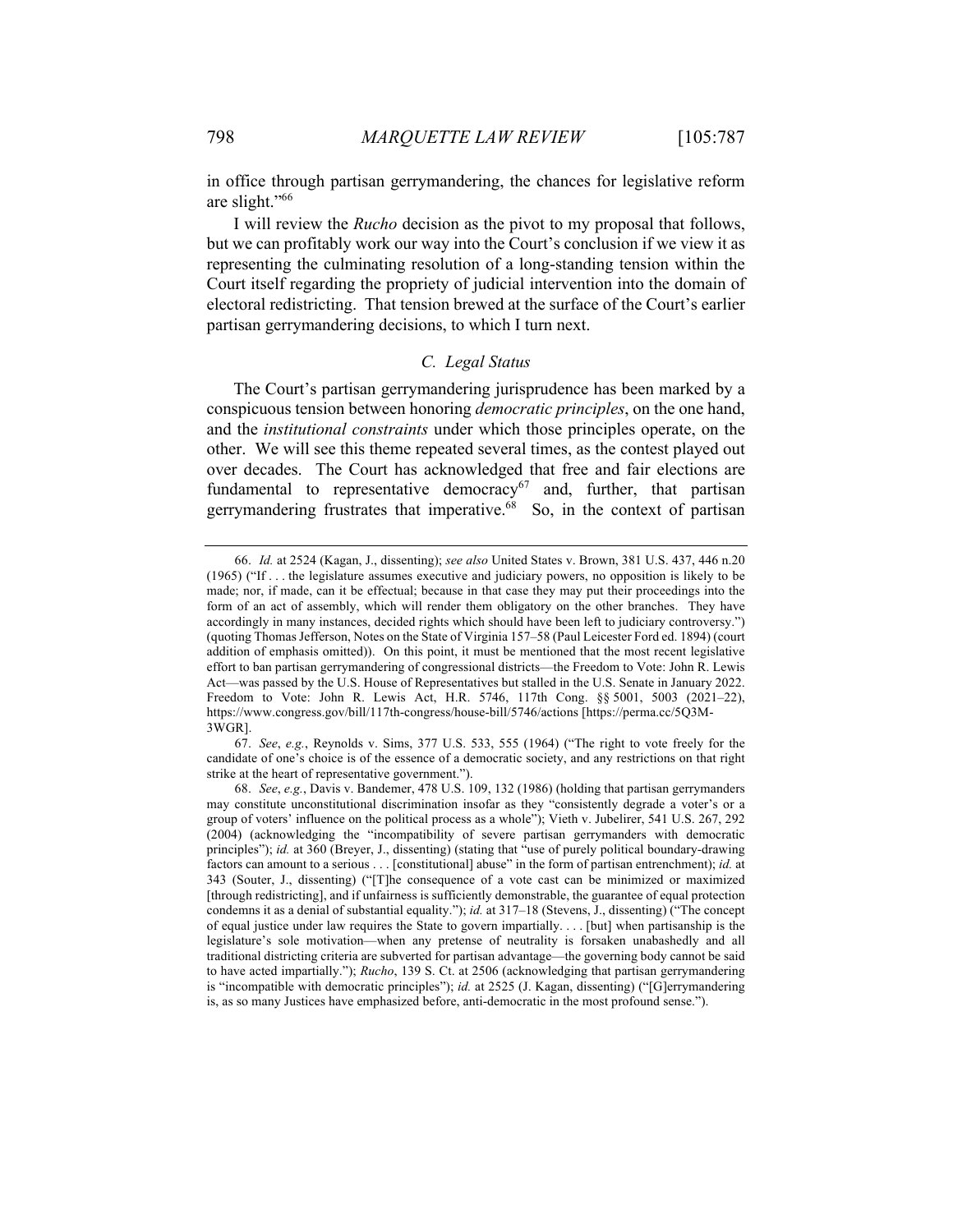gerrymandering challenges, it has shown a corresponding impulse to vindicate democratic principles and the fundamental right to vote which they presuppose. $69$  However, the Court has also shown a second, countervailing impulse to guard against judicial trespass over institutional boundaries specifically, the boundary separating the judicial and legislative powers of government.70 The latter impulse ultimately prevailed in *Rucho*, when the Court weighted institutional over democratic integrity in denying federal judicial review.

#### i. *Davis v. Bandemer*

Partisan gerrymander review in the federal courts officially began with the Court's fractured decision in *Davis v. Bandemer*. <sup>71</sup> In *Bandemer*, a majority of the Court held that such claims are justiciable under the Equal Protection Clause of the Fourteenth Amendment yet failed to agree on the appropriate governing standard. Four Justices agreed on one standard;<sup>72</sup> two on another;<sup>73</sup> while three disclaimed judicial involvement entirely.<sup>74</sup> The four-Justice plurality standard prevailed for the time being, requiring plaintiffs to show (i) partisan intent and (ii) discriminatory effects in order to invalidate a redistricting plan.<sup>75</sup> Partisan intent would be easy enough to demonstrate, the plurality reasoned, given that

74. *See id.* at 144–61 (concurrence consisting of J. O'Connor, Burger, and C.J. Rehnquist).

<sup>69.</sup> *See Bandemer*, 478 U.S. at 143 (partisan gerrymandering challenges are justiciable); *Vieth*, 541 U.S. at 355–56 (Breyer, J., dissenting) (same); *id.* at 343 (Souter, J., dissenting) (same); *id.* at 317 (Stevens, J. dissenting) (same); *Rucho*, 139 S. Ct. at 2509 (Kagan, J., dissenting) (same).

<sup>70.</sup> *See Bandemer*, 478 U.S. at 133 (eschewing a "low threshold" for partisan gerrymandering challenges because it would "too much embroil the judiciary in second-guessing what has consistently been referred to as a political task for the legislature"); *id.* at 161 (O'Connor, J., concurring in judgment) (stating that the justiciability of partisan gerrymandering challenges poses "unacceptable" risks to our political institutions); *Vieth*, 541 U.S. at 291 (plurality) (expressing concern that the justiciability of partisan gerrymandering claims will result in the "courts intrusion into a process that is the very foundation of democratic decisionmaking"); *Rucho*, 139 S. Ct. at 2507 (stating that the justiciability of partisan gerrymandering challenges constitutes an "expansion of judicial authority" into "one of the most intensely partisan aspects of American political life").

<sup>71.</sup> *Bandemer,* 478 U.S. at 109.

<sup>72.</sup> *See id.* at 113–44 (plurality consisting of J. White, Brennan, Marshall, and Blackmun).

<sup>73.</sup> *See id.* at 161–85 (partial concurrence consisting of J. Powell and Stevens).

<sup>75.</sup> *See id.* at 127. Justices Powell and Stevens, who supported justiciability, agreed with the plurality's standard in general but disagreed on emphasis. *Id.* at 161–62 (Powell, J., concurring in part, and dissenting in part). The plurality essentially took discriminatory intent for granted, *id.* at 129 ("As long as redistricting is done by a legislature, it should not be very difficult to prove that the likely political consequences of the reapportionment were intended.") but required challengers to meet a heavy burden in proving discriminatory effects. Justices Powell and Stevens, by contrast, would have required only a reduced showing of discriminatory effects if the record as a whole—including "the configurations of the districts, the observance of political subdivision lines, and other criteria that have independent relevance to the fairness of redistricting"—supported a finding that the mapmaker acted with no other purpose than to promote partisan advantage, *id.* at 165, 171–72 n.10, 173 (Powell, J., concurring in part, and dissenting in part).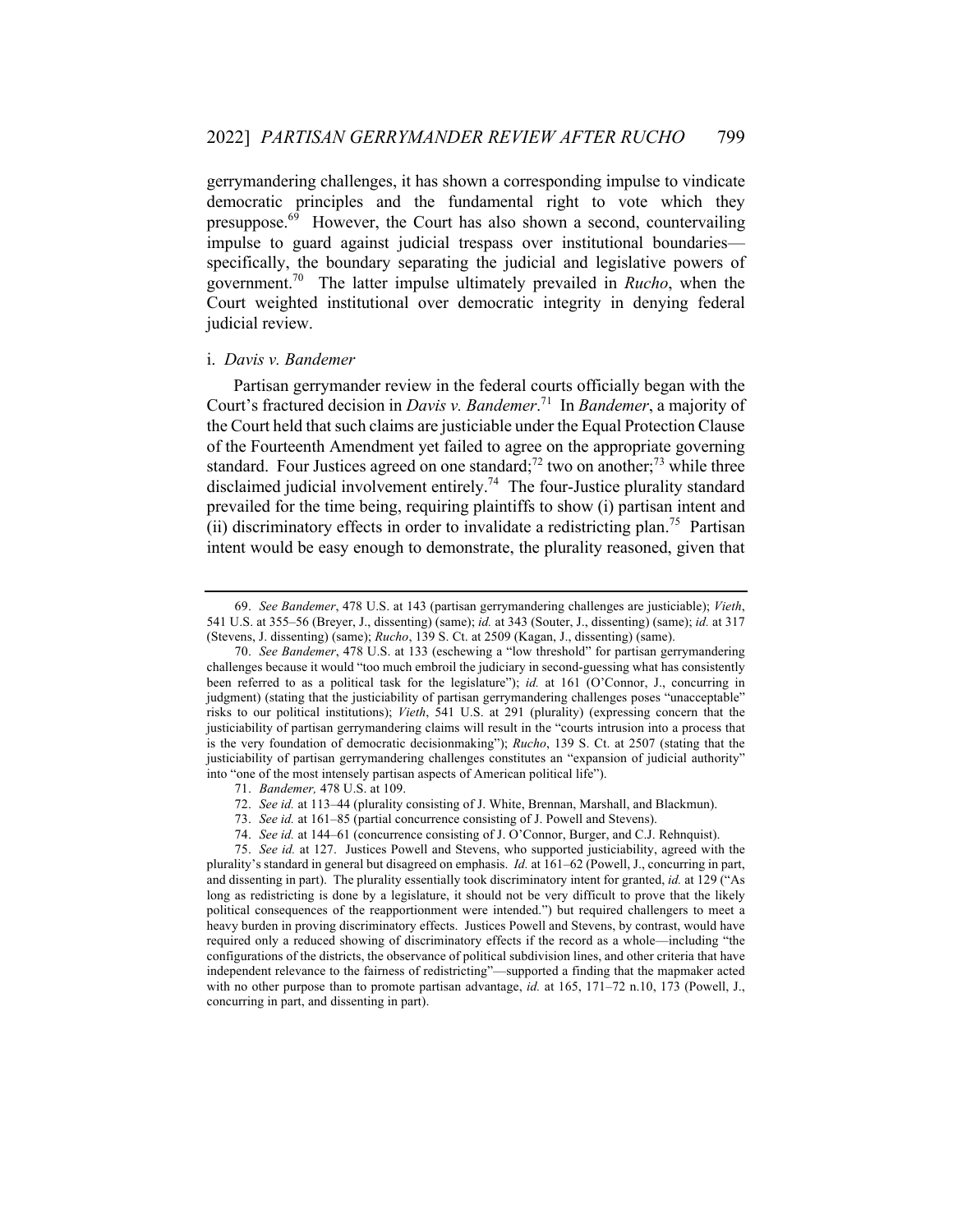politics is "inseparable from districting."<sup>76</sup> But in order to avoid "embroil [ing] the judiciary in second-guessing  $\dots$  a political task for the legislature,"<sup>77</sup> the plurality stringently construed the effects prong to require that plaintiffs present extensive evidence demonstrating "the electoral system is arranged in a manner that will consistently degrade a voter's or a group of voters' influence on the political process as a whole."<sup>78</sup> This standard was criticized as cloudy and unworkable both by members of the Court that supported justiciability<sup>79</sup> and by those who did not.<sup>80</sup>

Justice O'Connor, for example, adopting a tone of skepticism echoed in later cases, would have rejected justiciability altogether, as she concluded that the Equal Protection Clause simply "does not supply judicially manageable standards for resolving purely political gerrymandering claims."<sup>81</sup> For Justice O'Connor, the problem wasn't just with the plurality's standard, but with *any* proposed standard. The reason being that partisan gerrymandering challenges rely, even if only in a "loose" sense, upon the substantive notion of proportional representation—that is, that electoral results should be commensurate with statewide popular support.<sup>82</sup> But, according to Justice O'Connor, the Equal Protection Clause does not supply such a norm because "winner-take-all, district-based elections" like those employed throughout the country almost never produce strictly proportional results.<sup>83</sup> And "[a]bsent any such norm [of proportional representation]," Justice O'Connor continued, any proposed standard must by necessity be "so standardless as to make adjudication of political gerrymandering claims impossible."84

Sounding the institutional alarm, Justice O'Connor warned that judicial redistricting review would end in "pervasive and unwarranted judicial superintendence" of state legislatures as the courts, lacking relevant expertise, "attempt[ed] to recreate the complex process of legislative apportionment."<sup>85</sup> The risks posed by such judicial intervention—specifically, "political

<sup>76.</sup> *Id.* at 128 (White, J.).

<sup>77.</sup> *Id.* at 133.

<sup>78.</sup> *Id.* at 132.

<sup>79.</sup> *See id.* at 171 (Powell, J., concurring in part, and dissenting in part) ("The final and most basic flaw in the plurality's opinion is its failure to enunciate any standard that affords guidance to legislatures and courts.").

<sup>80.</sup> *See id.* at 145, 155 (O'Connor, J., concurring in judgment) (noting that the "nebulous" standard proposed by the plurality would "either prove unmanageable and arbitrary or else evolve towards some loose form of proportionality" unsupported by the Equal Protection Clause).

<sup>81.</sup> *Id.* at 147.

<sup>82.</sup> *See id.* at 156–57.

<sup>83.</sup> *See id.* at 158–60.

<sup>84.</sup> *Id.* at 157.

<sup>85.</sup> *Id.* at 147.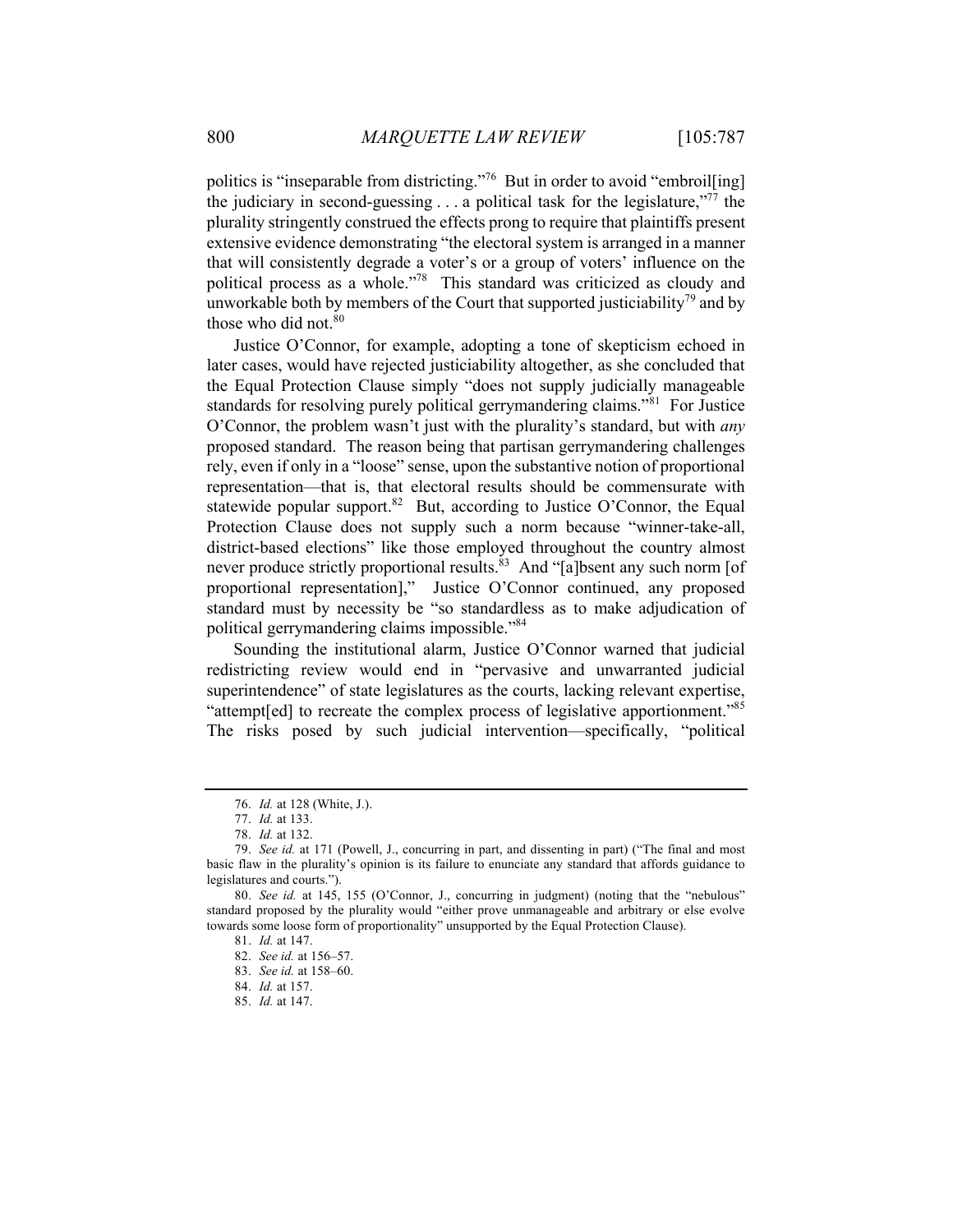instability and judicial malaise"<sup>86</sup>—were unacceptable, and she concluded that redistricting must therefore remain a political matter outside the federal courts' reach.

#### ii. *Vieth v. Jubelirer*

Collective indecision again plagued the Court decades later when it next took up the matter in a pair of cases in short succession—*Vieth v. Jubelirer*<sup>87</sup> and *League of United Latin American Citizens (LULAC ) v. Perry*. <sup>88</sup> The Court reviewed and rejected the partisan gerrymandering challenges in each case, but in neither case did a majority of the Court articulate a governing standard to clarify matters after *Bandemer*. In *Vieth*, the more important of the two, four Justices voted in favor of continued justiciability but offered three different review standards<sup>89</sup>—notably, each different than the *Bandemer* plurality's standard—and four Justices voted against justiciability.<sup>90</sup> Justice Kennedy, the ninth and remaining Justice, brokered an unsatisfying compromise of sorts.

Justice Scalia, writing for the four Justices rejecting judicial involvement, conceded that "an *excessive* injection of politics [in redistricting] is *un*lawful,"<sup>91</sup> but he nevertheless echoed Justice O'Connor's institutional concerns about judicial encroachment into political affairs absent a manageable governing standard.<sup>92</sup> In words that would themselves be repeated years later in *Rucho*, Justice Scalia distilled and reformulated the issue presented by partisan gerrymandering challenges, explaining that the "*central problem*" is determining "[h]ow much political motivation and effect is *too much*?"93 But that question, according to Justice Scalia, is "unanswerable" because it

90. *See Vieth*, 541 U.S. at 281, 305–06 (Scalia, J., joined by Rehnquist, O'Connor, and Thomas) (plurality opinion).

91. *Id.* at 293 (emphasis in original).

92. *See id.* at 291 (stressing the necessity of clear judicial standards "to meaningfully constrain the discretion of the courts, and to win public acceptance for the courts' intrusion into a process that is the very foundation of democratic decisionmaking").

<sup>86.</sup> *Id.*

<sup>87.</sup> Vieth v. Jubelirer, 541 U.S. 267 (2004).

<sup>88.</sup> LULAC v. Perry, 548 U.S. 399 (2006).

<sup>89.</sup> First, Justice Stevens, largely following Justice Powell's opinion in *Bandemer*, would have held a partisan gerrymander unconstitutional insofar as the record showed that "partisanship is the legislature's sole motivation—when any pretense of neutrality is forsaken unabashedly, and all traditional districting criteria are subverted for partisan advantage." *Vieth*, 541 U.S. at 318 (Stevens, J., dissenting). Second, Justice Breyer would have adopted a similar standard, proposing that courts look for indicia of "the *unjustified* use of political factors to entrench a minority in power." *Id.* at 360 (Breyer, J., dissenting) (emphasis in original). Third, Justice Souter, joined by Justice Ginsburg, proposed a five-part test modelled after the burden-shifting framework developed in the context of employment law, *see* McDonnell Douglas Corp. v. Green, 411 U.S. 792, 802 (1973), to ferret out the legislature's redistricting motives. *Vieth*, 541 U.S. at 346–47 (Souter, J., dissenting).

<sup>93.</sup> *Id.* at 291, 296–97 (emphasis added).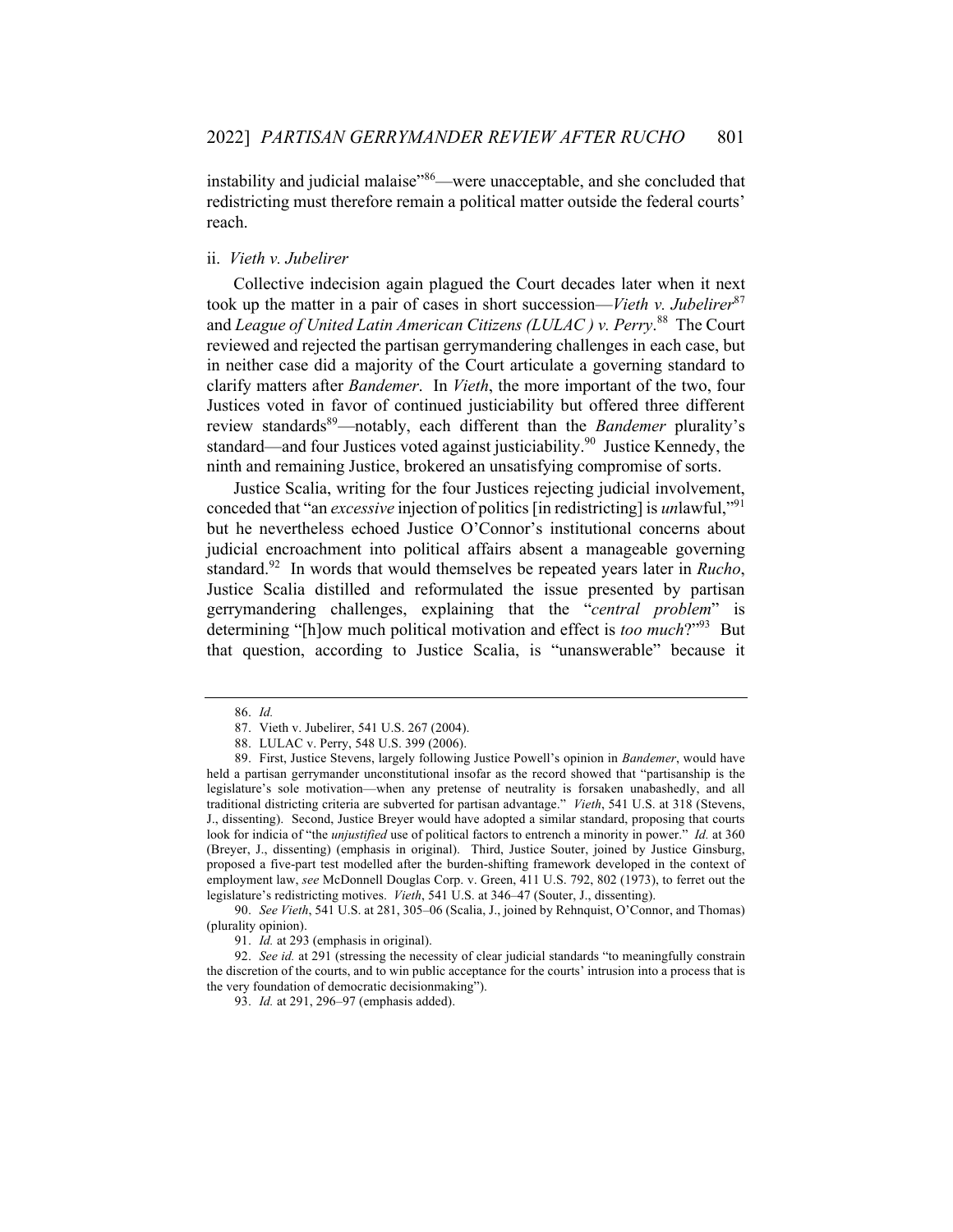"requires a quantifying judgment that is unguided and ill-suited to the development of judicial standards."<sup>94</sup> Here we see Justice Scalia directly tuning in Justice O'Connor's *Bandemer* critique. The difficulty, plainly put, is with judicial measurement.

Trying to gauge partisan *excess* will inevitably, Justice Scalia urged, ensnare the federal courts in electoral determinations outside their competence.<sup>95</sup> The political process itself should, instead, be trusted to work out a remedy.<sup>96</sup> Any assist the federal courts might offer in expediting such remedy, he continued, did not justify the "regular insertion of the judiciary into districting, with the delay and uncertainty that brings to the political process and the partisan enmity it brings upon the courts."<sup>97</sup>

Though the dissenting Justices in *Vieth* offered individual variations, they all sounded the same themes. Namely—first, that the federal courts have an important role to play in identifying and remedying the worst redistricting abuses; and second, that the judiciary is capable of determining whether a map "crosses the constitutional line"98 between permissible and *excessive* partisan bias.<sup>99</sup> Regarding that line of demarcation, which Justice Scalia found so elusive, the key for each of the dissenters was for the courts to look not for precise articulation but instead for "strong indicia of [partisan] abuse."<sup>100</sup> "Instead of coming up with a[n] [exact] verbal formula for *too much*,"101 which Justice Souter acknowledged in dissent could prove an impossible task, "the Court's job must be to identify [objective] clues . . . indicating that partisan competition has reached an extremity of unfairness."<sup>102</sup> Those clues would include, among other things, consideration of the map's respect for traditional districting principles,  $103$  deviation from hypothetical, impartially drawn comparator maps,<sup>104</sup> and scrutiny of the "process by which the districting schemes were enacted."<sup>105</sup>

<sup>94.</sup> *Id.* at 296.

<sup>95.</sup> *See id.* at 290 ("[R]equiring judges to decide whether a districting system will produce a statewide majority for a majority party casts them forth upon a sea of imponderables, and asks them to make determinations that not even election experts can agree upon.").

<sup>96.</sup> *See id.* at 276–281.

<sup>97.</sup> *Id.* at 301.

<sup>98.</sup> *Id.* at 367 (Breyer, J., dissenting).

<sup>99.</sup> *Id*. at 336, 344, 365.

<sup>100.</sup> *Id.* at 365.

<sup>101.</sup> *Id.* at 344 (Souter, J., dissenting) (emphasis added).

<sup>102.</sup> *Id.*

<sup>103.</sup> *See id.* at 318, 335–36 (Stevens, J., dissenting); *id.* at 367 (Breyer, J., dissenting); *id.* at 347– 50 (Souter, J., dissenting).

<sup>104.</sup> *See id.* at 349–50 (Souter, J., dissenting).

<sup>105.</sup> *See id.* at 323 (Stevens, J., dissenting).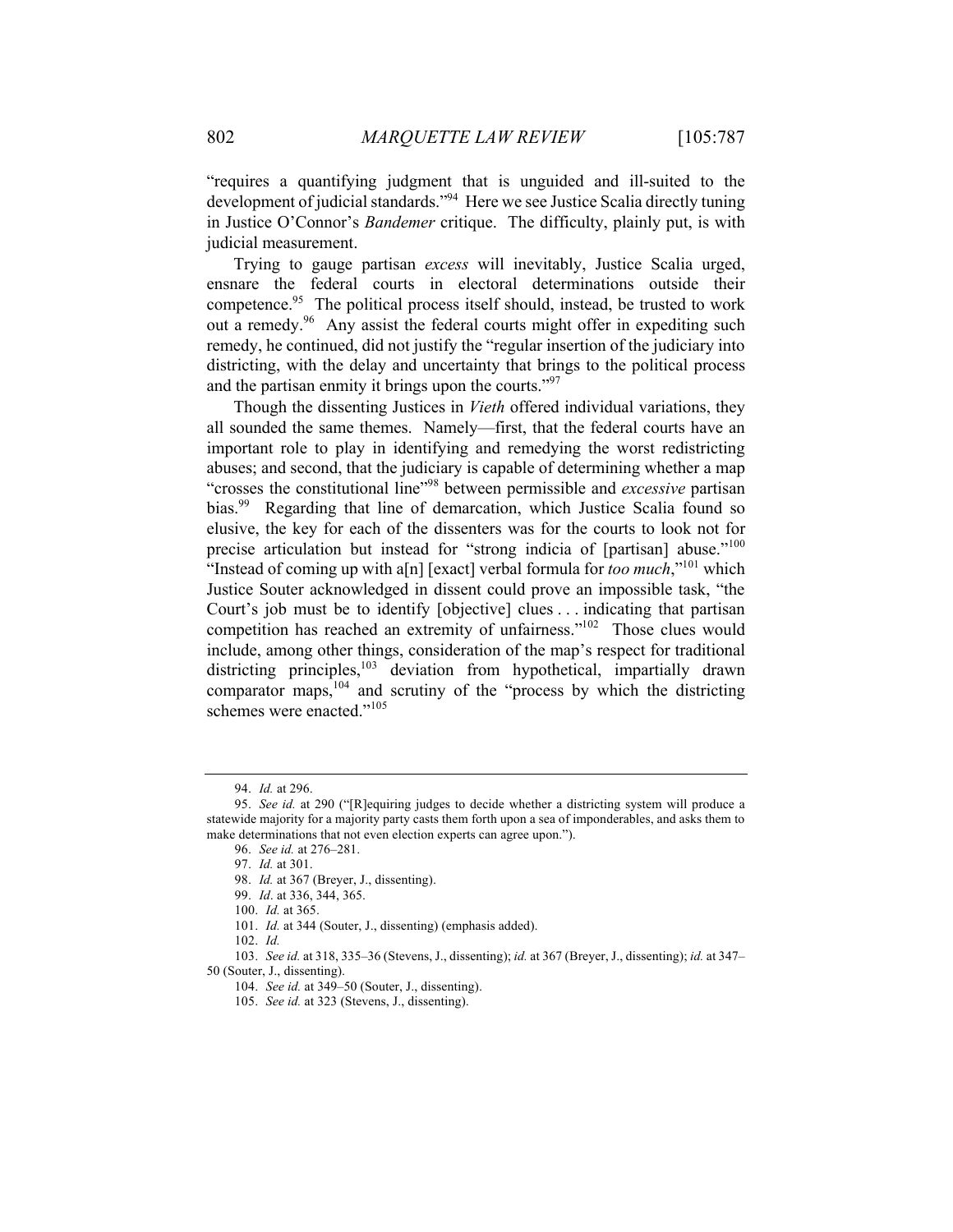Justice Kennedy, at the center of these two camps, managed to blend them in a provisional compromise. He too was animated by an institutional concern that "intervening courts—even when proceeding with the best intentions would risk assuming political, not legal, responsibility for a process that often produces ill will and distrust."<sup>106</sup> But, recognizing that partisan gerrymanders burden the rights of voters and thereby threaten democratic principles, he was also reluctant to entirely foreclose judicial review.<sup>107</sup> In the end, Justice Kennedy resolved the Court split in favor of justiciability—with a caveat. Justice Kennedy rejected all existing proposals but preserved justiciability on the possibility that "workable standards" might emerge at some later date.<sup>108</sup> But, then again, they might not.<sup>109</sup> This, unsurprisingly, only further muddied the legal waters. $110$ 

Thus, having revisited the issue of partisan gerrymandering decades after the confused result in *Bandemer*, the Court in *Vieth* not only failed to clarify matters but seemed to leave the issue in a rather curious predicament. The legal status of partisan gerrymandering challenges after *Vieth* occupied a kind of superposition—challenges remained justiciable *in principle* but were, effectively, nonjusticiable *in fact*. <sup>111</sup> Time would tell.

#### iii. *Rucho v. Common Cause*

A decade and a half later, the waiting game seemed to end with *Rucho*. The Court revisited partisan gerrymandering in a pair of cases—*Gill v. Whitford*, 112 which addressed the issue of standing, and *Rucho*,<sup>113</sup> which is the more important case for present purposes. In *Rucho*, the Court appeared to end the federal courts' involvement, collapsing the post-*Vieth* uncertainty *against* justiciability.<sup>114</sup>

<sup>106.</sup> *Id.* at 307 (Kennedy, J., concurring in judgment).

<sup>107.</sup> *See id.* at 309–17.

<sup>108.</sup> *See id.* at 311–13, 317.

<sup>109.</sup> *See id.* at 309 (noting that "weighty arguments [exist] for holding [partisan gerrymandering] cases . . . to be nonjusticiable; and those arguments may prevail in the long run").

<sup>110.</sup> *See*, *e.g.*, Michael S. Kang, *When Courts Won't Make Law: Partisan Gerrymandering and a Structural Approach to the Law of Democracy*, 68 OHIO ST. L.J. 1097, 1097–98 (2007).

<sup>111.</sup> *See* Vieth v. Jubelirer, 541 U.S. 267, 304 (Scalia, J.) (plurality opinion) (interpreting Justice Kennedy's compromise position as "announcing that there may well be a valid claim [for partisan gerrymandering], but we are not yet prepared to figure it out").

<sup>112.</sup> Gill v. Whitford, 138 S. Ct. 1916 (Wis. 2018).

<sup>113.</sup> Rucho v. Common Cause, 139 S. Ct. 2484, 2491 (2019).

<sup>114.</sup> *Id.* at 2508.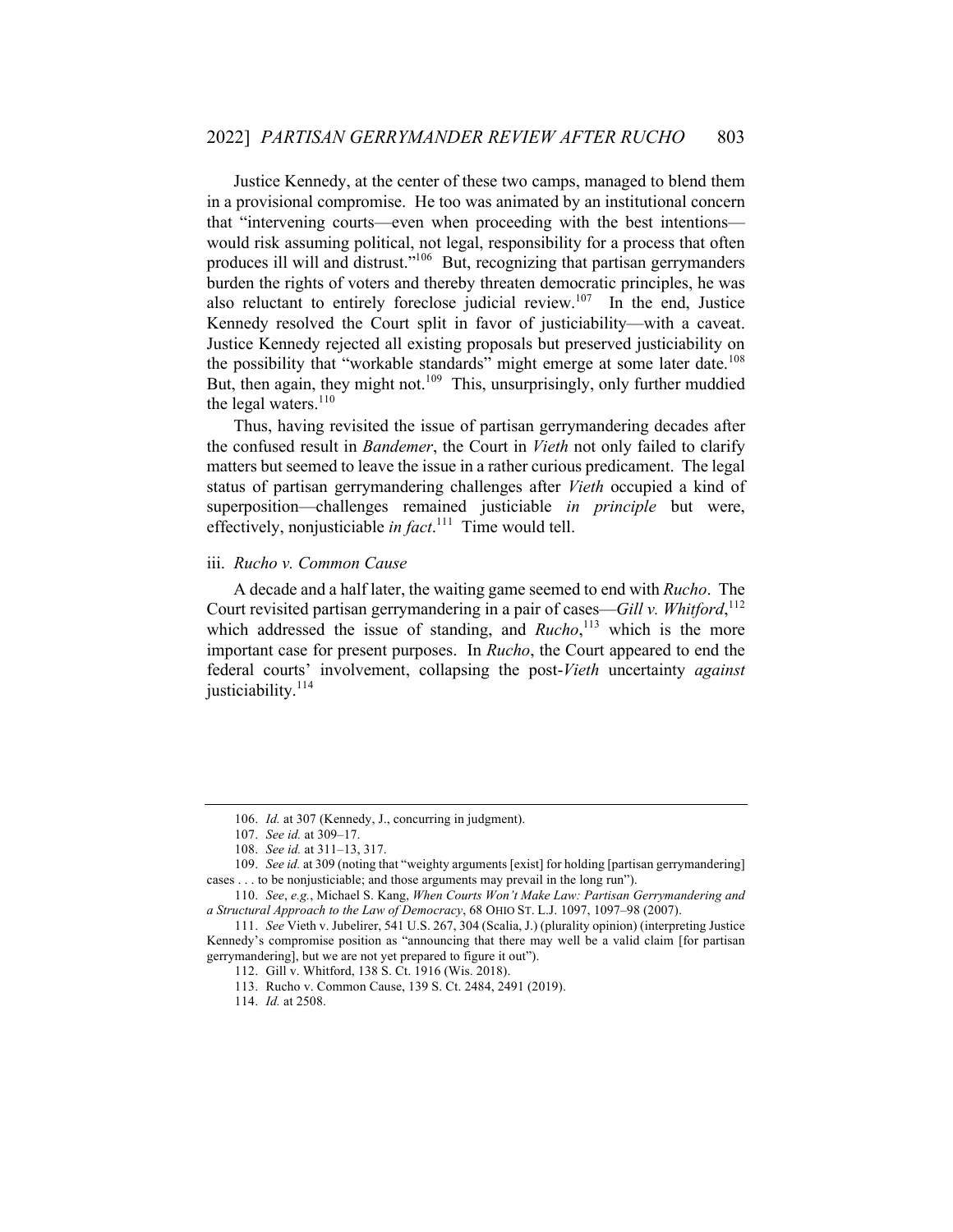The Court's reasoning in *Rucho* rings loudly with institutional concerns over judicial encroachment into the legislative process of redistricting.<sup>115</sup> The decision underscored the confusion that plagued partisan gerrymandering challenges since *Bandemer*, tracing that confusion to the "central problem" articulated by Justice Scalia in *Vieth*—to reiterate, the challenge of crafting a principled answer to the question of whether partisan bias is *excessive*. <sup>116</sup> To provide an answer, the Court continued, would require the development of "a standard that can reliably differentiate" between constitutional and unconstitutional gerrymanders.<sup>117</sup> But skeptical that any corresponding legal standards could be precisely and narrowly crafted to "limit and direct [judicial] decisions,"118 the Court, like the skeptics in *Bandemer* and *Vieth* beforehand, was spurred by concerns that judges would inevitably be drawn into the role of legislators and invited "to make their own political judgment about how much representation particular political parties deserve."<sup>119</sup> Seating such judgments within the judiciary would, in sum, "commit [the] courts to unprecedented intervention in the American political process."<sup>120</sup>

The *Rucho* Court thus refused to shoulder the risk of judicial error, a risk it believed was compounded by the gravity of the resulting institutional intrusion.<sup>121</sup> In doing so, the Court nevertheless articulated a list of essentials prerequisite to any exercise of federal judicial review: (1) first, there must be a "plausible grant of authority" to adjudicate the claim rooted in the Constitution; (2) second, there must be "principled, rational" standards to guide judicial review; and (3) third, as a corollary to the second element, the federal courts' involvement should be limited in scope.<sup>122</sup> The Court concluded that partisan gerrymandering claims failed on all counts, thus rejecting justiciability and tying a knot on the same thread of skepticism anchored in *Bandemer* and woven through the Court's intervening decisions.

I suggested above that the Court's partisan gerrymandering decisions are inflected with a conspicuous tension between concerns for democratic principles and institutional constraints. In each case, Justices on either side of

<sup>115.</sup> *See id.* at 2502–07; *see also* Case Comment, *Article III—Justiciability—Political Question Doctrine—*Rucho v. Common Cause, 133 HARV. L. REV. 252, 257 (2019) ("*Rucho* is driven in large part by prudential considerations.").

<sup>116.</sup> *Vieth*, 541 U.S. at 293, 296; *See generally Rucho*, 139 S. Ct. at 2497–2501.

<sup>117.</sup> *Rucho*, 139 S. Ct. at 2499, 2504–05.

<sup>118.</sup> *Id.* at 2507.

<sup>119.</sup> *Id.* at 2499 (emphasis omitted).

<sup>120.</sup> *Id.* at 2498.

<sup>121.</sup> *See id.* ("With uncertain limits, intervening courts—even when proceeding with best intentions—would risk assuming political, not legal, responsibility for a process that often produces ill will and distrust.") (quoting *Vieth*, 541 U.S. at 307 (Kennedy, J.)).

<sup>122.</sup> *See Rucho,* 139 S. Ct. at 2498–2502, 2507.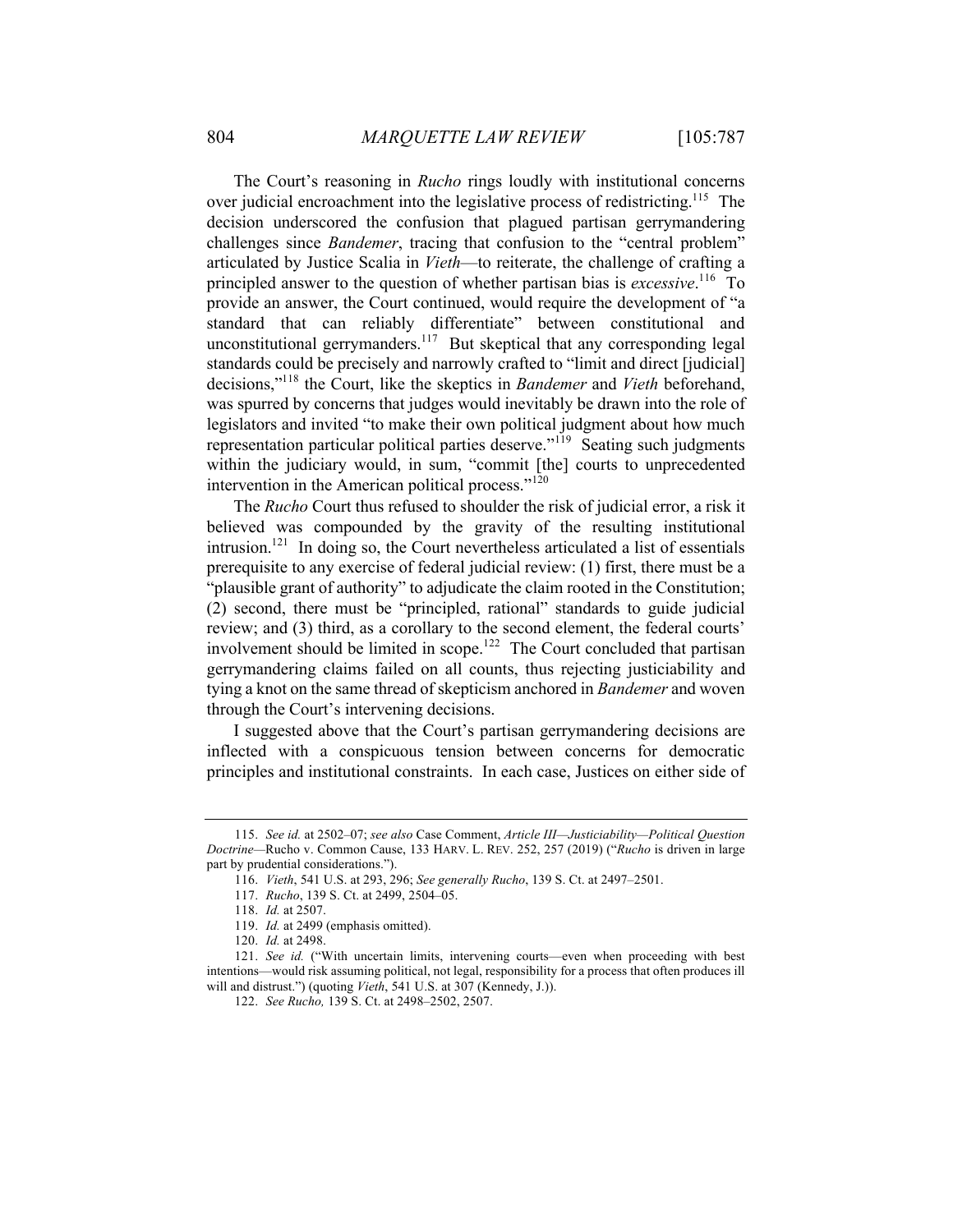the justiciability divide have nodded to the importance of these competing elements. In *Bandemer*, democratic principles narrowly prevailed. In *Vieth*, we saw a stalemate temporarily brokered by Justice Kennedy's restless admixture of then-present doubt and the possible promise of a future reconciliation. And in *Rucho*, concern for institutional constraints finally won out.

What is it about the issue presented by partisan gerrymandering challenges that has buoyed such persistent skepticism of judicial resolution? I will now turn to examine that question.

# III. THE PUZZLE OF PARTISAN GERRYMANDER REVIEW

I believe partisan gerrymanders are amenable to court review in a way that both protects democratic principles against legislative debasement and preserves important institutional boundaries, as I will discuss below. But the fact that this issue has proved so nettlesome for more than three decades should signal that there is perhaps something peculiar either about the issue or prior approaches. Recall that, as understood by the Court, the central problem presented by partisan gerrymandering claims is determining exactly when redistricting partisanship is *excessive*—or, to put it another way, in drawing a precise constitutional dividing line.<sup>123</sup> A preliminary examination of the nature of that inquiry will both illuminate the judicial challenge presented and explain the muddled attempts to answer it. It will also, importantly, suggest a way ahead.

Significantly, the partisan gerrymandering claims at issue from *Bandemer* through *Rucho* were raised and evaluated principally under the Equal Protection Clause.124 Recent plaintiffs, including those in *Rucho*, have also asserted First Amendment claims,<sup>125</sup> but the crux under either banner is, as understood by the Court, essentially the same.<sup>126</sup> It is a question of measurement and degree.

<sup>123.</sup> *See id* at 2497–2501, 2504.

<sup>124.</sup> *See* Davis v. Bandemer, 478 U.S. 109, 113 (1986); *Vieth*, 541 U.S. at 272; LULAC v. Perry, 548 U.S 399 at 404, 409 (2006); Gill v. Whitford, No. 16-1161, slip op. at 1 (Wis. Ct. App. June 18, 2018); Gill v. Whiteford, 138 S. Ct. 1916, 1924 (2018); *Rucho*, 139 S. Ct. at 2491.

<sup>125.</sup> *See LULAC*, 548 U.S. at 409; *Gill*, No. 16-1161, slip op. at 1; *Rucho*, 139 S. Ct. at 2491.

<sup>126.</sup> *See Rucho*, 139 S. Ct. at 2504–05 (stating that a First Amendment analysis of partisan gerrymandering "provides no standard for determining when partisan activity goes too far . . . [and] offers no 'clear' and 'manageable' way of distinguishing permissible from impermissible partisan motivation").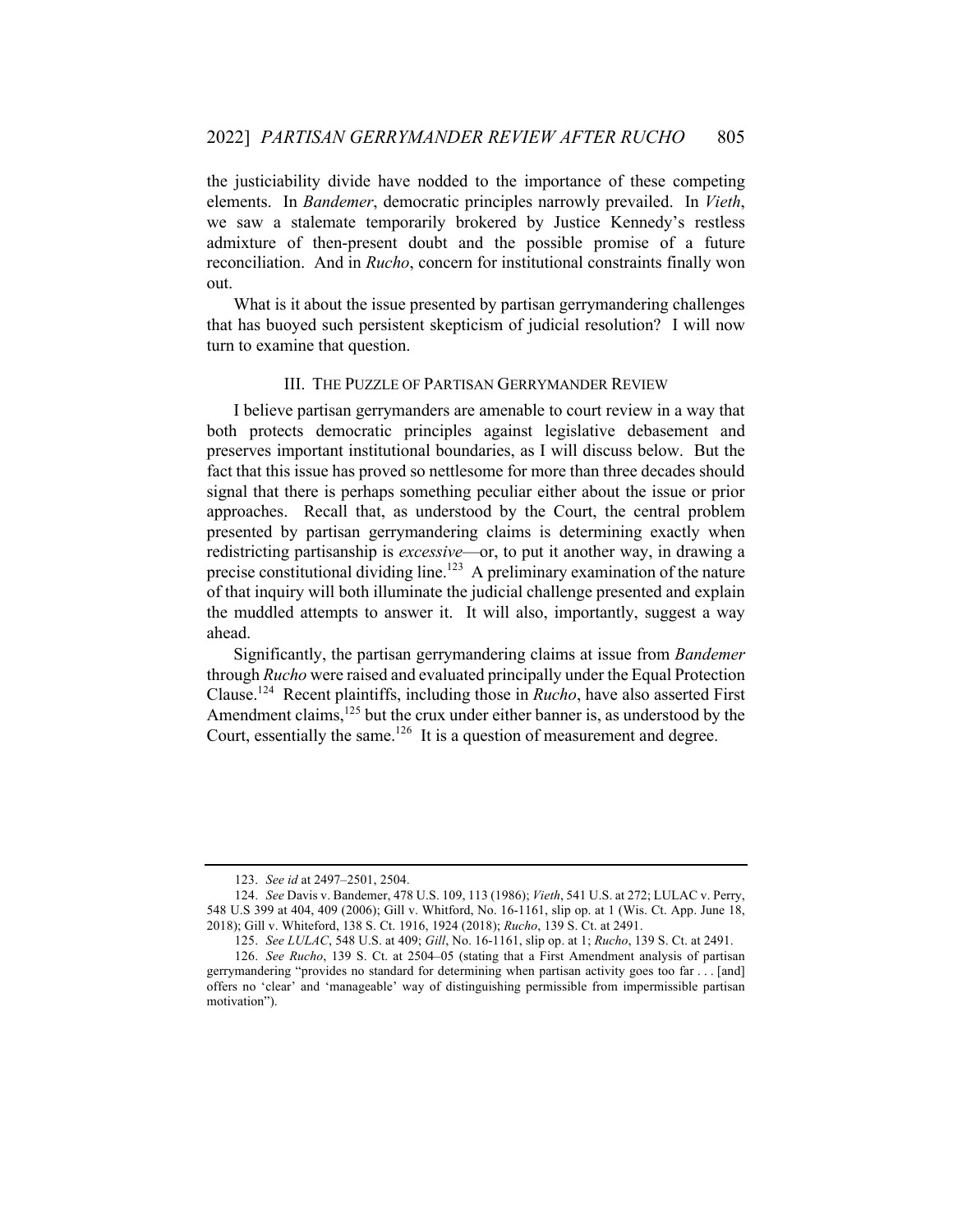The central problem calls for substantive line drawing and in so doing presents what philosophers call a *sorites* paradox.<sup>127</sup> The paradox emerges when we try to precisify vague terms, and may be summarized as follows:

> [I]f we are asked by gradual stages, is such and such a person a rich man or a poor man, famous or undistinguished, are yonder objects many or few, great or small, long or short, broad or narrow, we do not know at what point in the addition or subtraction to give a definite answer.<sup>128</sup>

The classic example asks how many stones make a *heap* ("*sorites*" derives from the Greek word for "*heap*")—that is, how many stones must be collected together to create a *heap* of stones, or conversely, how many must be removed from a *heap* to destroy it?<sup>129</sup>

Let's illustrate. Imagine that I place a single stone in front of you. This lone stone obviously does not constitute a *heap*. Now I place a second stone, a third, a fourth, and so on, adding stones to the growing collection one at a time. At what point does the collection of stones in front of you become a *heap*? Surely by the time I reach, say, a *billion* stones—right? But can we point to a single stone along the way that marks the transition from *non-heap* to *heap*? It seems not. But if not, does that mean we never actually arrive at a *heap* of stones, no matter how large the collection? Now imagine, conversely, that a truck dumps a *billion* stones in front of you to start. In this alternative scenario, you begin with what is indisputably a *heap* of stones. Imagine this time that I remove stones, rather than adding them—again, one at a time. When there is just a solitary stone remaining, we would like to say that what began as a *heap* is no longer—correct? But can we point to a single stone that marks the transition, this time in reverse, from *heap* to *non-heap*? Again, it seems not. And if not, does that mean we never actually make the transition at all? That's the paradox. It appears that every collection of stones both *is* and *is not* a *heap*.

The puzzle arises when our demands become misaligned with our ordinary linguistic expectations. For many descriptive terms—for example, terms like *heap*, or qualifiers like *excessive* (along with innumerable others)—we assume that very small, incremental changes in the object under inquiry do not actually make a difference.<sup>130</sup> We don't ordinarily ask questions like, "*exactly how many stones make up a heap?*," or similarly, "*exactly how much spaghetti is* 

<sup>127.</sup> *See* STEPHEN READ, THINKING ABOUT LOGIC: AN INTRODUCTION TO THE PHILOSOPHT OF LOGIC 173–202 (1994); DOMINIC HYDE & DIANA RAFFMAN, *Sorites Paradox*, in THE STANFORD ENCYCLOPEDIA OF PHILOSOPHY (rev. 2018).

<sup>128.</sup> READ, *supra* note 127, at 173 (quoting Cicero, *Academica*, tr. H. Rackman, bk. 2 at 49 and 92).

<sup>129.</sup> READ, *supra* note 127, at 173–74.

<sup>130.</sup> *See id.* at 173–74; HYDE & RAFFMAN, *supra* note 127, at 4.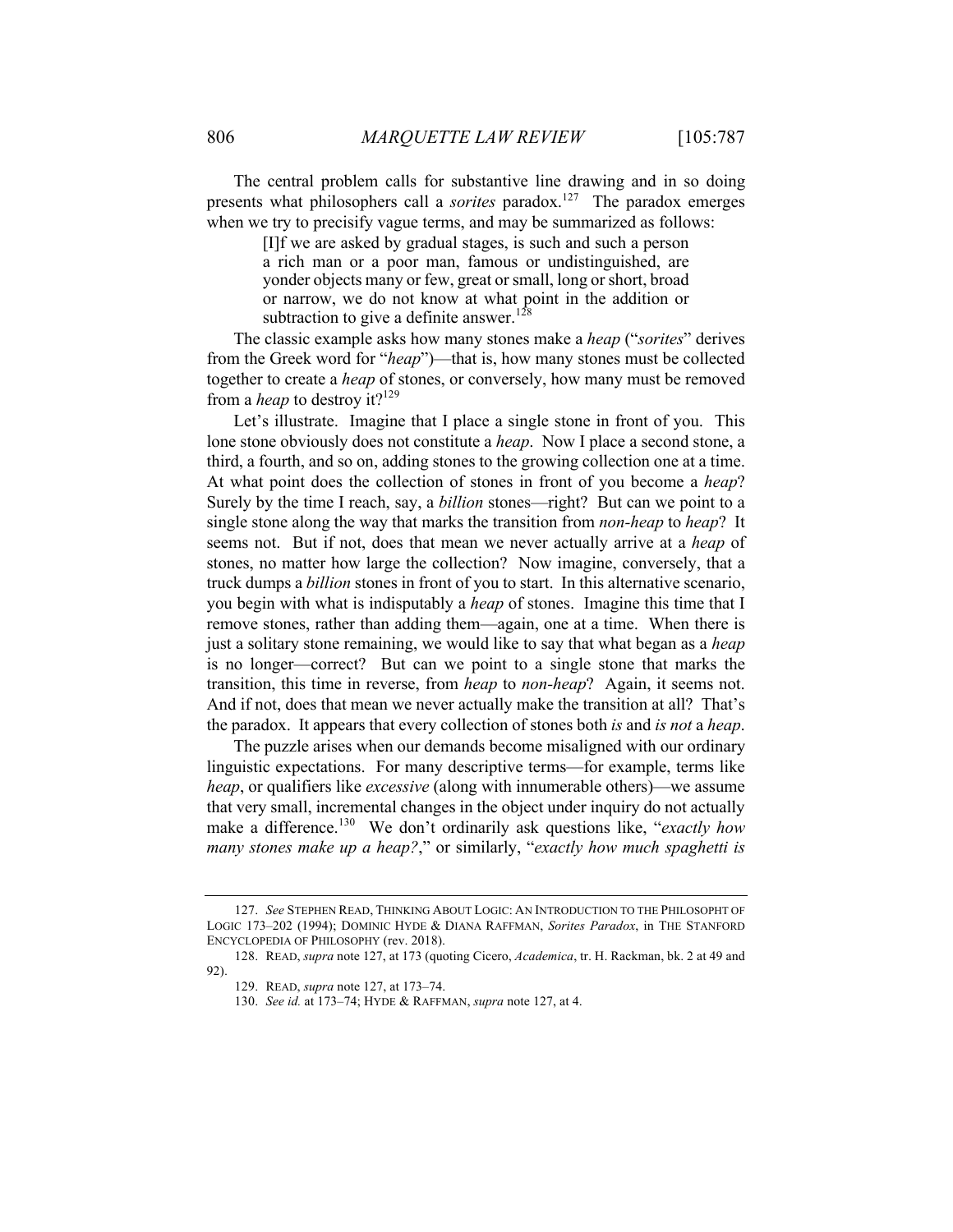*too much for dinner?*," because we don't ordinarily expect *exact* answers. Course-grained questions simply do not call for fine-grained answers. But if we nevertheless insist on precision where our ordinary language itself does not demand (or supply) it, as I have tried to show with the scenarios above, we are in trouble from the start. Some terms are unavoidably fuzzy and attempts to cut fine edges are destined for paradox. "In whatever form, the challenge of the *sorites* argument is to identify a [precise] cut-off point [for imprecise terms]."131

The *soritical* nature of the issue presented by partisan gerrymandering challenges is evident on the face of Justice Scalia's distillation—to paraphrase, how can courts determine when redistricting partisanship is *excessive*? To make the analogy plain, let's tease it out a bit. The central question presupposes a rough spectrum of partisan redistricting bias, perhaps starting with a map at one pole that does in fact exactly achieve proportional representation and ending at the opposite pole with something like a generalized statute declaring "[a]ll future apportionment shall be drawn so as most to burden Party X's rights" to fair and effective representation." $132$  The former map would obviously be fair and permissible, the latter obviously not. As we move inward from these poles, however, we begin to lose the determinacy of their example. And somewhere in the middle, as Justice Scalia clearly sensed, we lose all assurance of judgment. Claims of *excessive* redistricting partisanship sit squarely within this *soritical* no-man's land.

The upshot is that *any* effort to draw a precise line separating constitutional and unconstitutional gerrymanders using imprecise terms like *excessive* will inevitably end in paradox. If some minimal quantum of partisanship is permitted, and we've already established that it is, then wouldn't *just a little bit more* partisanship also be permitted? And conversely, if some amount of partisanship is prohibited, then wouldn't *just a little bit less* partisanship also be prohibited? And so on, in either direction, just as with the stone examples presented above. It seems that we cannot point to a single stone separating *heaps* and *non-heaps*; similarly, we cannot point to a single quantum of partisan bias—even if it were precisely measurable—separating *permissible* from *excessive* partisanship in redistricting. On this score, Justice Scalia was absolutely right. Blunt terms don't cut fine lines. How, then, are we supposed to sort redistricting plans into those that are constitutional and those that are not? This, slightly rephrased, is the central problem and dilemma of partisan gerrymander review as understood by the Court thus far.<sup>133</sup>

<sup>131.</sup> READ, *supra* note 127, at 175.

<sup>132.</sup> Vieth v. Jubelirer, 541 U.S. 267, 312 (2004) (Kennedy, J., concurring).

<sup>133.</sup> *See* Rucho v. Common Cause, 139 S. Ct. 2484, 2504 (2019) (insisting on a "standard for separating constitutional from unconstitutional partisan gerrymandering").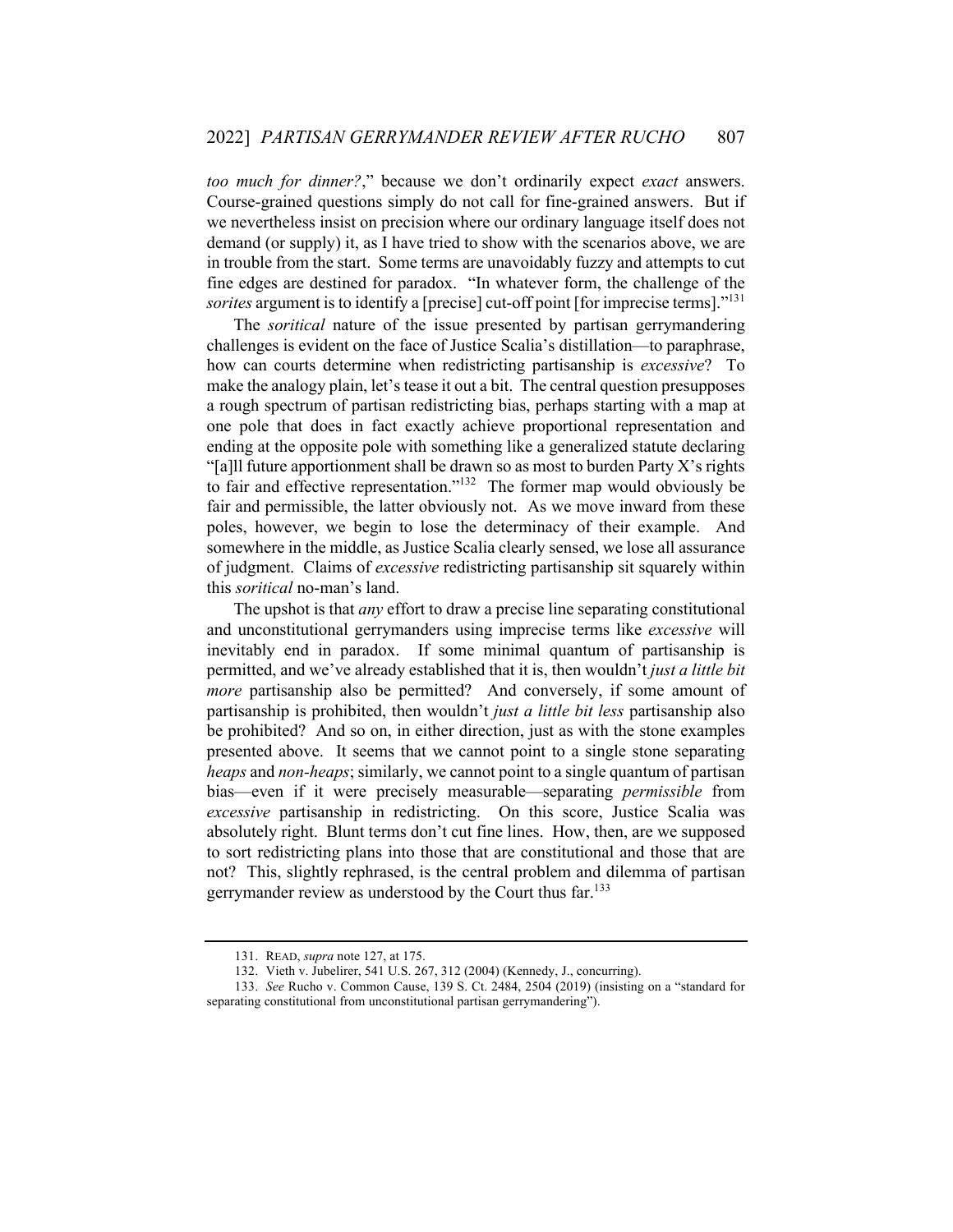Unpacking the central problem posed by partisan gerrymander review, we can see why the Court ended up where it did. For those Justices rejecting justiciability, the perceived institutional injury that would result from judicial trespass on political affairs was simply too powerful to allow for any margin of error in answering the central problem. So, for them, a clear and precise solution was indispensable. Yet, by insisting on precision, the Court was—by its own admission<sup>134</sup>—caught in an "unanswerable" paradox.<sup>135</sup>

As Section II was intended to make clear, the growing evils of partisan gerrymandering demand correction, but as this Section III has shown, a precise judicial drawing-line will remain elusive.<sup>136</sup> We began with Justice Scalia's formulation of the central problem facing the courts, which steered us into paradox. But if the question is problematic and the answers untenable, we should ask a better question. Rather than inquiring about substantive redistricting standards, perhaps we should instead investigate the redistricting process. I will elaborate at length on that suggestion in Section V, but I turn next to lay some preliminary groundwork showing that such an endeavor is worthwhile even after *Rucho*.

#### IV. MOVING FORWARD AFTER *RUCHO*

So, does *Rucho* mark the end of partisan gerrymander review by the federal courts, *forever*? Not necessarily. To state the obvious, the Court could change its mind. Should circumstances change—that is, should the evils of partisan gerrymandering become more widespread and conspicuous, and should alternative avenues for redistricting reform prove fruitless—the Court may elect to revisit the issue. To that end, citizens, political scientists, and lawyers should continue to mind the measurable political effects of *Rucho*. I expect there will be some.

In any event, *Rucho*'s precedential value is delimited by the Court's reasoning—its *ratio decidendi*—on the facts presented in that case.<sup>137</sup> Recall that in *Rucho* the Court concluded partisan gerrymandering challenges under the Equal Protection Clause and the First Amendment fall short of the justiciability test.<sup>138</sup> That is what *Rucho* stands for.

<sup>134.</sup> *See Vieth*, 541 U.S. at 296–97 (Scalia, J.).

<sup>135.</sup> By contrast, those Justices supporting justiciability recognized that the problem itself does not demand precision, so for them there was no need to go looking for it—particularly in light of the injury at issue. In other words, the pernicious effects of partisan gerrymandering were grave enough to justify an inexact, standards-based solution tolerating a measure of uncertainty at the boundaries and even occasional judicial error, a risk that the courts could be trusted to manage within a narrow margin. They would have avoided the paradox by recalibrating the inquiry. *See*, *e.g.*, *supra* note 89.

<sup>136.</sup> *See* discussion *Infra* Sections II and III.

<sup>137.</sup> *See* Ramos v. Louisiana, 140 S. Ct. 1390, 1404 (2020).

<sup>138.</sup> *See Rucho*, 139 S. Ct. at 2491, 2508.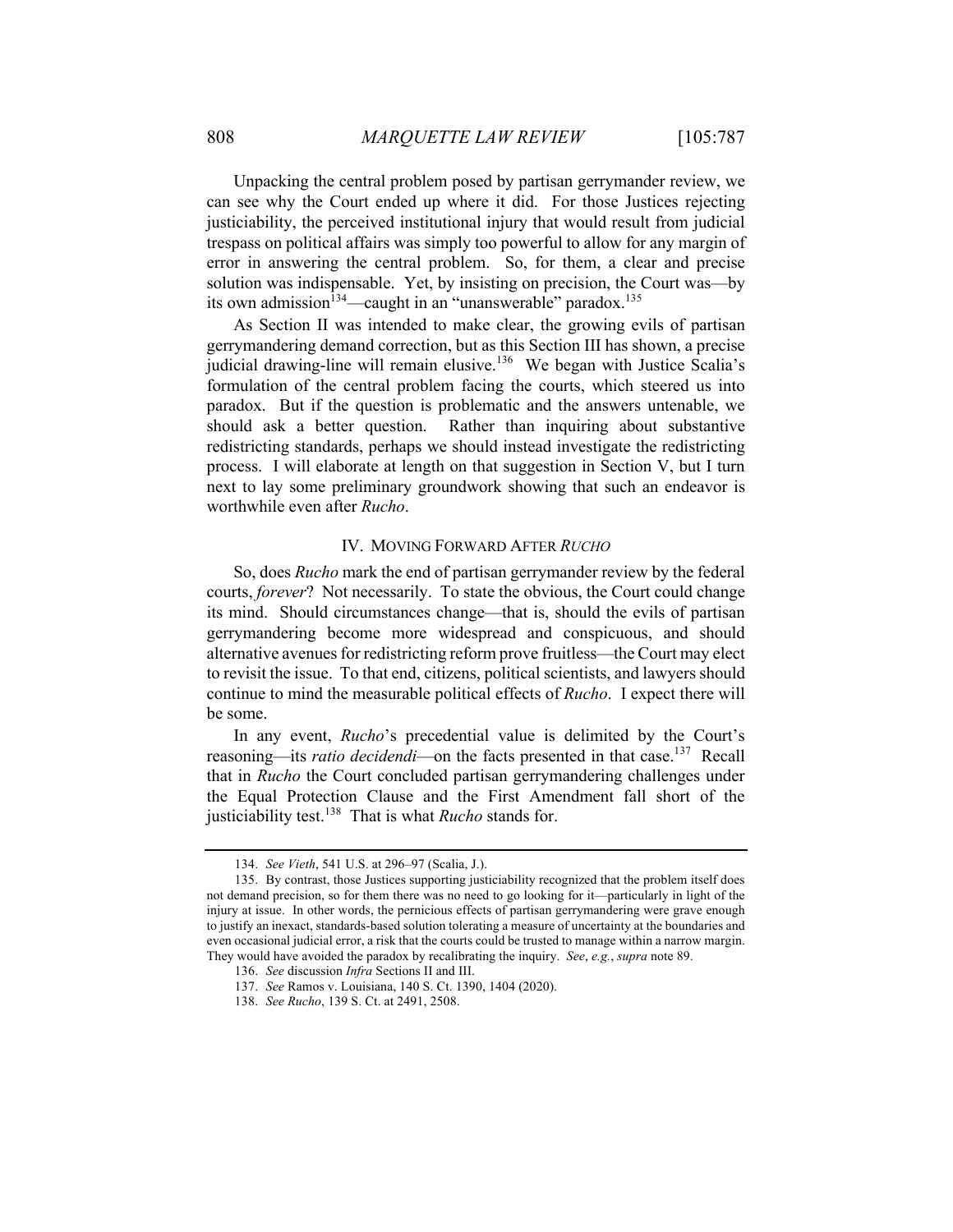I suggest the Due Process Clause of the Fourteenth Amendment provides a viable alternative. The Court has not yet ruled out a procedural due process challenge to partisan gerrymandering—not in *Rucho*, nor in its prior partisan gerrymandering cases. That means that, insofar as a procedural due process challenge satisfies the Court's justiciability conditions, it would not be foreclosed by *Rucho*'s holding. Examining whether judicial review under the Due Process Clause measures up will be the focus of the remainder of this Article. In the end, I conclude that it does.

To recapitulate what has been said so far and transition to what follows partisan gerrymandering presents a very real challenge to democratic governance and there is good reason to believe that wide-ranging reform will not be soon forthcoming from other institutional corners. Accordingly, the federal courts should have an important role to play in checking, or at least inhibiting, the very worst abuses. That role was seemingly blocked by the Court in *Rucho*. Confronted with a *sorites* paradox in its attempt to determine a permissible measure of districting partisanship under the Equal Protection Clause and First Amendment, the Court was unable to discern a judicial solution and disclaimed involvement. But, properly understood, *Rucho* established parameters for, rather than an absolute prohibition on, judicial review going forward. I believe that challenges to partisan gerrymandering asserted under the Due Process Clause fall squarely within those parameters.

# V. A PROCEDURAL DUE PROCESS SOLUTION

# *A. A Plausible Basis for Judicial Review*

The first prerequisite to partisan gerrymander review under *Rucho* is to identify a "plausible grant of authority in the Constitution."<sup>139</sup> In this Section, I will argue that the Due Process Clause of the Fourteenth Amendment specifically, its guarantee of safeguarding procedures—provides such a basis.

Procedural due process requires that the government abide by certain minimal procedures, including notice and some form of hearing, when it deprives persons of substantive rights.<sup>140</sup> The right to vote is a constitutionally protected right and, as the Court's voting-rights jurisprudence makes clear, partisan gerrymanders deny that right insofar as they dilute it.<sup>141</sup> Such deprivation, I maintain, implicates the procedural guarantee of the Due Process Clause. Further, after a short primer, I end this Section by concluding that the

<sup>139.</sup> *Id.* at 2507.

<sup>140.</sup> *See* Goldberg v. Kelly, 397 U.S. 254, 261–65 (1970); Mathews v. Eldridge, 424 U.S. 319, 332 (1976); Hamdi v. Rumsfield, 542 U.S. 507, 528–29; 533 (2004).

<sup>141.</sup> Reynolds v. Sims, 377 U.S. 533, 555, 566 (1964).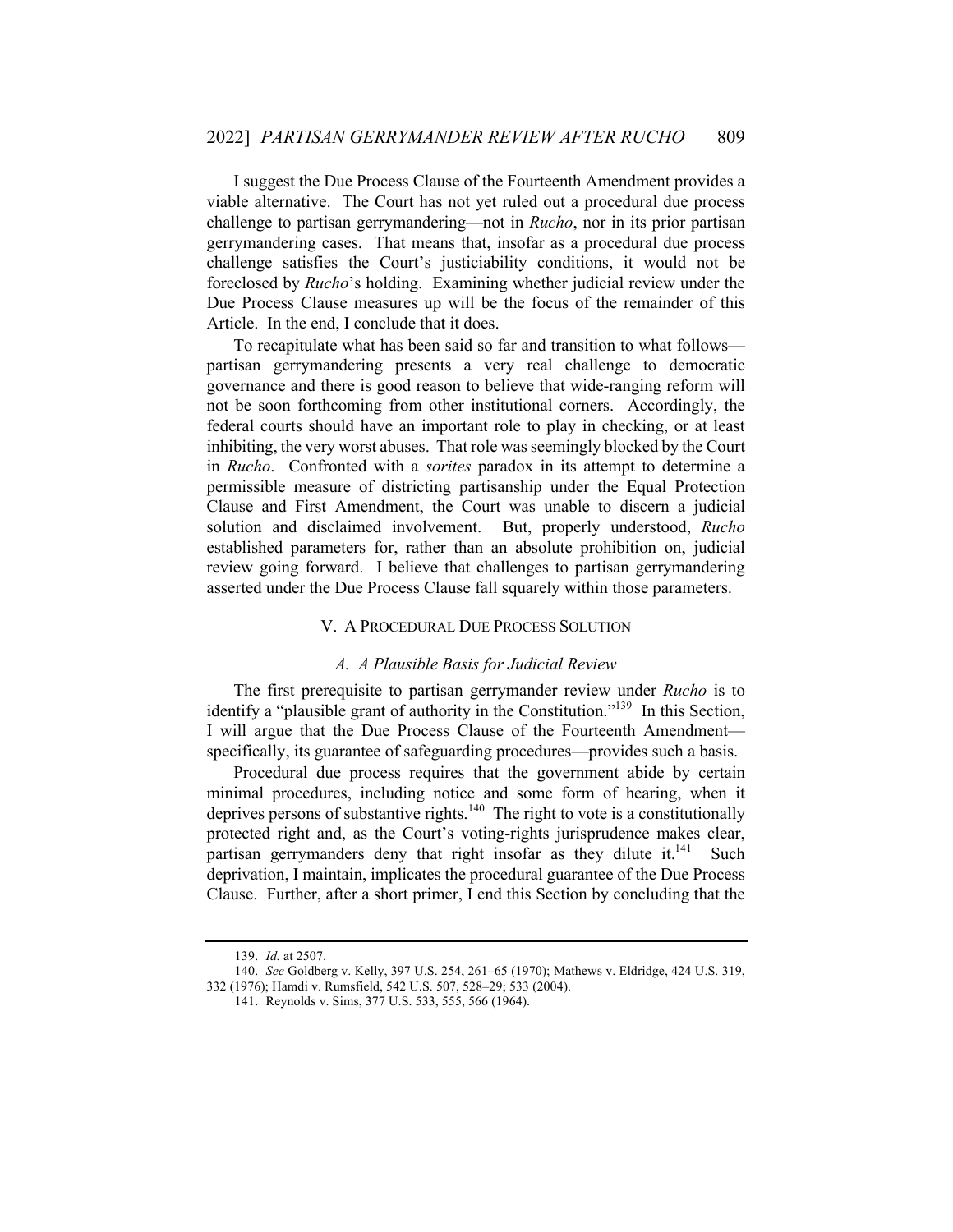text and purpose of the Constitution's Due Process Clauses, together with certain of the Court's precedents, support the notion that partisan gerrymanders are *adjudicative*—rather than *legislative*—acts, and therefore demand enhanced procedural safeguards.

#### i. Due Process Generally

The Fourteenth Amendment provides that "No State shall . . . deprive any person of life, liberty, or property, without due process of law."<sup>142</sup> At its core, the concept of due process is animated by the recognition that sometimes government goes astray—either through arbitrary abuses of power<sup>143</sup> or through erroneous decision making<sup>144</sup>—and the concomitant wish to avoid the perils that follow.

With this purpose in mind, the Fourteenth Amendment's Due Process Clause has been operationalized to encompass two complementary aspects substantive and procedural.<sup>145</sup> Substantive due process guarantees certain fundamental rights, including those enumerated in the Bill of Rights,<sup>146</sup> and it limits the government's power to intrude on those rights "regardless of the fairness of the procedures used to implement them."<sup>147</sup> It does so by requiring that all government action be sufficiently justified, $148$  and its most stringent applications underwrite some of the modern Court's civil-rights jurisprudence.<sup>149</sup> By contrast, procedural due process presupposes substantive rights but does not purport to define them. It is, instead, a guarantee of fair procedure *only*. "In a procedural due process claim, it is not the deprivation of

<sup>142.</sup> U.S. CONST. amend. XIV, § 1.

<sup>143.</sup> *See* Cnty. of Sacramento v. Lewis, 523 U.S. 833, 845 (1998) ("Since the time of our early explanations of due process, we have understood the core of the concept to be protection against arbitrary action."); Daniels v. Williams, 474 U.S. 327, 331 (1986) ("[H]istory reflects the traditional and common-sense notion that the Due Process Clause, like its forebear in the Magna Carta . . . was 'intended to secure the individual from the arbitrary exercise of the powers of government,' . . . [and] to prevent governmental power from being 'used for purposes of oppression.'") (citations omitted).

<sup>144.</sup> Mackey v. Montrym, 443 U.S. 1, 13 (1979) ("[A] primary function of legal process is to minimize the risk of erroneous decisions."); Carey v. Piphus, 435 U.S. 247, 259 (1978) ("Procedural due process rules are meant to protect persons not from the deprivation, but from the mistaken or unjustified deprivation of life, liberty, or property."); Silver v. New York Stock Exch., 373 U.S. 341, 366 (1963) ("Experience teaches, however, that the affording of procedural safeguards, which by their nature serve to illuminate the underlying facts, in itself often operates to prevent erroneous decisions on the merits from occurring.").

<sup>145.</sup> *See*, *e.g.*, Kelley v. Johnson, 425 U.S. 238, 244 (1976); Zinermon v. Burch, 494 U.S. 113, 125–27 (1990).

<sup>146.</sup> *See* Obergefell v. Hodges, 576 U.S. 644, 663 (2015).

<sup>147.</sup> *Daniels*, 474 U.S. at 331.

<sup>148.</sup> *See* Erwin Chemerinsky, *Substantive Due Process*, 15 TOURO L. REV. 1501, 1501 (1999).

<sup>149.</sup> *See generally id.*; *see also* Joshua D. Hawley, *The Intellectual Origins of (Modern) Substantive Due Process*, 93 TEX. L.R. 275, 322–40 (2014).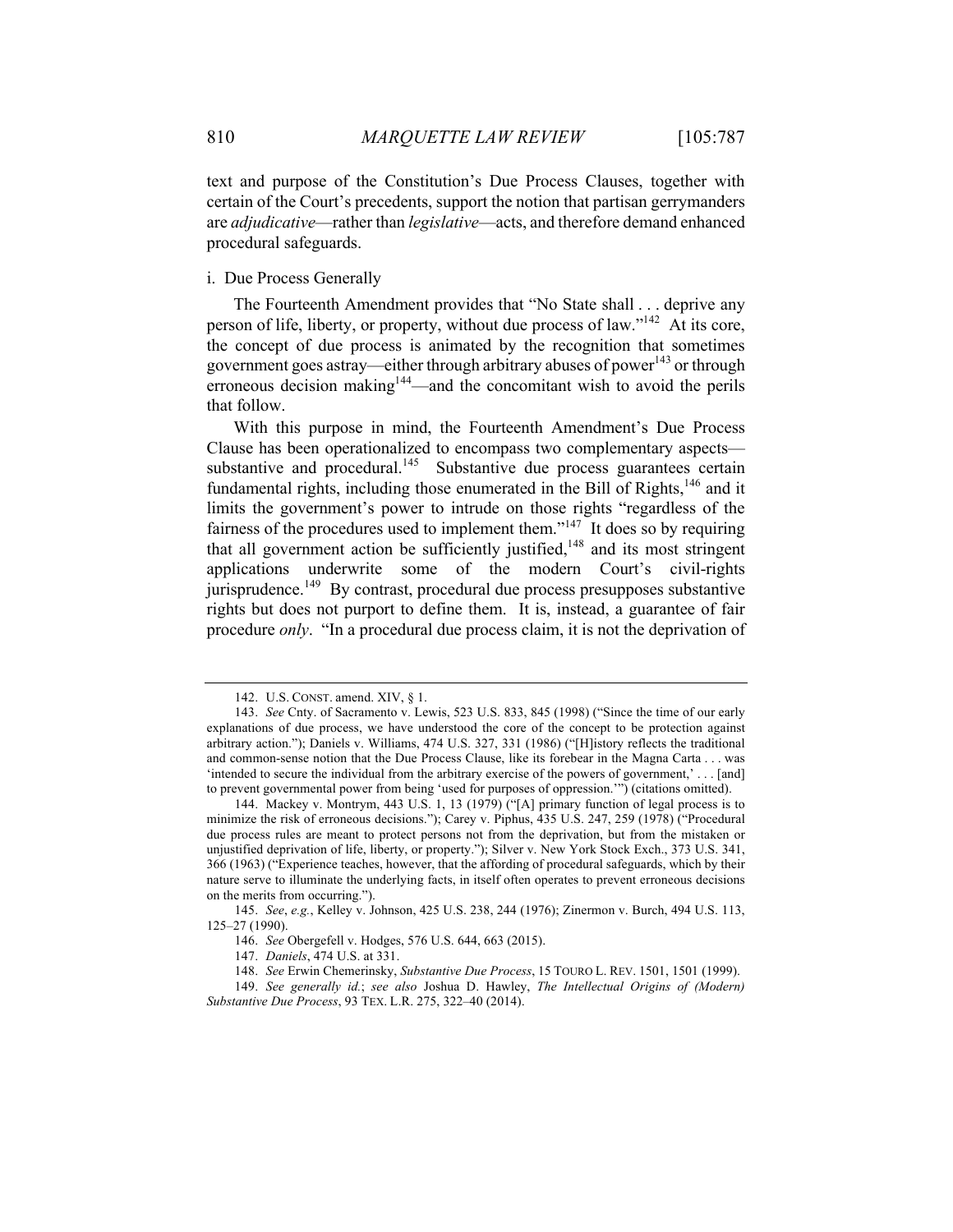property or liberty that is unconstitutional; it is the deprivation of property or liberty *without due process of law*—without adequate procedures."<sup>150</sup>

#### ii. Procedural Due Process

The doctrine of substantive due process has served as launching pad for arguments urging stronger protections of individual liberties, but my focus in this Article will be on procedural due process alone. The significance of procedural due process should not be discounted. After all, it is "procedural due process that is our fundamental guarantee of fairness, our protection against arbitrary, capricious, and unreasonable government action."<sup>151</sup> Fair procedure, in a word, "marks much of the difference between rule by law and rule by fiat."<sup>152</sup> It is an important premise of this Article that, as a fundamental tenet of our system of government, the demands of procedural due process must pilot *any and all* government action that works a deprivation.

A constitutional procedural due process violation occurs when the government deprives a person of life, liberty or property without appropriate procedural safeguards.<sup>153</sup> As a general concept whose prescriptions affix to any government deprivation, the constitutional right to procedural due process "is 'absolute' in the sense that it does not depend upon the merits of a claimant's substantive assertions."<sup>154</sup> Importantly, however, the analytic framework is flexible—the appropriate form and measure of process is calibrated to the circumstances at issue.<sup>155</sup> I will circle back to this key point later.

But there is a constitutional floor—at minimum, constitutional procedural due process requires the affected parties be notified and given an opportunity to avoid the threatened deprivation through a hearing held "at a meaningful time and in a meaningfulmanner."<sup>156</sup> A trial-like hearing is not required in every case, or even in most cases, as "the formality and procedural requisites for the

<sup>150.</sup> *Daniels*, 474 U.S. at 339 (Stevens, J., concurring) (emphasis in original).

<sup>151.</sup> Bd. of Regents of State Colls. v. Roth, 408 U.S. 564, 589 (1972) (Marshall, J., dissenting).

<sup>152.</sup> Wisconsin v. Constantineau, 400 U.S. 433, 436 (1971).

<sup>153.</sup> *See* Mathews v. Eldridge, 424 U.S. 319, 332 (1976).

<sup>154.</sup> Carey v. Piphus, 435 U.S. 247, 266 (1978).

<sup>155.</sup> *Mathews*, 424 U.S. at 334 ("[D]ue process is flexible and calls for such procedural protections as the particular situation demands.") (quoting Morrisey v. Brewer, 408 U.S. 471, 481 (1972)).

<sup>156.</sup> *Id.* at 333 (quoting Armstrong v. Manzo, 380 U.S. 545, 552 (1965); *accord Mullane v. Central Hanover Bank & Trust Co.*, 339 U.S. 306, 313 (1950) ("[T]here can be no doubt that at a minimum [the Due Process Clause] require[s] that deprivation of life, liberty or property by adjudication be preceded by notice and opportunity for hearing appropriate to the nature of the case."); *Roth*, 408 U.S. at 570 n.7 ("[I]t is fundamental that except in emergency . . . due process requires that when a State seeks to terminate (a protected) interest . . . it must afford 'notice and opportunity for hearing appropriate to the nature of the case' before the termination becomes effective.") (quoting Bell v. Burson 402 U.S. 535, 542 (1971)).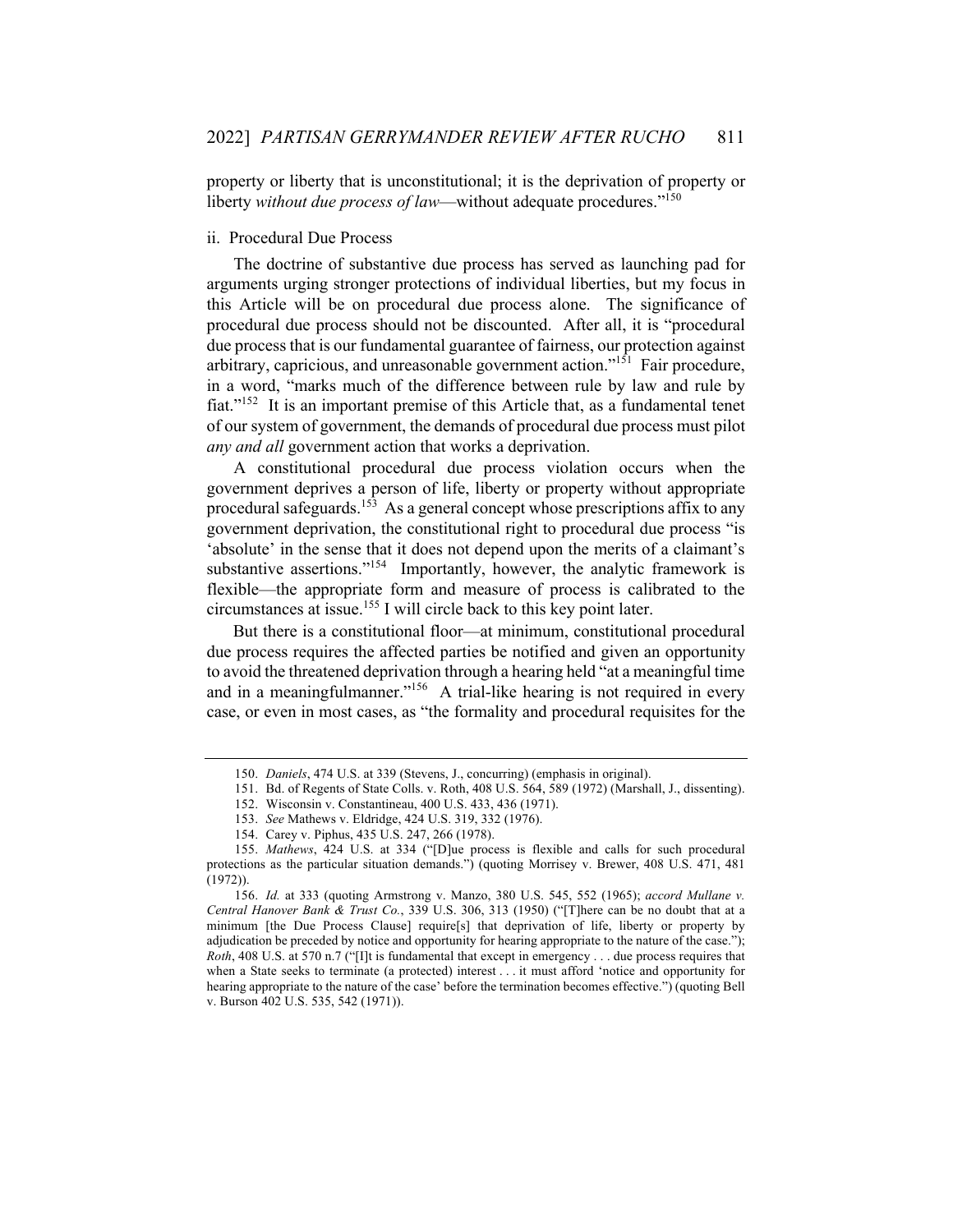hearing [will] vary, depending upon the importance of the interests involved and the nature of the subsequent proceedings."<sup>157</sup> But traditional elements of a fair hearing include the right to appear, to contest the government's decision, and to review and rebut the basis of the decision, all before a neutral decisionmaker.<sup>158</sup>

The demands of procedural due process are triggered only when the government threatens a protected interest, but once that initial showing is made, courts must then determine what procedures are appropriate to guard against an unlawful deprivation. In that regard, courts apply the balancing test set out by the Supreme Court in *Mathews v. Eldridge*. <sup>159</sup> Under *Mathews*, a reviewing court must formulate and tailor neutral procedures to meet the circumstances upon consideration of  $(1)$  the private interest at stake,  $(2)$  the risk of erroneous deprivation through the procedures used and the value of additional procedures, and (3) the government's interest, including the burdens of additional procedural requirements. $160$ 

#### iii. Procedural Due Process and Partisan Gerrymandering

Partisan gerrymandering deprives certain individuals of a constitutionally protected interest—specifically, the full-value of the right to vote—and therefore implicates the demands of procedural due process. As discussed above, the right to vote is fundamental. Moreover, the right to vote is more than a ballot formality; instead, the Constitution guarantees to every eligible citizen a vote of equal worth and dignity.<sup>161</sup> Partisan gerrymanders effectively discount the value of certain votes by diluting their strength. Such dilution "reduce[s] the weight of certain citizens' votes, and thereby deprive[s] them of their capacity to 'fully and effectively participate in the political process."<sup>162</sup> Moreover, it is firmly established that the right to vote "can be denied by a debasement or dilution of the weight of a citizen's vote just as effectively as by wholly prohibiting the free exercise of the franchise."<sup>163</sup> Simply put, then, partisan gerrymanders affect a constitutionally protected right and they deprive that right insofar as they devalue it. The question is, given the constitutional

<sup>157.</sup> Bd. of Regents of State Colleges v. Roth, 408 U.S. 564, 570 n.8 (quoting Boddie v. Connecticut, 401 U.S. 371, 378 (1971)).

<sup>158.</sup> *See Mathews*, 424 U.S. at 333–34; Hamdi v. Rumsfield, 542 U.S. 507, 509 (2004).

<sup>159.</sup> *Mathews*, 424 U.S. at 334–35; *see Hamdi*, 542 U.S. at 529.

<sup>160.</sup> *Mathews*, 424 U.S. at 335.

<sup>161.</sup> *See* Reynolds v. Sims, 377 U.S. 533, 555 (1964); Wesberry v. Sanders, 376 U.S. 1, 7–8 (1964).

<sup>162.</sup> Rucho v. Common Cause, 139 S. Ct. 2484, 2514 (2019) (Kagan, J., dissenting) (quoting *Reynolds*, 377 U.S. at 565) (alterations omitted).

<sup>163.</sup> *Reynolds*, 377 U.S. at 555; *accord Rucho*, 139 S. Ct. at 2514 (Kagan, J., dissenting).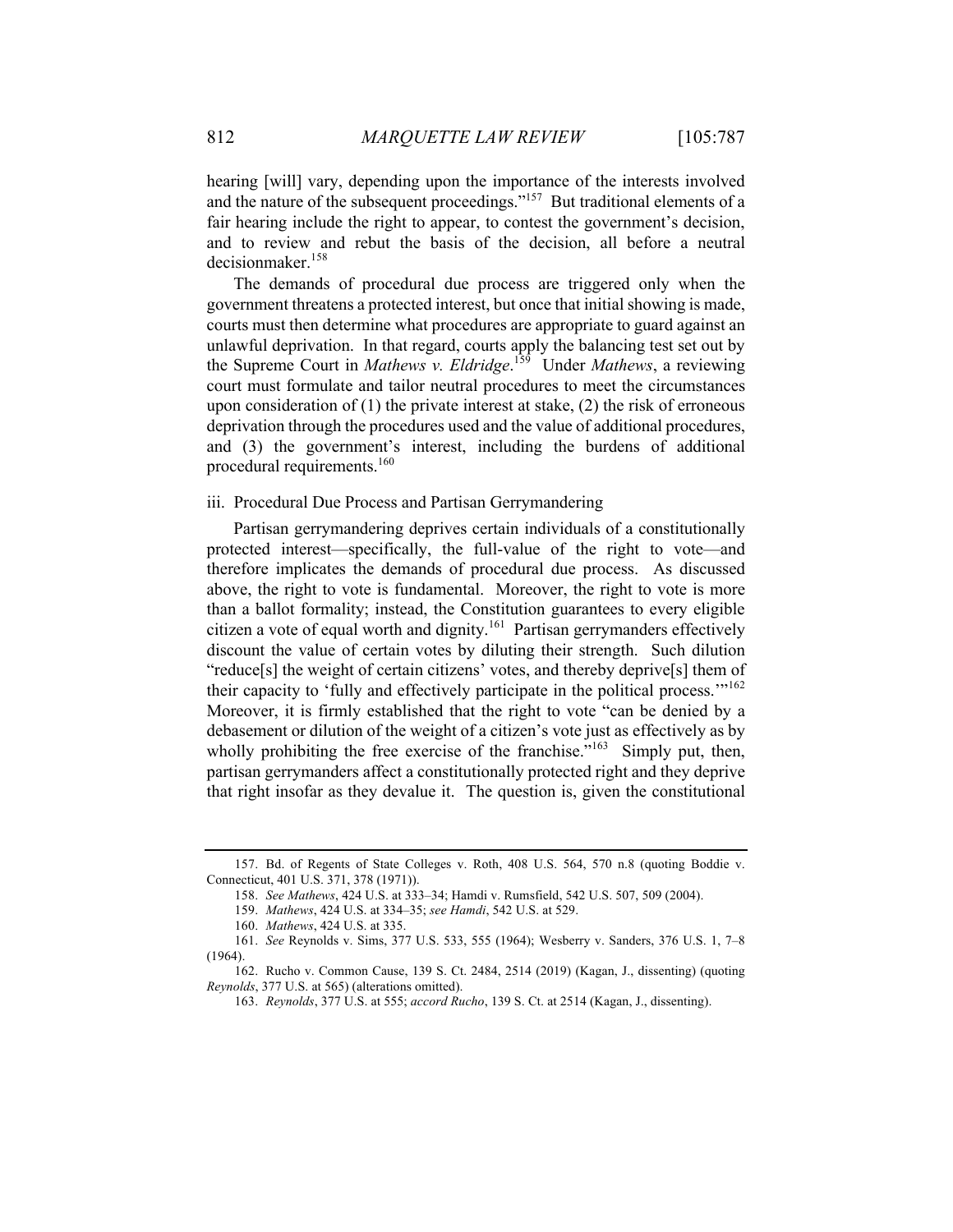deprivation at issue, what is the appropriate form and measure of process that is due?

#### iv. The Legislative Process as Procedural Due Process

When a legislature enacts generally applicable laws, affected parties generally are not entitled to procedural due process beyond the lawmaking process itself. That much is clear.<sup>164</sup> But when a legislature does otherwise for example, by targeting individuals or identifiable groups—due process may require something more. This distinction is critical, serving as the fulcrum on which my argument ultimately turns.

Let's start with traditional legislation. To illustrate the general principle, in Townsend v. Yeomans,<sup>165</sup> the Court denied a constitutional procedural due process claim brought by tobacco warehousemen in Georgia because the challenged government action—a state statute fixing maximum warehouse fees—was a generally applicable law. The warehousemen in *Townsend* alleged that the state legislature deprived them of economic profits without adequate procedural safeguards because it had adopted the statute at issue without first conducting appropriate investigation into the tobacco market or the economic impact of the measure.<sup>166</sup> The Court rejected the challenge. It explained:

> There is no principle of constitutional law which nullifies action taken by a legislature, otherwise competent, in the absence of a special investigation. The result of particular legislative inquiries through commissions or otherwise may be most helpful in portraying the exigencies to which the legislative action has been addressed and in fortifying conclusions as to reasonableness . . . . But the Legislature, *acting within its sphere*, is presumed to know the needs of the people of the state. Whether or not special inquiries should be made is a matter for the legislative discretion.<sup>167</sup>

In other words, insofar as the state legislature had acted "within its sphere"—that is, by making generally applicable laws—it could act to deprive the rights of certain individuals without any further process beyond the lawmaking process itself.

Although the government actor in *Bi-Metallic Investment Co. v. State Board of Equalization*<sup>168</sup> was a state agency rather than a state legislature, the controlling principle was the same. In *Bi-Metallic*, a landowner in the City of

<sup>164.</sup> *See*, *e.g.*, Atkins v. Parker, 472 U.S. 115, 130 n.32 (1985) (collecting cases); RONALD D. ROTUNDA & JOHN E. NOWAK, 3 TREATISE ON CONST. L. § 17.8(c) (5th ed. 2020).

<sup>165.</sup> Townsend v. Yeomans, 301 U.S. 441, 451 (1937).

<sup>166.</sup> *Id.*

<sup>167.</sup> *Id.* (emphasis added) (internal citations omissions).

<sup>168.</sup> Bi-Metallic Inv. Co. v. State Bd. of Equalization, 239 U.S. 441 (1915).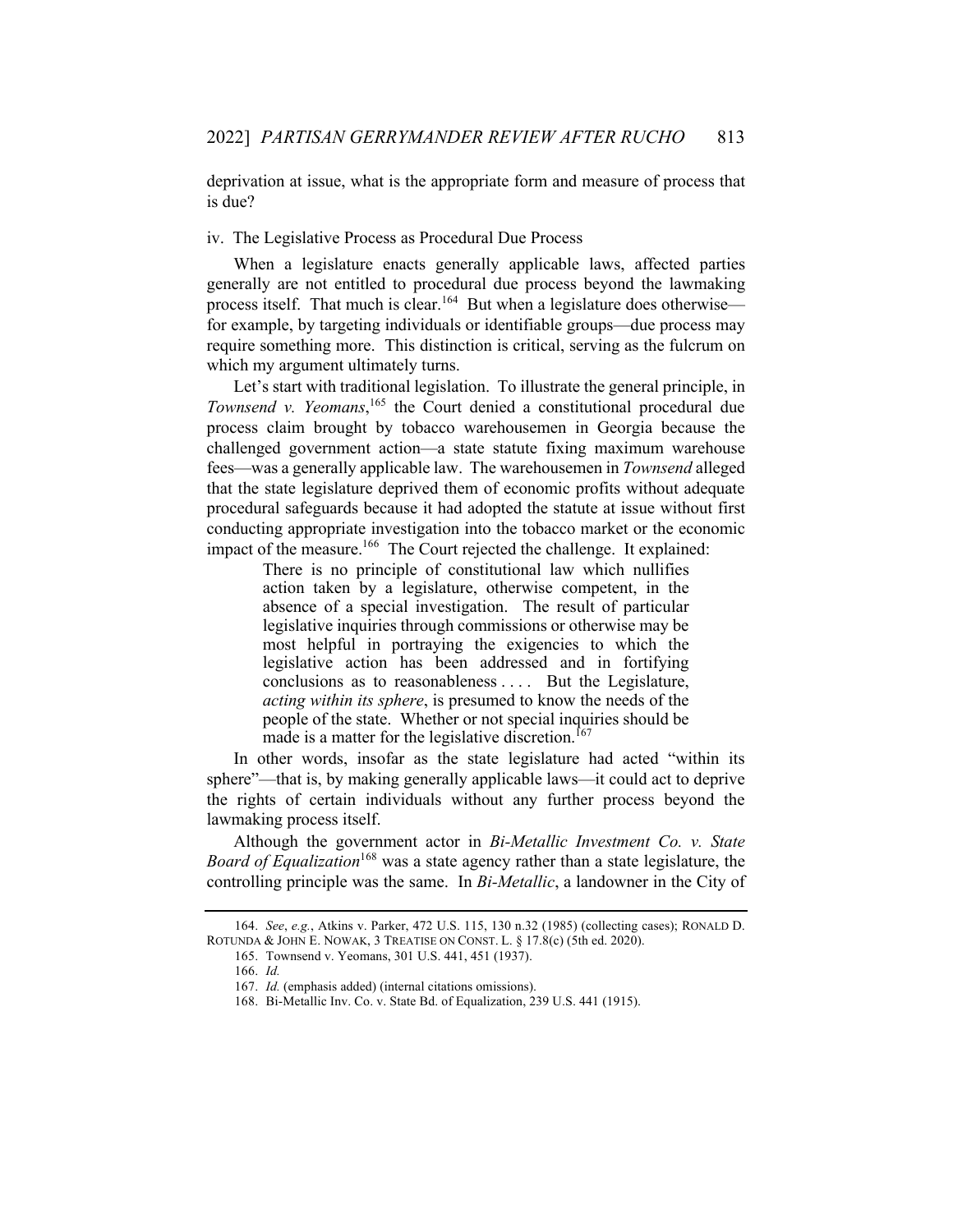Denver challenged an order of the Colorado State Board of Equalization increasing the valuation of all taxable property in the City.<sup>169</sup> The landowner charged the Board with violating constitutional procedural due process protections because it did not give him an opportunity to be heard before the tax order was issued.<sup>170</sup> Because the order was generally applicable, however, the Court held that constitutional procedural due process did not require a hearing.<sup>171</sup> Notably, the Court assumed that "the proper state machinery ha[d] been used" and that, with respect to the challenged tax order, all affected landowners "st[ood] alike."<sup>172</sup> On those assumptions—that is, that the challenged order was generally applicable and the lawmaking process itself was not suspect—the Court concluded that any affected parties were "protected in the only way that they can be in a complex society, by their power, immediate or remote, over those who make the rule."173 In other words, in the absence of individualized determinations, the Court concluded that the democratic legislative process was, *per se*, due process.<sup>174</sup> Generally applicable laws, the Court explained, "affect the person or property of individuals, sometimes to the point of ruin,"<sup>175</sup> but that alone is not reason enough to augment the lawmaking process.

*Townsend* and *Bi-Metallic* stand for the proposition that when state legislatures or their administrative delegates adopt generally applicable measures—*i.e.*, when they *legislate*—no further process is required beyond the lawmaking process itself, even if certain individuals suffer the loss of protected interests. Legislatures are presumed, in a representative democracy, to represent the interests of the people. That means that the interests of the people—including their constitutionally protected interests—are pressed and assayed by proxy as part of the political give-and-take that occurs when legislatures make law. Insofar as the result is a generally applicable law, no further process is required.

Importantly, however, the idea that the legislative process constitutes due process is not absolute. When a legislature makes particularized determinations, targeting the law's application to individuals or groups based on facts and characteristics unique to those affected, it breaches the divide between *legislative* and *adjudicative* action and its lawmaking process is no longer insulated from constitutional augmentation.

<sup>169.</sup> *Id.* at 443.

<sup>170.</sup> *Id.* at 444.

<sup>171.</sup> *Id.* at 445–46.

<sup>172.</sup> *Id.* at 445.

<sup>173.</sup> *Id.*

<sup>174.</sup> *Id.*

<sup>175.</sup> *Id.*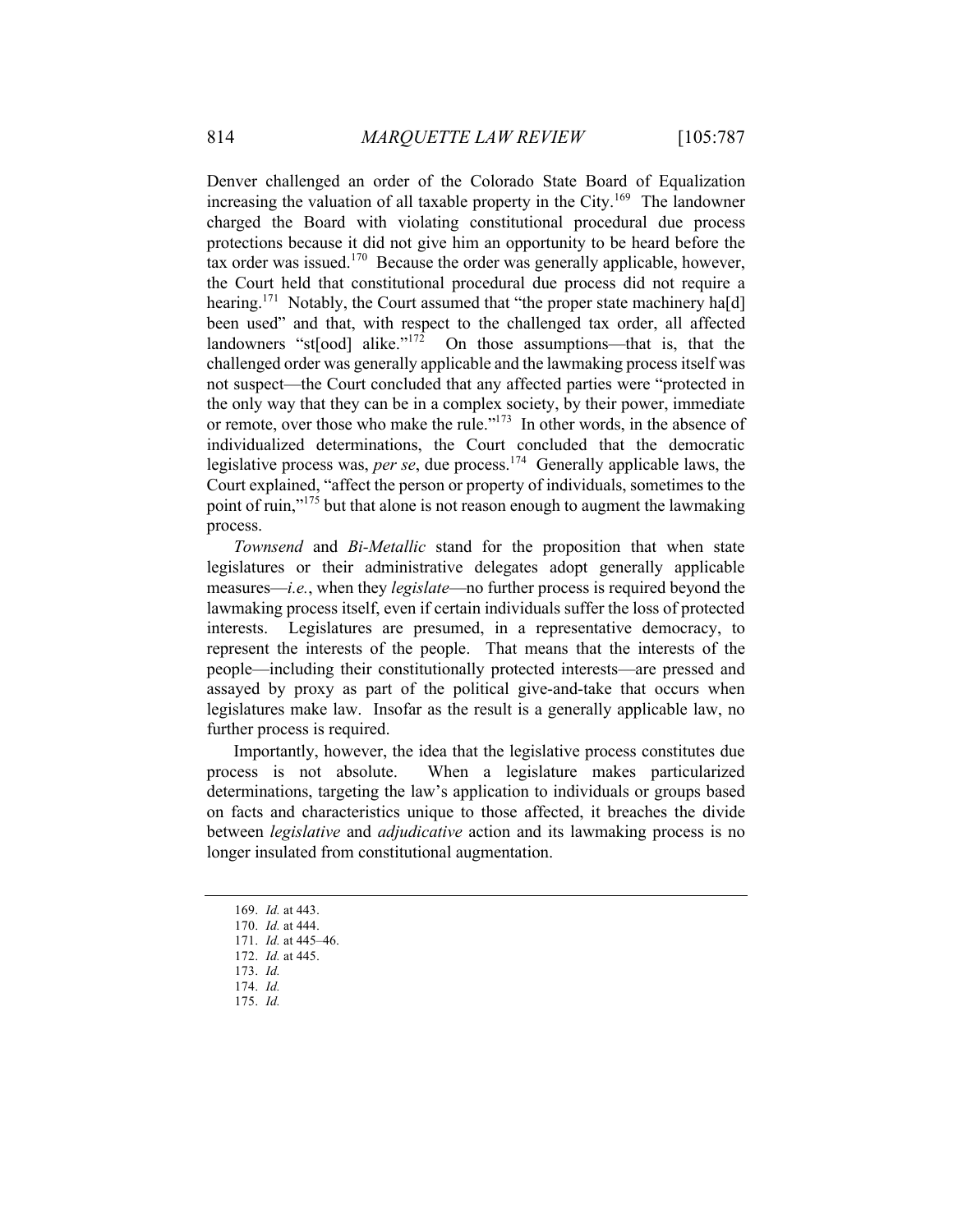The line between *legislative* and *adjudicative* acts is neither clean nor absolute, $176$  but understanding has coalesced around the following basic hallmarks: *legislative* action is generally applicable and addresses prospective conduct; *adjudicative* action is partial and targets certain individuals or groups on the basis of past or existing conduct or characteristics.<sup>177</sup> As we've seen, when a legislature makes generally applicable laws, the lawmaking process is sufficient.<sup>178</sup> On other hand, when a legislature instead targets the law to specific persons or groups, the affected individuals "may be entitled to procedural due process above and beyond that which already has been provided" by the lawmaking process.<sup>179</sup>

In order to flesh out the important distinction between *legislative* and *adjudicative* acts, I will briefly survey its history. As I make my case, it will be important to understand why the distinction was strictly drawn in American government charters, including the U.S. Constitution. A historical understanding will aid us in applying it to the issue of partisan gerrymanders.

v. Legislation v. Adjudication

# *1. History of the Distinction as Separation of Powers*

Americans separated *legislative* and *adjudicative* actions in significant part to defend and preserve the supremacy of due process guarantees against transgression by overzealous legislatures keen on depriving individual rights, starting with Parliament.<sup>180</sup> During the colonial period, Parliament was "the highest court in the land and the final expositor of the content of the law of the land."<sup>181</sup> Moreover, Parliament "directly adjudicated a wide range of legal

<sup>176.</sup> *See* ROTUNDA & NOWAK, *supra* note 164, § 17.8(c) ("The line between rulemaking and adjudication is not at all clear."); *accord* L C & S, Inc. v. Warren Cnty. Area Plan Comm'n, 244 F.3d 601, 603 (7th Cir. 2001) ("Unfortunately the line between legislation and adjudication is not always easy to draw.").

<sup>177.</sup> *See* Nathan S. Chapman & Michael W. McConnell, *Due Process as Separation of Powers*, 121 YALE L.J. 1672, 1731–34 (2012); ROTUNDA & NOWAK, *supra* note 164, § 17.8(c) ("When an agency promulgates generalized rules there is no constitutional right to a hearing for a specific individual. However when the agency makes rules that might be termed adjudicative in that they affect a very defined group of interests, then persons representing those interests should be granted some fair procedure to safeguard their life, liberty or property."); *accord* United States v. Brown, 381 U.S. 437, 446 (1965) ("[T]he Framers of the Constitution sought to guard against such dangers [as legislative prosecution] by limiting legislatures to the task of rule-making. 'It is the peculiar province of the legislature to prescribe general rules for the government of society; the application of those rules to individuals in society would seem to be the duty of other departments.'") (quoting Fletcher v. Peck, 10 U.S. (6 Cranch) 87, 136 (1810)); 75 Acres, LLC v. Miami–Dade Cnty., Fla., 338 F.3d 1288, 1294 (11th Cir. 2003).

<sup>178.</sup> *See Bi–Metallic*, 239 U.S. at 445–46; *Townsend*, 301 U.S. at 451.

<sup>179.</sup> *75 Acres, LLC*, 338 F.3d at 1294.

<sup>180.</sup> *See* Chapman & McConnell, *supra* note 177, at 1699–1703.

<sup>181.</sup> *Id.* at 1693.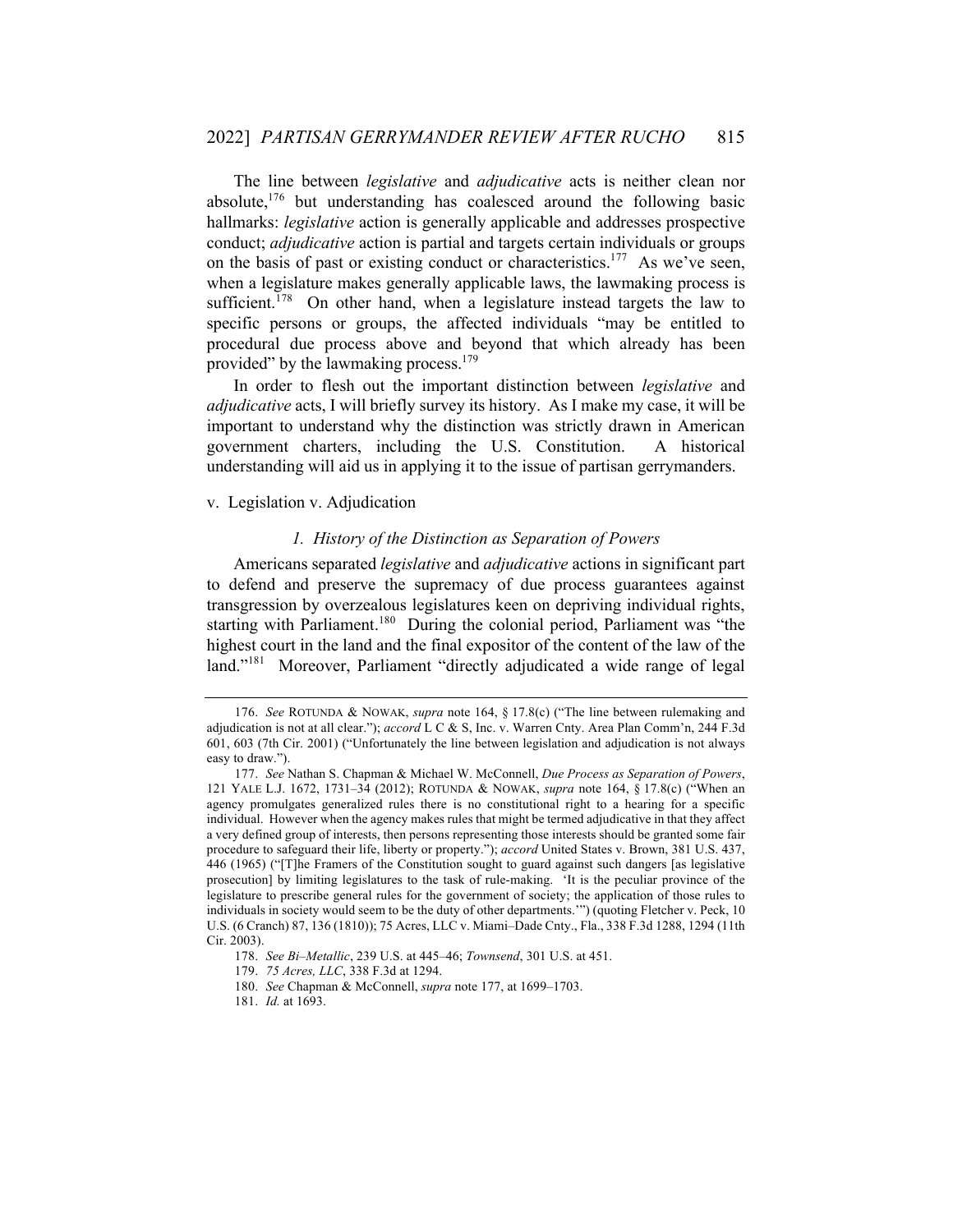disputes between British parties, and adjudicated a number of matters as the sole judge of the law and customs of Parliament."<sup>182</sup> With this melding of functions, Parliament not only made the law but could also apply it unilaterally across a range of contexts to deprive subjects of rights without common law procedures.<sup>183</sup> When Parliament exercised its broad sovereign prerogative against the colonies, Americans famously decried the lack of representation in Parliament.<sup>184</sup> But, importantly and directly relevant to the current discussion, they also argued that Parliament violated due process when it passed laws depriving them of rights without a hearing.<sup>185</sup> These complaints were closely intertwined in the colonial lament that Americans lacked a political voice in Parliament—that is, they lacked representation on the front end (*legislation*) and due process on the back end (*adjudication*) of Parliament's actions.<sup>186</sup>

Particularly instructive of American attitudes in the founding era is the colonial reaction to the Coercive Acts passed by Parliament in the lead up to the Revolutionary War. In 1774, Parliament passed the Coercive Acts to punish Massachusetts for the Boston Tea Party, which had taken place the prior year.<sup>187</sup> In the familiar retelling of that event, a group of Americans boarded merchant vessels in Boston Harbor and dumped several hundred chests of tea owned by the East India Company overboard, as a symbolic act of resistance to British taxing measures.<sup>188</sup> Among other things, the Coercive Acts closed Boston Harbor until the inhabitants of Boston repaid the East India Company for its losses.<sup>189</sup> For the colonists, there would be no trial, no jury, no impartial adjudicator—in a word, no procedural due process. In response, colonists complained that, by pretermitting any trial requiring proof of liability and damages, the judgment imposed by the Coercive Acts amounted to "a legislative usurpation of the essentia[l] judicial function of resolving a legal dispute between two parties."<sup>190</sup>

The Coercive Acts also sought to prevent similar re-occurrences by altering the terms of the Massachusetts Charter to wrest control from colonists in favor

188. *See*, *e.g.*, *id.*

190. *Id.*

<sup>182.</sup> *Id.* at 1693–94.

<sup>183.</sup> *Id.* at 1694.

<sup>184.</sup> *See* Judge Grant Dorfman, *The Founders' Legal Case: "No Taxation Without Representation" Versus Taxation No Tyranny*, 44 HOUS. L. REV. 1377, 1378–79 (2008); Thomas C. Grey, *Origins of the Unwritten Constitution: Fundamental Law in American Revolutionary Thought*, 30 STAN. L. REV. 843, 870 (1978).

<sup>185.</sup> *See* Chapman & McConnell, *supra* note 177, at 1694, 1699–1703.

<sup>186.</sup> *Id.* at 1694.

<sup>187.</sup> *Id.* at 1700; *See* David B. Kopel, *How the British Gun Control Program Precipitated the American Revolution*, 6 CHARLESTON L. REV. 283, 287 (2012).

<sup>189.</sup> *See* Chapman & McConnell, *supra* note 177, at 1700.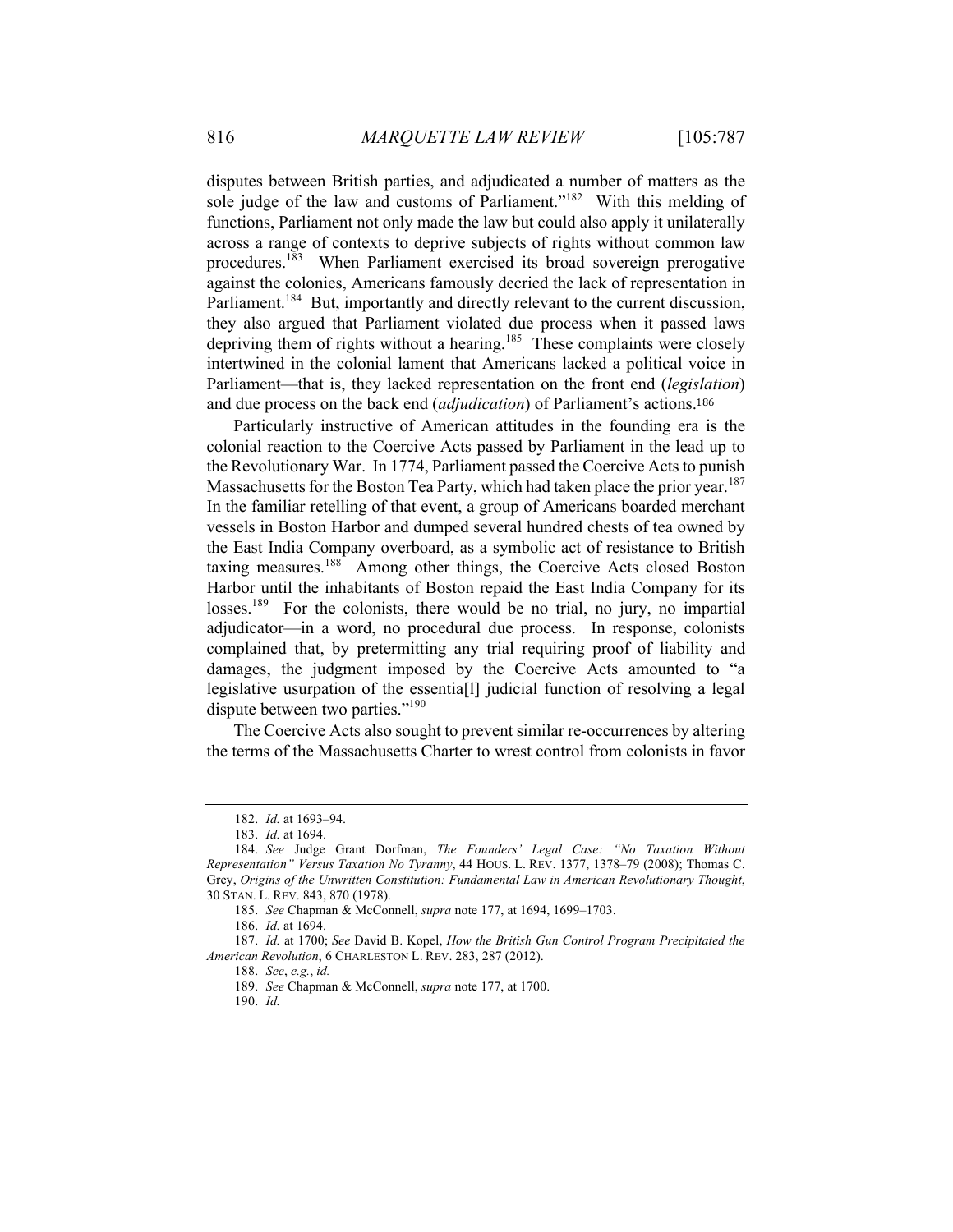of the Crown.<sup>191</sup> Specifically, Parliament replaced Massachusetts's elected council with a Crown-appointed governor, granted judicial appointment authority to that governor, and gave governor-appointed sheriffs the authority to appoint juries.<sup>192</sup> Colonists were incensed as Parliament altered their form of government and stripped them of certain chartered liberties, again without any opportunity to be heard on the matter.<sup>193</sup> Even Parliament, colonists insisted, was duty-bound to respect the procedural guarantees of due process. 194

The colonists' deep distrust of Parliament engendered by these, and other events bubbled over into their early approaches to self-governance.<sup>195</sup> Prime among the political innovations of the new nation were two features devised to prevent the type of abuses committed by Parliament in the Revolutionary period, and subsequently confirmed by the actions of local legislatures in the earliest experiments with independent American state governments.

First, Americans adopted supra-legislative written constitutions founded on the idea of popular—as opposed to legislative—sovereignty.<sup>196</sup> After some early missteps with state constitutions that provided few checks on legislative power, Americans throughout the colonies recognized that, much like Parliament had done before, "faction-ridden, unchecked state legislatures" were prone to tread on private rights.<sup>197</sup> Legislatures had to be constrained by law, and supra-legislative written constitutions—ratified directly by the people themselves—were conceived to that end.<sup>198</sup>

Second, early Americans insisted on the structural separation of government powers.199 Having witnessed the abuses of corporate unification of *legislative* and *adjudicative* government functions in Parliament and early state assemblies, Americans sought to fracture control by cleaving the functions of government into discrete and independent executive, legislative, and judicial institutions.<sup>200</sup> Legislatures would be vested with authority to make general laws, and an independent judiciary would be tasked with applying it to specific persons. The effect of these innovations was to corner legislatures by design,

<sup>191.</sup> *See id.* at 1701.

<sup>192.</sup> *See id.*

<sup>193.</sup> *See id.*

<sup>194.</sup> *See id.* at 1701–03.

<sup>195.</sup> *See id.* at 1703–06.

<sup>196.</sup> *See id.* at 1704–05.

<sup>197.</sup> *Id.* at 1704; *see* AKHIL REED AMAR, AMERICA'S CONSTITUTION: A BIOGRAPHY 59–60 (2005).

<sup>198.</sup> *See* Chapman & McConnell, *supra* note 177, at 1704–05; *see* AMAR, *supra* note 197, at 105–06, 211.

<sup>199.</sup> *See* Chapman & McConnell, *supra* note 177, at 1705; *see* AMAR, *supra* note 197, at 59–64. 200. *See* AMAR, *supra* note 197, at 59–64.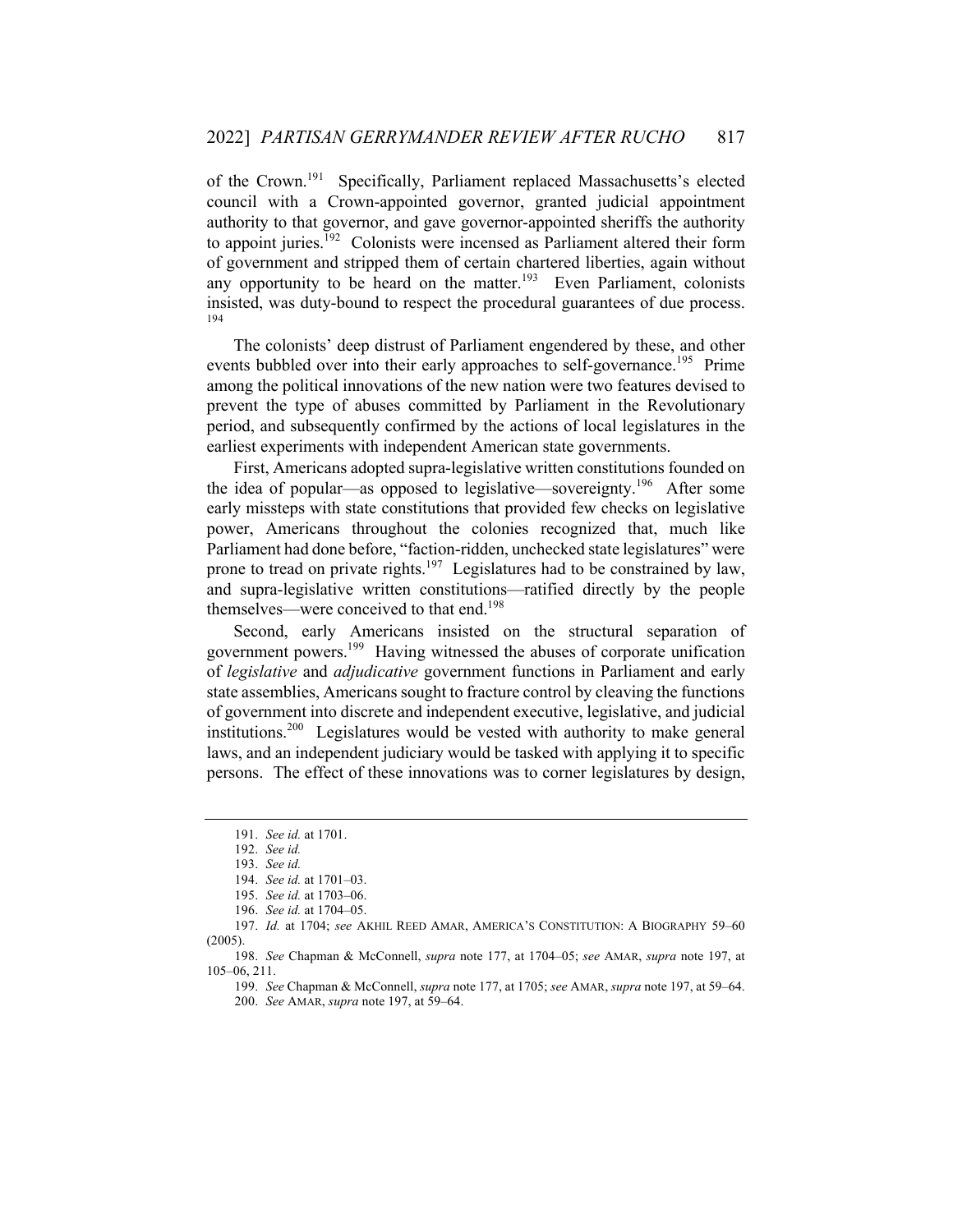with supra-legislative constraints on one side and an independent judiciary on the other, thus channeling legislative discretion principally into generally applicable *legislative*—as opposed to targeted *adjudicative*—actions.<sup>201</sup>

The principle of separation of powers was constitutionalized in most American charters following independence, including the U.S. Constitution.<sup>202</sup> For example, the U.S. Constitution assigns the legislative, executive, and judicial functions of the federal government to separate and independent institutions, governed by Articles I, II, and III, respectively.<sup>203</sup> Moreover, Article I delimits all American legislative powers—including those exercised by Congress *and* state legislatures—with express prohibitions on bills of attainder and *ex post facto* laws.<sup>204</sup> Bills of attainder are laws that direct punishment on a specific person or group without trial,205 while *ex post facto* laws apply retroactively to punish past acts.<sup>206</sup> Ostensibly *legislative*, bills of attainder and *ex post facto* laws both operate *adjudicatively*, and therein lies the problem. They do not establish general rules of conduct but instead target particular individuals or groups for legal punishment. And they were commonly weaponized by Parliament as a political tactic to subvert due process and punish opponents without trial.<sup>207</sup> Early Americans had taken notice—even before the Constitution completely banned such "legislative trickery," many states had already done so.<sup>208</sup> And the Framers thought them evil enough to expressly prohibit them at *any* level of government.

206. *See* ROTUNDA & NOWAK, *supra* note 164, § 15.9(b)(i) ("An *ex post facto* law is a measure that imposes criminal liability on past transactions . . . . An *ex post facto* clause violation involves both a change to substantive law and the application of the changed law to a particular defendant."); *See*  Collins v. Youngblood, 497 U.S. 37, 42 (1990) ("[A]ny statute which punishes as a crime an act previously committed, which was innocent when done; which makes more burdensome the punishment for a crime, after its commission, or which deprives one charged with crime of any defense available according to law at the time when the act was committed, is prohibited as *ex post facto.*") (quoting Beazell v. Ohio, 269 U.S. 167, 169–70 (1925)).

<sup>201.</sup> *See* Chapman & McConnell, supra note 177, at 1703–06; AMAR, *supra* note 197, at 63–64.

<sup>202.</sup> *See* Chapman & McConnell, *supra* note 177, at 1705–06; AMAR, *supra* note 197, at 59–64. 203. U.S. CONST. art. I, II, III.

<sup>204.</sup> U.S. CONST. art. I, § 9 ("No Bill of Attainder or ex post facto Law shall be passed."); *see*  Chapman & McConnell, *supra* note 177, at 1717–19.

<sup>205.</sup> *See* ROTUNDA & NOWAK, *supra* note 164, § 15.9(c) ("A bill of attainder is a legislatively declared punishment (often with a legislative finding of guilt regarding some crime or activity) for certain specific individuals. A bill of attainder may name the individuals or it may describe a class of persons subject to punishment because of specific conduct when in effect the description of that conduct operates to designate particular persons."); United States v. Lovett, 328 U.S. 303, 315–16 (1946) ("[N]o matter what their form, [legislative acts] that apply either to named individuals or to easily ascertainable members of a group in such a way as to inflict punishment on them without a judicial trial are bills of attainder prohibited by the Constitution.").

<sup>207.</sup> *See* AMAR, *supra* note 197, at 125.

<sup>208.</sup> *See id.*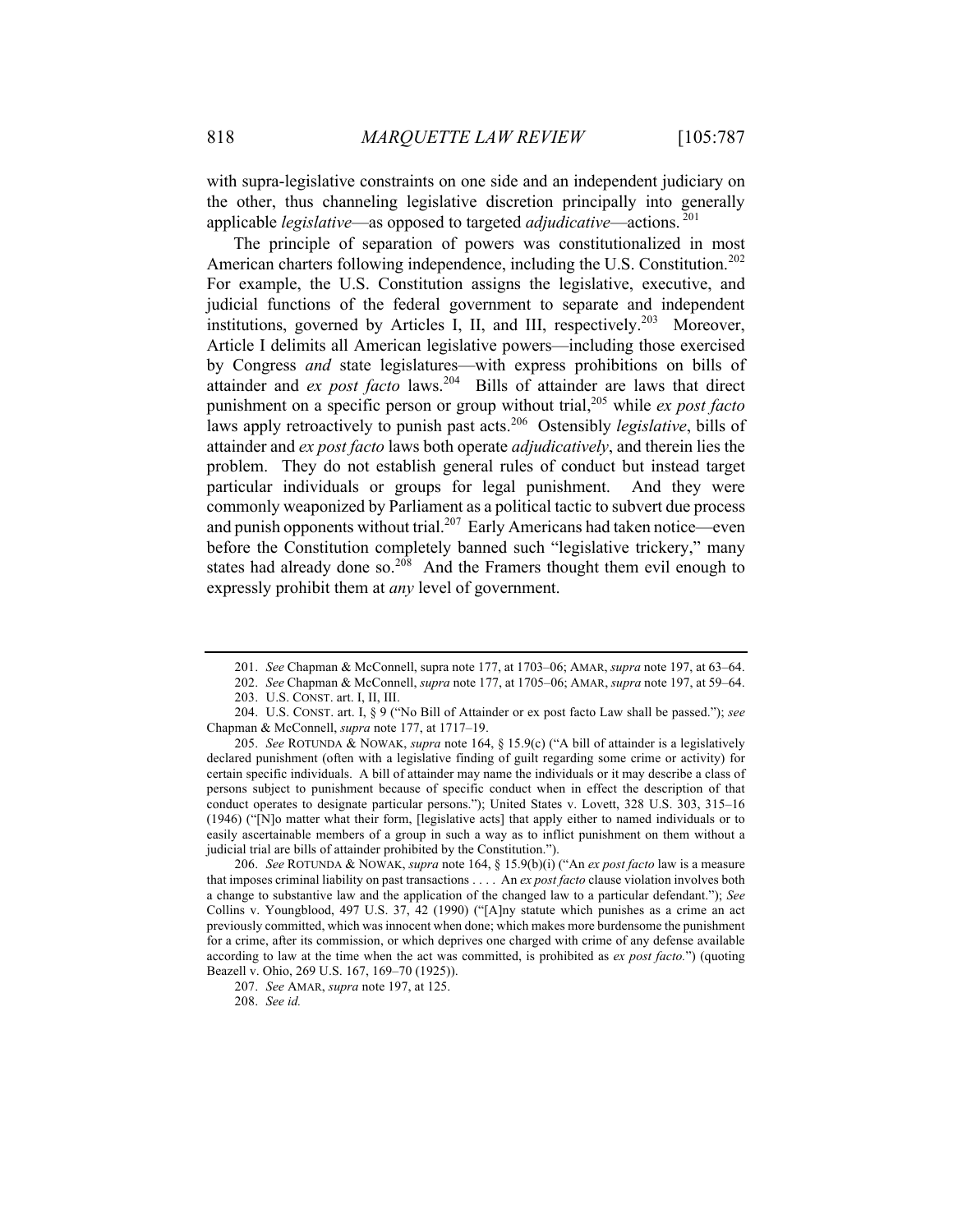The structural separation and assignment of government powers between independent institutions, together with the related prohibitions on particularly egregious breaches of that separation in the form of bills of attainder and *ex post facto* laws, as Professor Akhil Reed Amar has explained, "reflected a strong commitment to the ideal that legislation, at least if punitive, should be general and prospective. Otherwise, a legislature could simply impose penalties upon political opponents by name, and no one, howsoever virtuous their conduct, would be safe."<sup>209</sup>

When the Fifth Amendment was ratified in 1791 it put a finer point on what was already implicit in the existing constitutional structure by expressly providing that "[n]o person shall . . . be deprived of life, liberty, or property, without due process of law."<sup>210</sup> And consistent with the structurally expressed understanding of the Framers, the history of the Fifth Amendment's Due Process Clause shows that it too was broadly conceived as "a limit on the powers of *all three branches*<sup>"211</sup> of the federal government. It was not conceived simply as a formal limit on certain enforcement proceedings. It was, instead, a fundamental sovereign mandate as broad as the problem it was intended to address, guaranteeing that all government deprivations comport with basic procedural fairness.

That mandate was extended in full to state legislatures after the Civil War via the Fourteenth Amendment Due Process Clause.<sup>212</sup> The Civil War and Reconstruction Amendments that followed dramatically re-worked the American constitutional scheme of government, but "[t]he basic idea of due process, both at the Founding and at the time of adoption of the Fourteenth Amendment, was that the law of the land required each branch of government to operate in a distinctive manner, at least when the effect was to deprive a person of liberty or property."<sup>213</sup>

Thus, the notion of due process was historically conceived in broad terms to interpose fair procedures between the law as generally promulgated and as specified to particular individuals or groups in connection with the deprivation of protected interests. The Fifth and Fourteenth Amendments, with their

<sup>209.</sup> *Id.* at 124; *see also* JOHN HART ELY, DEMOCRACY AND DISTRUST: A THEORY OF JUDICIAL REVIEW 90 (1980) ("The Ex Post Facto and Bill of Attainder Clauses prove on analysis to be separation of powers provisions, enjoining the legislature to act prospectively and by general rule (just as the judiciary is implicitly enjoined by Article III to act retrospectively and by specific decree).").

<sup>210.</sup> U.S. CONST., amend. V; *see* Chapman & McConnell, *supra* note 177, at 1717–18; AMAR, *supra* note 197, at 63–64, 329–30.

<sup>211.</sup> Chapman & McConnell, *supra* note 177, at 1721 (emphasis added); *see* AMAR, *supra* note 197, at 316, 329–30.

<sup>212.</sup> U.S. CONST., amend XIV; *see* Chapman & McConnell, *supra* note 177, at 1726–27; AMAR, *supra* note 197, at 385–89.

<sup>213.</sup> Chapman & McConnell, *supra* note 177, at 1781.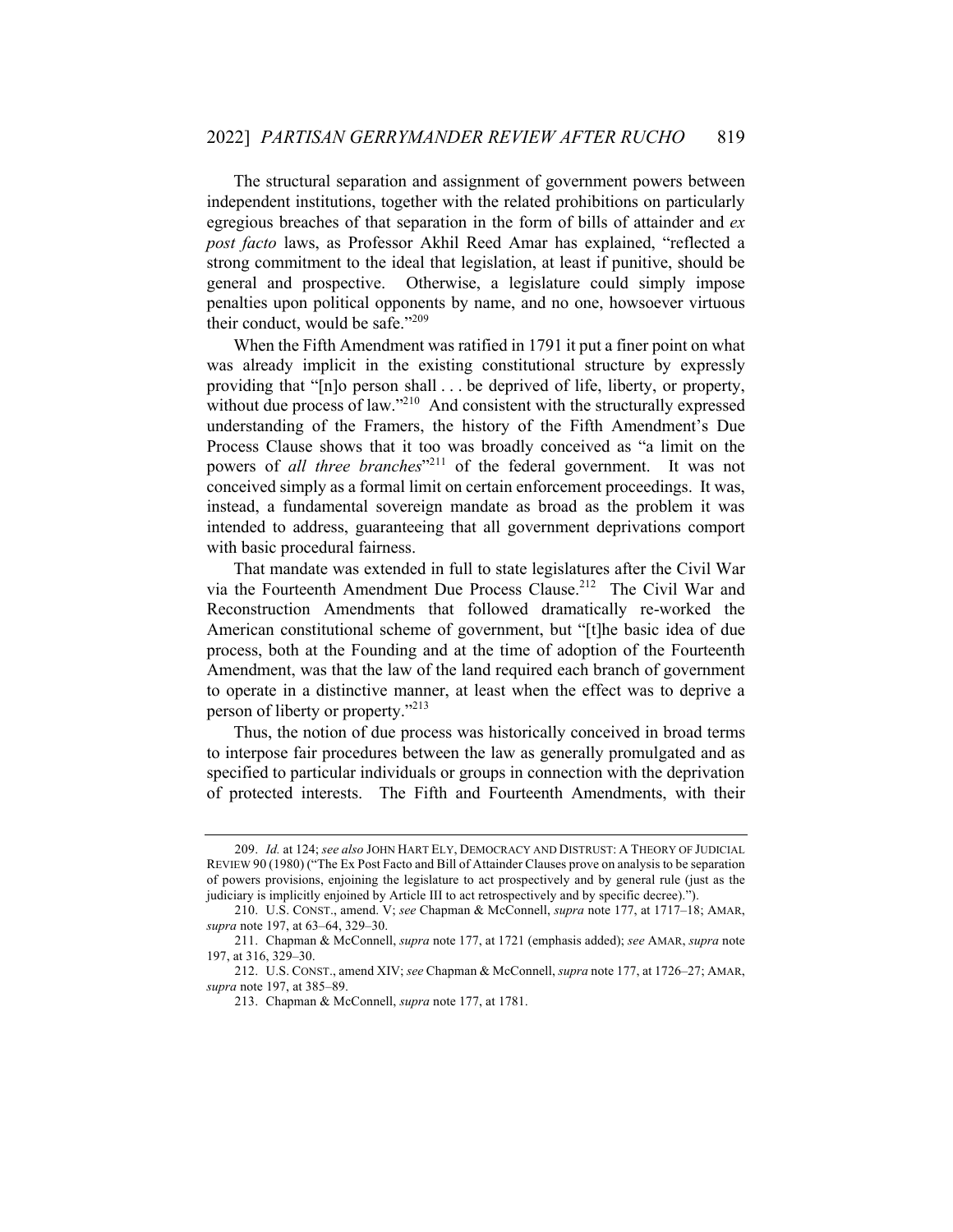respective guarantees of "due process of law," made express—first with respect to the federal government and then to state governments—what was implicit in the Constitution's structural design from the beginning: all persons are guaranteed due process protections against government deprivations, including—*even particularly*—those threatened by the legislature.

# *2. Cases—Direct and Indirect Application of Procedural Due Process to Legislatures*

The historical sketch above shows that early Americans conceived of due process as a fundamental procedural safeguard against private deprivations threatened by *any* institution of government. I will now survey a series of Supreme Court cases that have carried that conception forward in practice, specifically to legislatures.

These cases further underscore the distinction between *legislative* and *adjudicative* government functions and confirm the point I've repeated throughout this Section—namely, that legislatures must respect procedural due process guarantees when they target and deprive particular persons or groups of protected interests. There are two general types of cases I will review. First are those where the Court has held the requirements of constitutional procedural due process are directly implicated when a legislature acts. The second type of case implicates procedural due process indirectly via the Court's review of bills of attainder and *ex post facto* laws. As we saw above, the constitutional prohibition on bills of attainder and *ex post facto* laws are of a piece with the Framers' intent to preserve due process protections through the deliberate bifurcation of *legislative* and *adjudicative* functions.

#### a. Direct Cases

The first case for consideration is *Londoner v. Denver*, <sup>214</sup> in which the Court reviewed a challenge to a local tax ordinance. The city council of Denver approved an ordinance imposing a tax assessment on certain real property abutting road improvements. Prior to approval, city officials published notice of the proposed assessment to which several landowners filed objections. However, without a hearing on the landowners' objections, the City approved the assessment. The landowners filed suit alleging the tax ordinance violated procedural due process. Notably, unlike the general tax valuation increase at issue in *Bi-Metallic* discussed earlier,<sup>215</sup> the ordinance in *Londoner* was not an across-the-board measure; instead, it levied a tax on a limited subset of

<sup>214.</sup> Londoner v. Denver, 210 U.S. 373 (1908).

<sup>215.</sup> Bi-Metallic Inv. Co. v. State Bd. of Equalization, 239 U.S. 441, 445–46 (1915).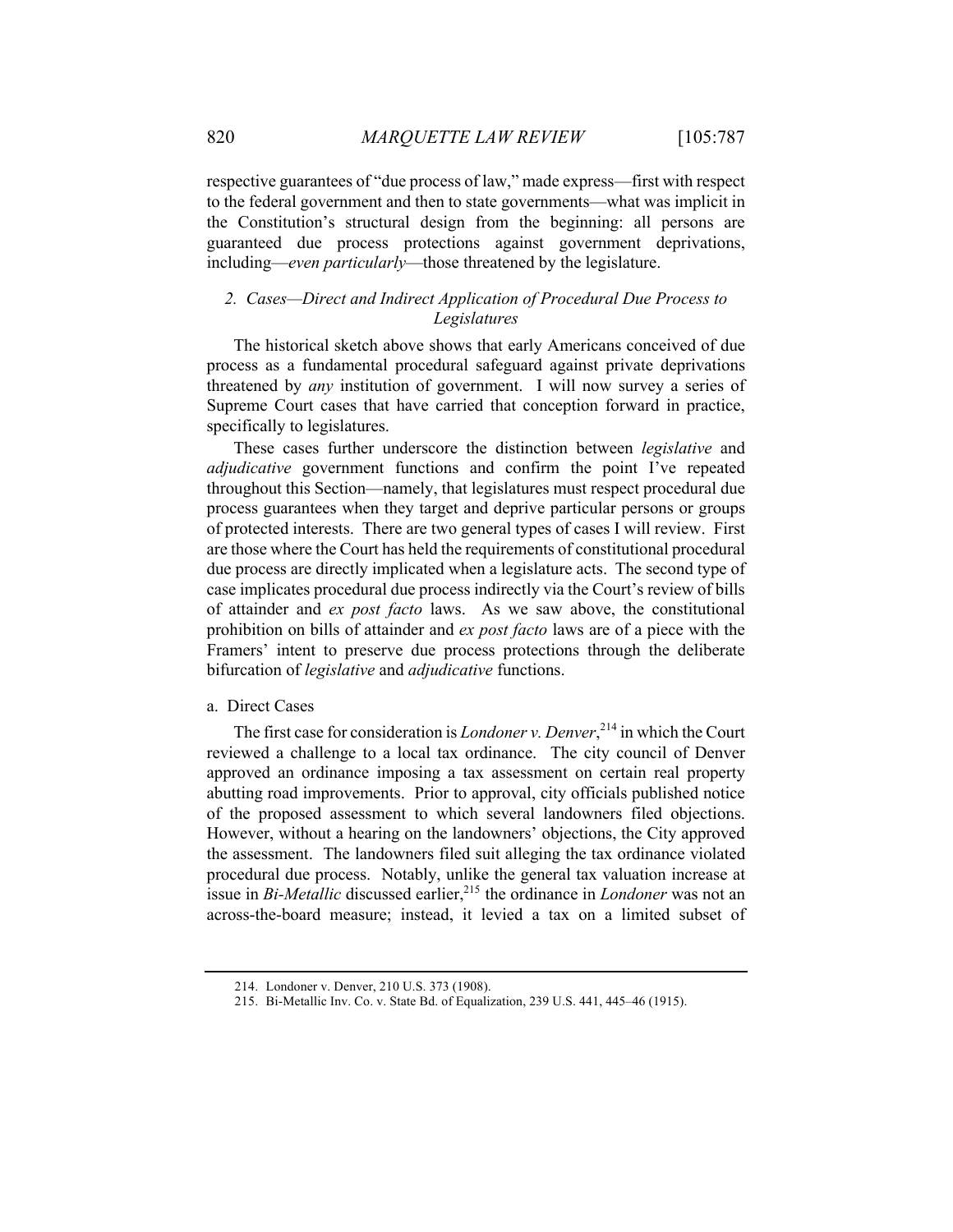landowners.<sup>216</sup> The tax assessment thus operated as an *adjudication* because the measure itself "determine[ed] whether, in what amount, and upon whom it shall be levied."<sup>217</sup> For that reason, the Court sided with the landowners and voided the tax assessment, concluding that "due process of law requires that at some stage of the proceedings, before [a particularized deprivation occurs], [an individual affected by the action] shall have an opportunity to be heard, of which he must have notice, either personal, by publication, or by a law fixing the time and place of the hearing."<sup>218</sup>

The Court reached a similar result under very different circumstances in *Groppi v. Leslie*<sup>219</sup> which concerned a contempt resolution adopted by the Wisconsin State Assembly. In *Groppi*, the Court held the State Assembly violated procedural due process when it punished the petitioner, a protestor who led an "occupation" of the Assembly floor to protest state welfare budget cuts.220 Shortly after the petitioner's initial arrest and confinement, the Assembly passed a contempt resolution ordering him confined in jail for up to six months.<sup>221</sup> Although he was served with notice of the resolution in jail, he was not given an opportunity to rebut the resolution before its adoption.<sup>222</sup> He alleged the denial of procedural due process, and the Court agreed.<sup>223</sup> The Court conceded that the Assembly had the authority to punish the petitioner for his actions.<sup>224</sup> But the question before the Court was what procedures were required by the Due Process Clause beforehand.<sup>225</sup> The Court noted "the panoply of procedural rights that are accorded a defendant in a criminal trial" were not required in every circumstance; nevertheless, the Court stressed that "reasonable notice of a charge and an opportunity to be heard in defense before punishment is imposed are 'basic in our system of jurisprudence.'"<sup>226</sup> The Court construed the contempt resolution as an *adjudicative* act because it targeted a specific individual for punishment, and given the nature of the act, the Court held that procedural due process required a "hearing appropriate to the nature of the case." $227$ 

<sup>216.</sup> *Londoner,* 210 U.S. at 380–86.

<sup>217.</sup> *Id.* at 385.

<sup>218.</sup> *Id.* at 385–86.

<sup>219.</sup> Groppi v. Leslie, 404 U.S. 496 (1972).

<sup>220.</sup> *Id.* at 498.

<sup>221.</sup> *Id.* at 496–97.

<sup>222.</sup> *Id.* at 498–99.

<sup>223.</sup> *Id.* at 498–507.

<sup>224.</sup> *Id.* at 499.

<sup>225.</sup> *Id.* at 500.

<sup>226.</sup> *Id.* at 501–02 (quoting *In re* Oliver, 333 U.S. 257, 273 (1948)).

<sup>227.</sup> *Id.* at 503, 507.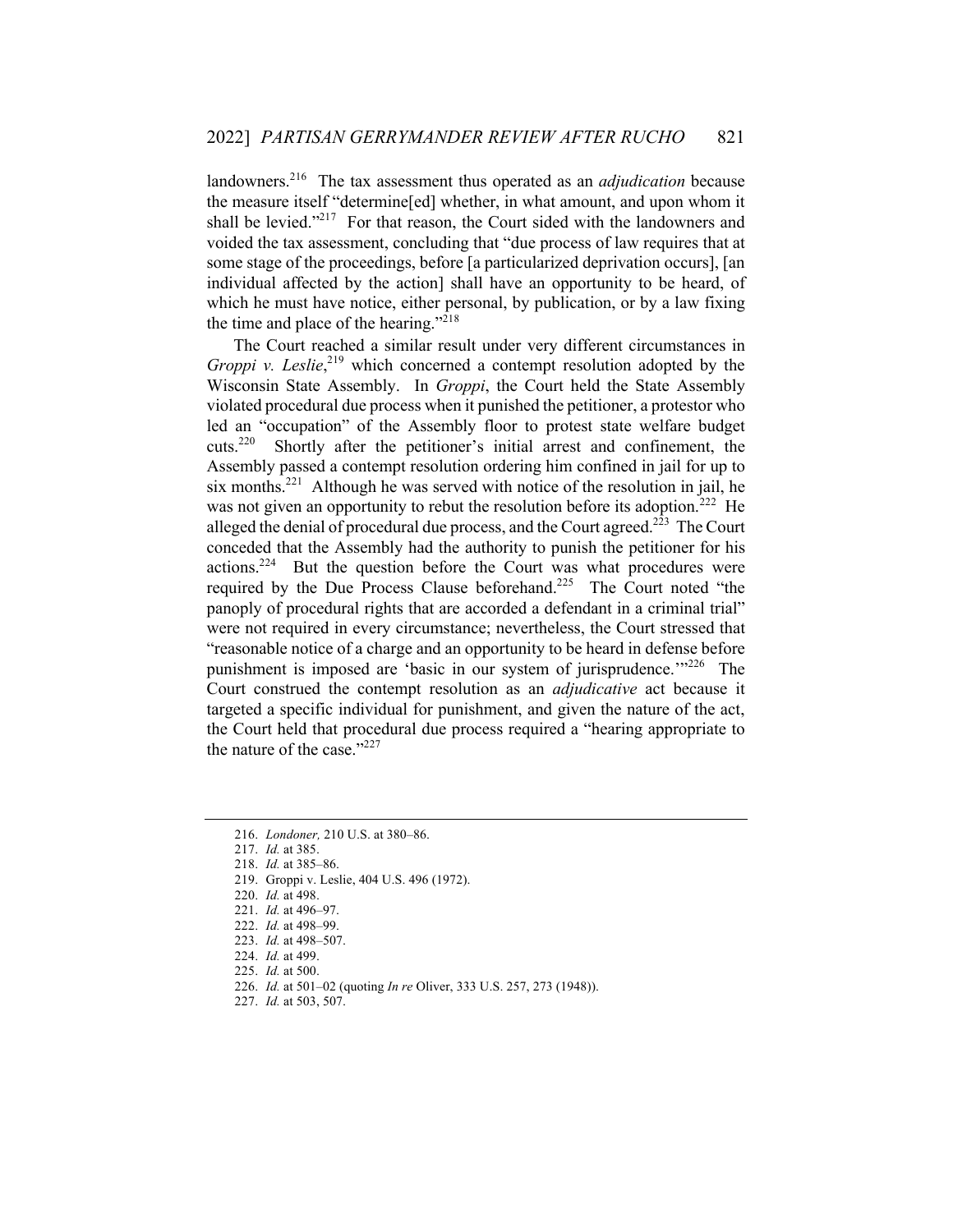#### b. Indirect Cases

As explained above, bills of attainder and *ex post facto* laws were two particularly egregious forms of *legislative* rifling expressly forbidden under the Constitution to avoid targeted legal punishments. And the universal ban on these measures further enforced the separation of powers drawn by the independent assignment of *legislative* and *adjudicative* functions. That structural separation, properly understood in tandem with the Due Process Clauses of the Fifth and Fourteenth Amendments, was framed in significant part to ensure that legislatures comport with supra-legislative procedural safeguards. When called on to review bills of attainder and *ex post facto* laws, the Court has made these points plain.

For example, in *U.S. v. Brown*<sup>228</sup> the Court reviewed the constitutionality of a provision of the Labor-Management Report and Disclosure Act of 1959 (the "Act"), which made it a crime for a member of the Communist Party to serve as an officer or employee of a labor union. An "open and avowed" Communist was elected to the board of a local labor union and subsequently indicted for violation of the Act. He was convicted following a jury trial, but appealed and alleged, among other things, that the provision at issue violated the constitutional ban on bills of attainder.<sup>229</sup> The Court agreed.<sup>230</sup> The constitutional prohibition on bills of attainder, the Court explained, was one of multiple related "barriers . . . erected to ensure that the legislature would not overstep the bounds of its authority and perform the functions of the other departments."<sup>231</sup> With the history of Parliament's use and abuse as backdrop, the constitutional ban on bills of attainder "was intended not as a narrow, technical . . . prohibition, but rather as an implementation of the separation of powers, a general safeguard against legislative exercise of the judicial function, or more simply—trial by legislature."<sup>232</sup> The constitutional prohibition on bills of attainder was intended, in short, to bar "legislative punishment, of any form or severity, of specifically designated persons or groups."<sup>233</sup> The trouble with the Act, the Court concluded, was that it did not prospectively criminalize certain conduct through a generally applicable measure, but instead specified punishment to "easily ascertainable members of a group."<sup>234</sup>

<sup>228.</sup> United States v. Brown, 381 U.S. 437, 438 (1965).

<sup>229.</sup> *Id.* at 437.

<sup>230.</sup> *Id.* at 461–62.

<sup>231.</sup> *Id.* at 444 (citing The Federalist, No. 48, pp. 383–84 (Hamilton ed. 1880) (Madison)) (emphasis omitted).

<sup>232.</sup> *Id.* at 442.

<sup>233.</sup> *Id.* at 447.

<sup>234.</sup> *Id.* 448–49.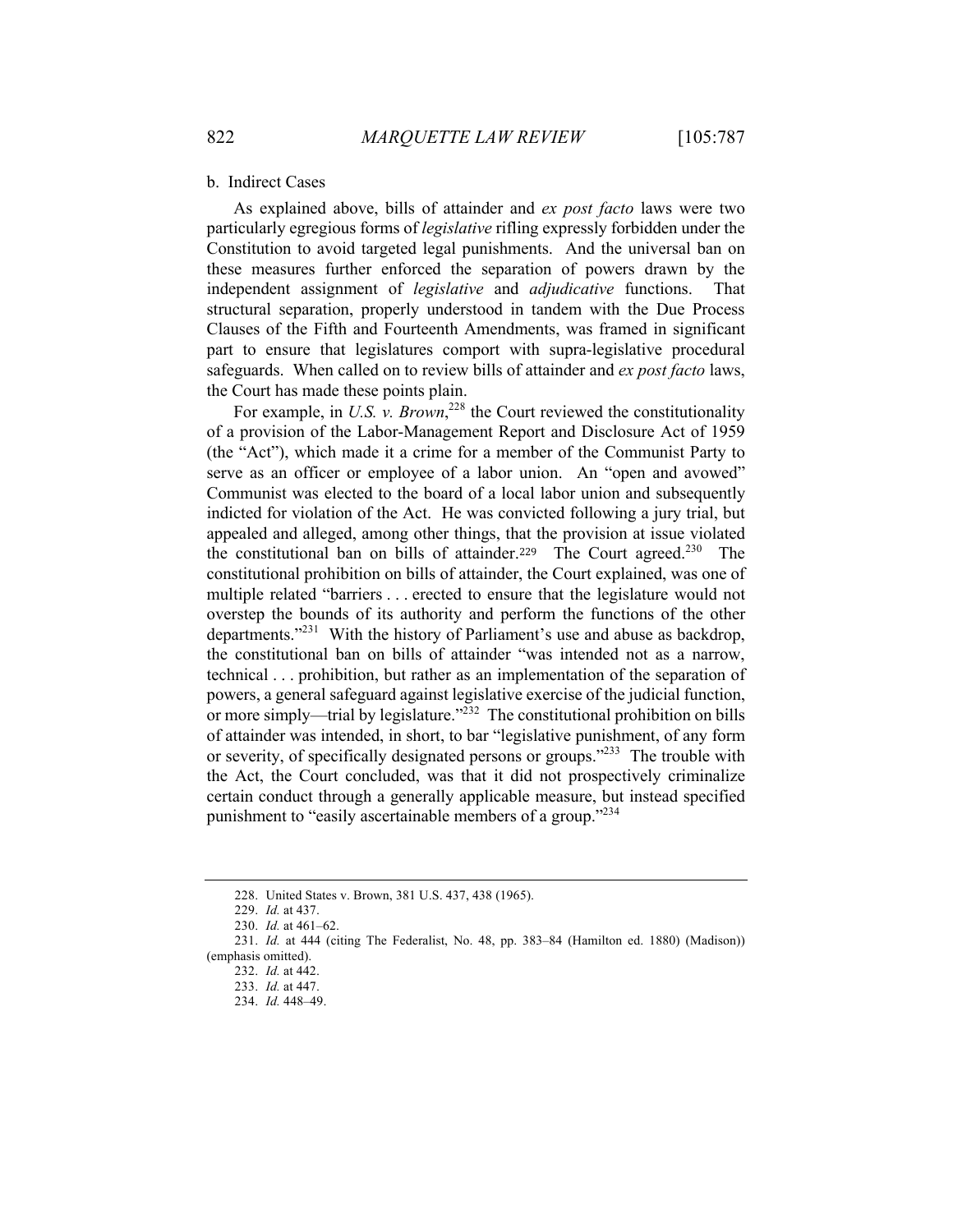The Court struck many of the same chords decades earlier in *Cummings v. Missouri*, <sup>235</sup> when it examined the constitutionality of certain provisions of the Missouri constitution of 1865, which imposed a loyalty oath as precondition to, among other things, voting, holding public office, practicing law, or acting as a teacher or religious official in the State. The Court invalidated the loyalty oath as both a bill of attainder and an *ex post facto* law.236 In reaching this conclusion, Justice Field, writing for the Court, traced the origin and rationale for their constitutional prohibition. His discourse is illuminating, providing further depth on these measures and the broader topic of separation of powers that will aid us later in determining whether partisan gerrymanders are *legislative* or *adjudicative* acts.

Field defined a bill of attainder as "a legislative act which inflicts punishment without a judicial trial"—that is, an instance where "the legislative body . . . exercises the powers and office of judge" by targeting punishment on specific persons or groups.<sup>237</sup> Bills of attainder might be directed against individuals or "against a whole class,"<sup>238</sup> but in either case the distinctive vice of such bills is the scope of application—partial and targeted rather than generally applicable. Importantly, on the issue of punishment, Field concluded that legal punishment properly understood was punishment *broadly* understood, "embracing deprivation or suspension of *[any] political or civil rights*."<sup>239</sup>

Moreover, Field clarified that bills of attainder might inflict punishment absolutely or conditionally—for example, by confiscating property or, less obviously, by requiring "expurgatory oath[s]" as a precondition to the exercise of protected rights.<sup>240</sup> In any event, the defect in all such bills, at bottom, is that they "creat[e] . . . deprivation[s] without any of the ordinary forms and guards provided for the security of the citizen in the administration of justice."<sup>241</sup> The legal disabilities imposed by the Missouri loyalty oath constituted legal punishment against a subset of individuals; and because the Missouri constitution imposed such punishment "without any of the forms or safeguards of trial," the Court found that it constituted an unlawful bill of attainder.<sup>242</sup>

Field reasoned similarly in concluding that the Missouri loyalty oath likewise violated the Constitution's prohibition on *ex post facto* laws.<sup>243</sup> An *ex* 

<sup>235.</sup> Cummings v. Missouri 71 U.S. 277 (1866).

<sup>236.</sup> *Id.* at 325, 328–32.

<sup>237.</sup> *Id.* at 323.

<sup>238.</sup> *Id.*

<sup>239.</sup> *Id.* at 322 (emphasis added).

<sup>240.</sup> *Id.* at 325.

<sup>241.</sup> *Id.*

<sup>242.</sup> *Id.* at 323. 243. *Id.* at 328–32.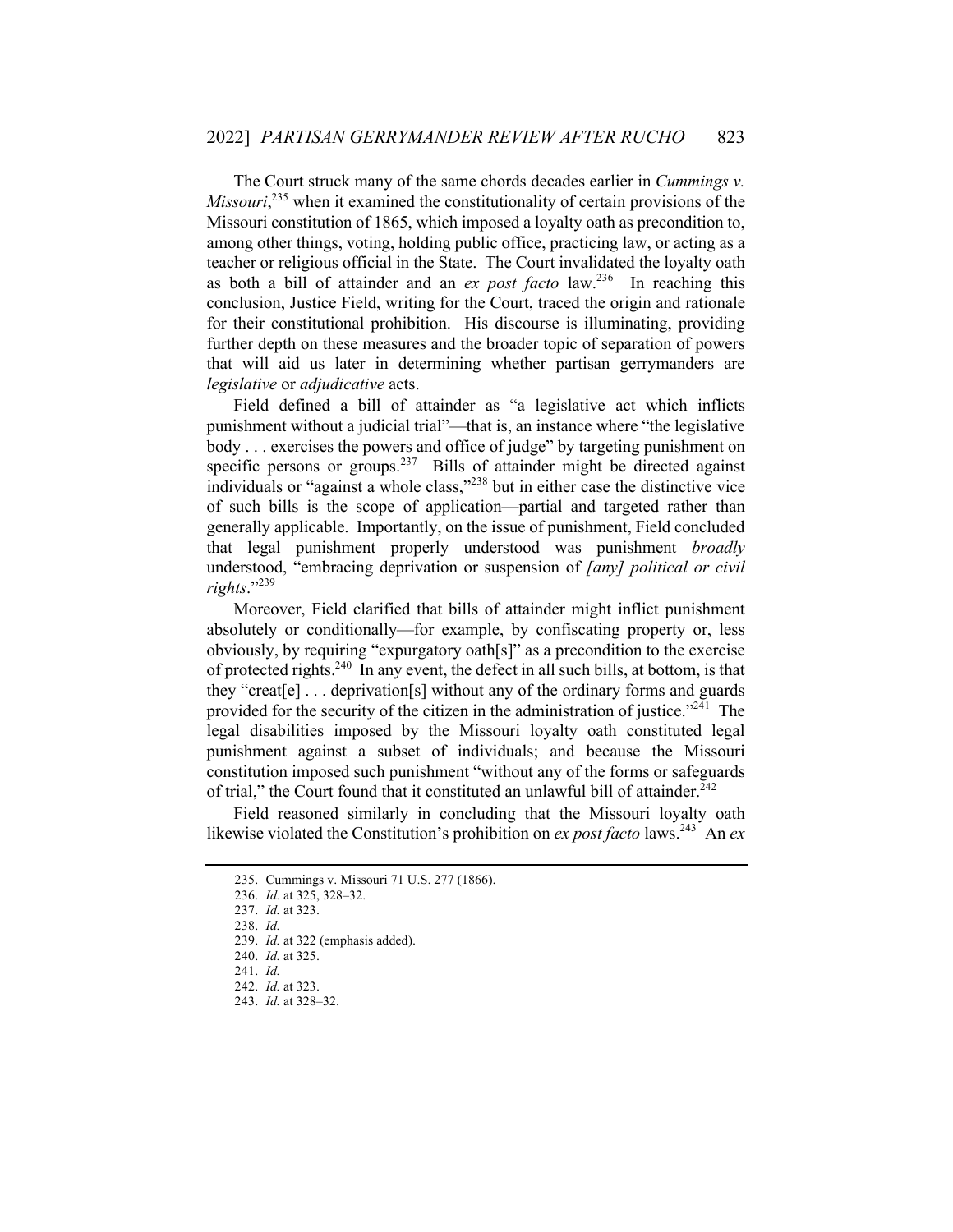*post facto* law is "one which imposes a punishment for an act [that] was not punishable at the time it was committed."<sup>244</sup> The loyalty oaths at issue clearly "aimed at past acts, and not future acts," and therefore ran afoul of the Constitution.245 Much like bills of attainder, Field explained, *ex post facto* laws "assume that the parties are guilty; they call upon the parties to establish their innocence; and they declare that such innocence can be shown only in one way—by an inquisition, in the form of an expurgatory oath."<sup>246</sup>

Legislatures may not determine that certain persons or groups are guilty and target the law's application accordingly, for to do otherwise is to *adjudicate* rather than *legislate*, unlawfully circumventing the procedural safeguards guaranteed by due process. That, in sum, is the lesson to be drawn from the Constitution's prohibition on bills of attainder and *ex post facto* laws. Instead, as *Brown* and *Cummings* make clear, when a legislature makes laws imposing punishment it must do so by proscribing certain general conduct. It cannot, by contrast, condition punishment on the past or present characteristics and behavior of specific persons or groups.

# vi. Recap of Plausibility

Taking stock of what has preceded, we may summarize as follows. The Fourteenth Amendment Due Process Clause guarantees that state governments—*inclusive of legislatures*—must provide procedural safeguards when depriving individuals of protected interests. However, those safeguards are flexible. When a legislature enacts generally applicable law—that is, when it acts *legislatively*—the lawmaking process itself is sufficient. But when a legislature identifies persons or groups for punishment—that is, when the legislature acts *adjudicatively*—due process demands more.

The structural separation of powers was framed to secure basic due process protections by assigning oversight to a separate institution—namely, the judiciary—interposed between lawmakers and subjects. Lessons from the colonial and early post-Revolutionary period show that, absent such protection, legislatures are prone to abuse their lawmaking powers to target political opponents for punishment. Bills of attainder and *ex post facto* laws are emblematic of the types of abuses the Framers sought to avoid by constitutional design. Each consists of *adjudication* in the guise of *legislation*.

Bringing this understanding to bear on the issue of redistricting, I contend that when a legislature adopts a partisan gerrymander it does not merely establish a general and prospective law. Instead, it targets a subgroup of

<sup>244.</sup> *Id.* at 325–26.

<sup>245.</sup> *Id.* at 327.

<sup>246.</sup> *Id.* at 328.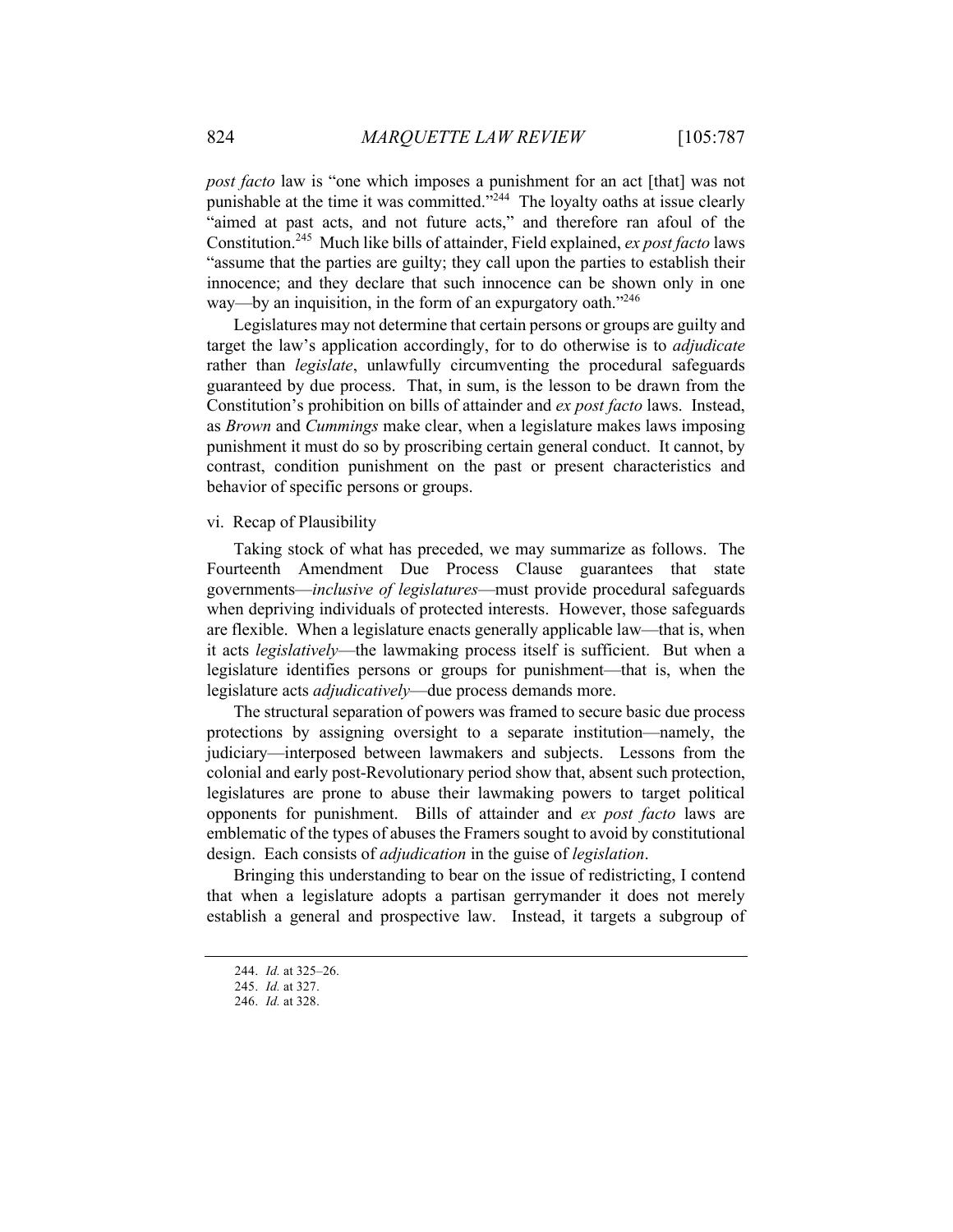political opponents for legal punishment. To be sure, insofar as redistricting simply governs district membership in the abstract (*e.g.*, establishing, for example, who belongs in the  $14<sup>th</sup>$  district versus the  $15<sup>th</sup>$  district), redistricting is indeed general and prospective. Every citizen "stands alike" before a redistricting plan in this regard. So, in this limited regard, the lawmaking process alone is process enough under *Townsend* and *Bi-Metallic*. Nothing further is required. But when the redistricting process is employed to target political opponents, when it is used as a tool to dilute the votes of partisan opponents, it ceases to be generally applicable and prospective. It ceases to be *legislative*.

Partisan gerrymanders are not bills of attainder or *ex post facto* laws,<sup>247</sup> but they are a close cousin. They have a similar *modus operandi*, targeting identifiable subsets of the population for legal punishment. The kinship is most obvious in comparison with loyalty oaths, like the one at issue in *Cummings*. Just as with other bills of attainder and *ex post facto* laws, loyalty oaths target particular persons or groups for punishment. But loyalty oaths, like partisan gerrymanders, employ a tactic of functional deception. They are insidious in the following respect—they target by transmuting unique *past or present* identifying facts about *specific* persons or groups into *prospective* and ostensibly *general* behavior via the oath requirement. The target itself is the same, but the approach is different.

Partisan gerrymanders target punishment—in the form of vote dilution against individuals based on unique identifying past (voting record) and present (party membership) facts about the intended targets. When a partisan gerrymander is adopted, the party in power does not say, in bald terms, that opposition party voters are entitled only to a fraction of a full vote. That would clearly be unlawful. So, rather than conditioning punishment directly and expressly on identifying facts about the target, partisan gerrymanders—just like loyalty oaths—condition punishment on the prospective failure to disavow those facts. To borrow Justice Field's words from *Cummings* with some revision, partisan gerrymanders "assume that [opposition party voters] are guilty; they call upon the [voters] to establish their innocence; and they declare that such innocence can be shown only in one way—by an inquisition, in the form of an expurgatory [vote]."<sup>248</sup> With a loyalty oath, a right is conditioned on a pledge of allegiance; with partisan gerrymanders, a right—specifically, the right to a full-valued vote—is conditioned on a similar pledge, namely a vote for the favored party on election day.

<sup>247.</sup> At least I am not here arguing as much.

<sup>248.</sup> Cummings v. Missouri, 71 U.S. 277, 328 (1866).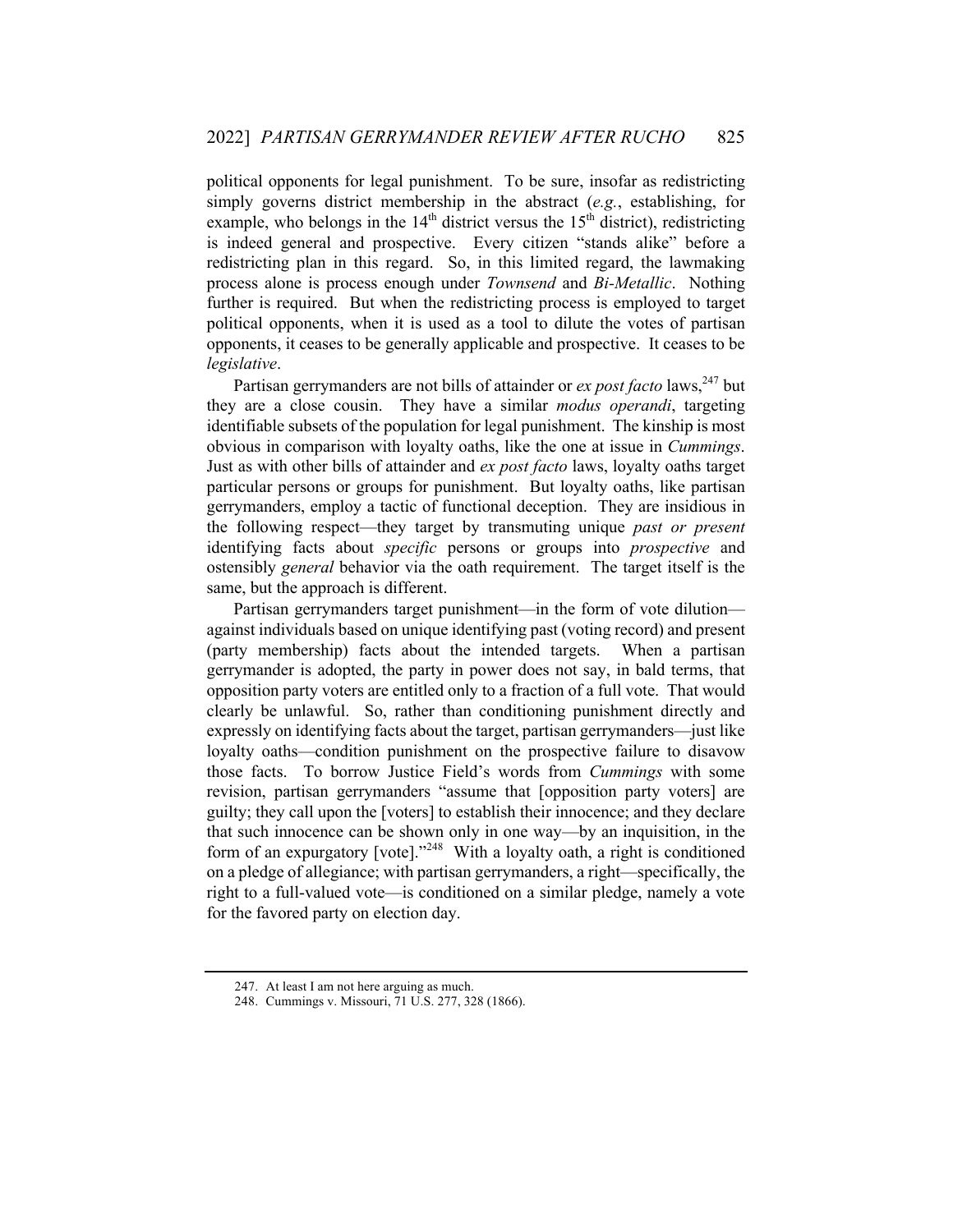Now, it might be argued in defense of partisan gerrymanders that because the alleged deprivation is conditional, it is, in fact, no such thing. In other words, opposition party voters can simply switch and vote for the favored party and thereby avoid punishment. Every voter has a prospective choice; after all, "[p]olitical affiliation is not an immutable characteristic,"<sup>249</sup> and some voters certainly do switch allegiances. But that truism misses the point. Individual voting behavior is patterned and durable, a fact empirically demonstrated and obviously presupposed by the practice of partisan gerrymandering itself. That being the case, the opportunity for an individual to prospectively switch allegiances in the voting booth to secure a full-valued vote does not remove the dilutive sting of partisan gerrymandering nor, as we saw in *Cummings*, does the conditional nature of the deprivation rescue its constitutionality. It is not enough to say that a voter can avoid punishment by changing their vote to match the legislature's partisan preferences.

The upshot is that partisan gerrymandering: (i) targets a discrete, durable, and clearly identifiable group of persons—specifically, political opponents; and (ii) punishes members of that group by depriving them of a protected constitutional interest in the form of vote dilution. Therefore, I contend, partisan gerrymandering constitutes an *adjudication*—that is, not just a deprivation, but an *adjudicatory* deprivation—and procedures beyond the lawmaking process alone may be required under the Due Process Clause. I turn to that matter next, reviewing partisan gerrymanders under the *Mathews* balancing test set forth above.

#### *B. Manageability of Judicial Standards*

The overriding purpose of procedural due process, as noted earlier, is to guard the individual against arbitrary government action. Courts are given wide latitude in operationalizing such purpose on the understanding that "[t]he very nature of due process negates any concept of inflexible procedures universally applicable to every imaginable situation. $\frac{1}{250}$  The proper measure of process is thus fixed in *each* case—rather than across cases—by examining the respective private and government interests at stake under the framework articulated in *Mathews*, which if you recall, requires comparative consideration of: (1) the private interest at stake; (2) the risk of erroneous deprivation given the existing procedures and the value of additional procedures; and (3) the government's interest, including the burdens of additional procedural requirements.<sup>251</sup>

<sup>249.</sup> Vieth v. Jubelirer, 541 U.S. 267, 287 (2004).

<sup>250.</sup> Cafeteria & Rest. Workers Union, Local 473, AFL–CIO v. McElroy, 367 U.S. 886, 895 (1961).

<sup>251.</sup> Mathews v. Eldridge, 424 U.S. 319, 335 (1976).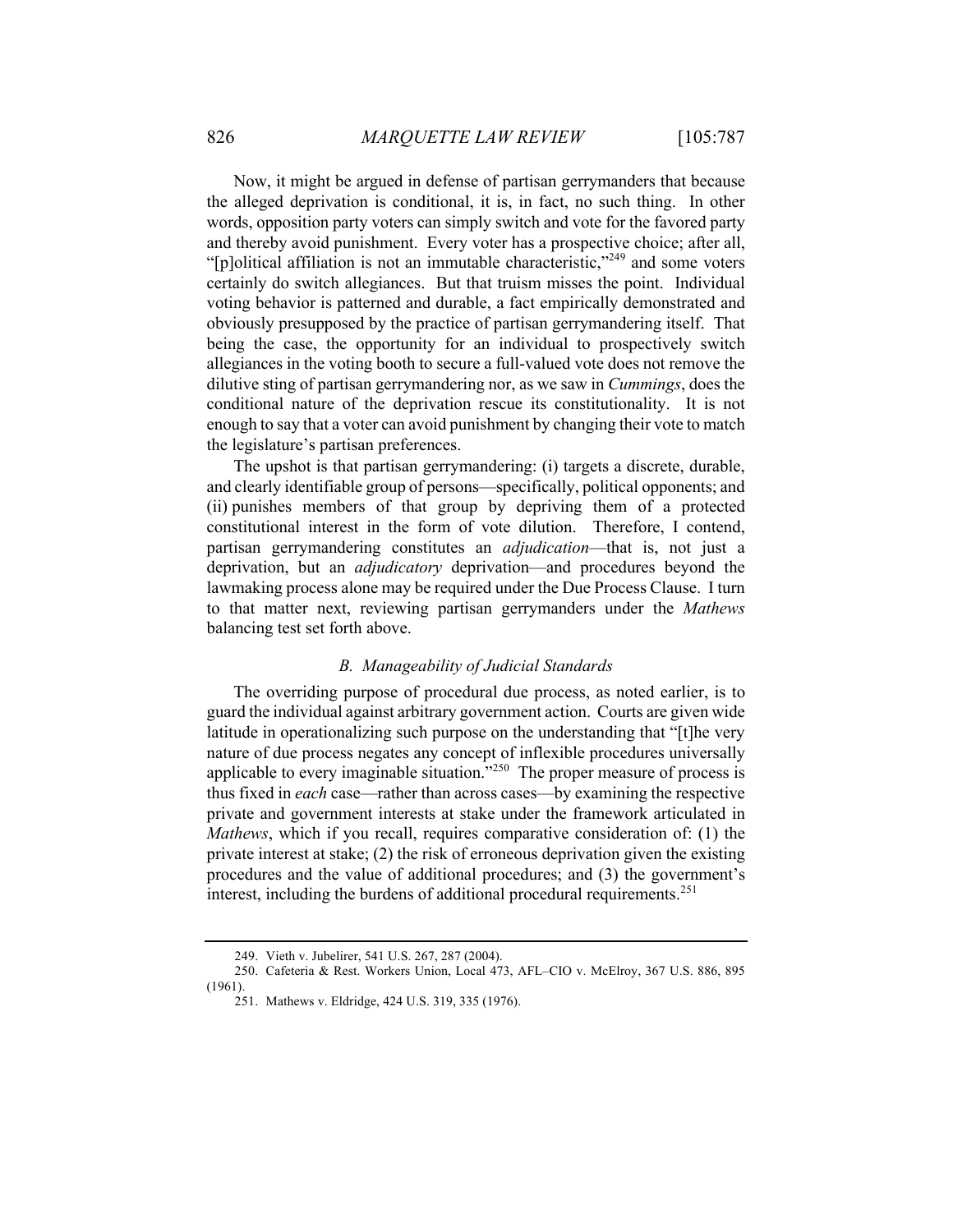#### i. Nature and Weight of the Private Interest

The first *Mathews* factor to consider is the nature and weight of the private interest at stake.

The private right implicated by partisan gerrymandering is the right to vote— "a fundamental political right, because preservative of all rights." $252$ Because this right's heavy constitutional weight was discussed earlier, we need not dwell here long. It should suffice to quote directly from the Court's decision in *Reynolds*, which announced the one-person, one-vote rule nearly six decades ago. In reaching its decision, the Court described both the fundamental character of the right to vote and the significant deprivation that results from its devaluation through partisan gerrymandering:

> Undeniably the Constitution of the United States protects the right of all qualified citizens to vote, in state as well as in federal elections. A consistent line of decisions by this Court in cases involving attempts to deny or restrict the right of suffrage has made this indelibly clear. It has been repeatedly recognized that all qualified voters have a constitutionally protected right to vote . . . . The right to vote freely for the candidate of one's choice is of the essence of a democratic society, and any restrictions on that right strike at the heart of representative government. And the right of suffrage can be denied by a debasement or dilution of the weight of a citizen's vote just as effectively as by wholly prohibiting the free exercise of the franchise.<sup>253</sup>

The right to vote standing alone thus represents a powerful private interest, but something further to consider in the balance is the indefinite length of the harm that results from partisan gerrymandering. The gravity of a private interest considered under *Mathews* compounds with the duration of its deprivation.<sup>254</sup> Vote dilution has no fixed expiration, and the potential corrective of cyclical redistricting occurs infrequently. Moreover, the dilutive effects on some voters may become entrenched because many of the distortive political effects of partisan gerrymanders are durable and cannot be counted on to ebb through regular political turnover—politics is a tumultuous sea with irregular tides. In short, the fundamental constitutional importance of the right

<sup>252.</sup> Wo v. Hopkins, 118 U.S. 356, 370 (1886).

<sup>253.</sup> Reynolds v. Sims, 377 U.S 533, 554–55 (1964) (citations omitted).

<sup>254.</sup> *See* Mackey v. Montrym, 443 U.S. 1, 12 (1979) ("The duration of any potentially wrongful deprivation of a property interest is an important factor in assessing the impact of official action on the private interest involved."); Fusari v. Steinberg, 419 U.S. 379, 389 (1975) ("[T]he possible length of wrongful deprivation of . . . is an important factor in assessing the impact of official action on the private interests.").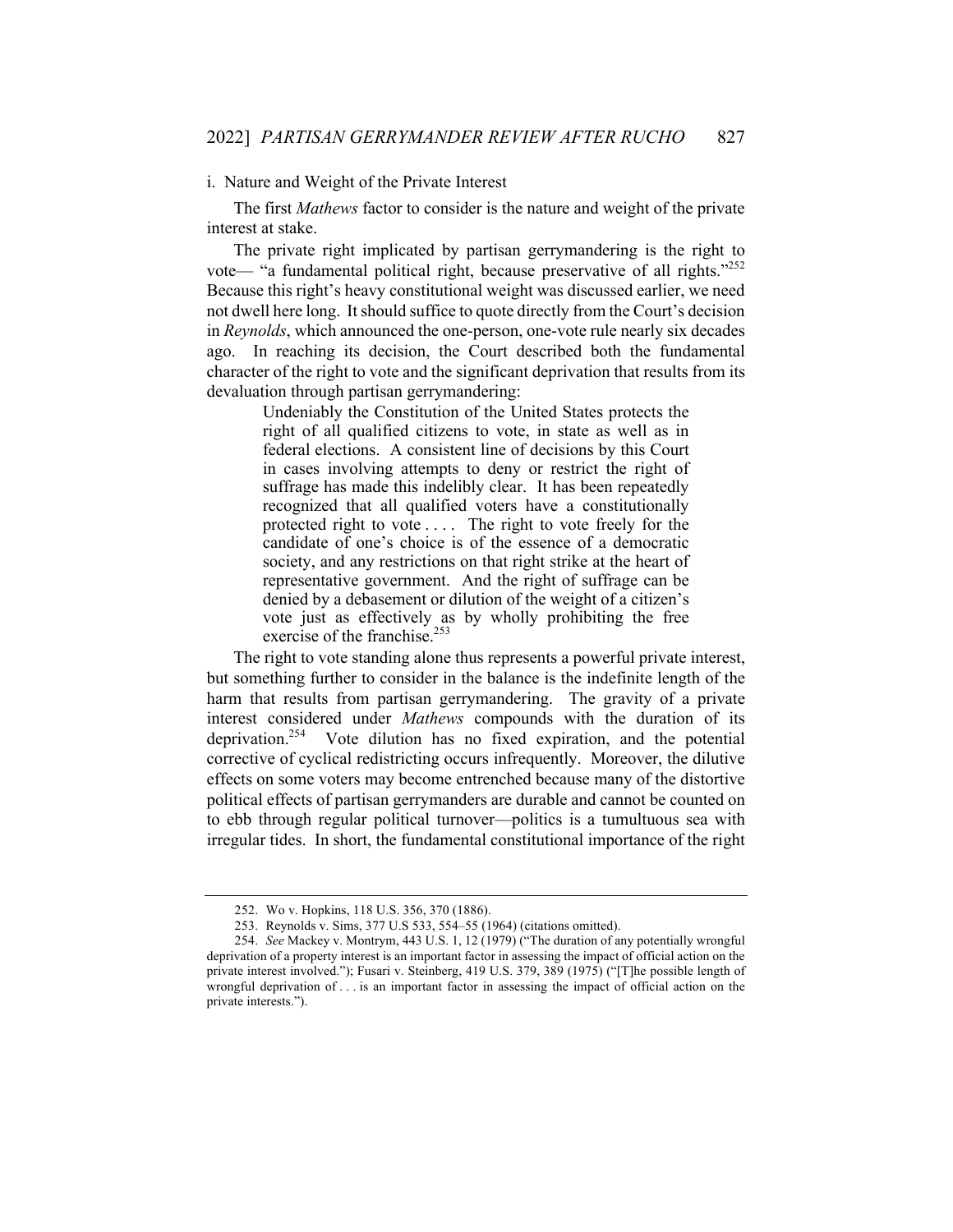to vote and the indefinite length of its devaluation together weigh heavily on the private interest side of the *Mathews* ledger.

#### ii. The Risk of Error and Value of Additional Procedures

The next *Mathews* factor to consider is the risk of erroneous deprivation presented by existing procedures and the value of additional or alternative procedural safeguards.

To start, we must gauge the existing risk of error. In the context of redistricting, error consists of partisan excess. And, as things currently stand, the risk of error is significant. To be sure, the process of redistricting is not monolithic—it is a local state process with fifty different approaches, some better than others. But baseline redistricting procedures, which are more often than not entrusted exclusively to state legislatures, cannot be relied on to produce consistently and reliably fair redistricting outcomes nationwide. That risk is shown by the examples of North Carolina and Maryland, whose distorted maps were at issue in *Rucho*, <sup>255</sup> and the broader trend toward partisan extremity which will no doubt be pushed by technological advances.

It is important to further consider that, by disclaiming justiciability, the Court in *Rucho* removed one important barrier—or at least a limiting principle—against partisan redistricting abuse: federal court review. The power of such protection presumably eroded over time as review by the federal courts proved to be a mostly empty threat. But until *Rucho* the prospect of litigation and the threat of judicial review at least remained *in principle*, and we might have expected the average legislature to discount its tendency to excess by the odds of judicial reversal. *Rucho* collapsed the measure of that discount. After *Rucho*, legislatures have even less reason to shield naked partisanship in redistricting. The unabashed partisanship exhibited in North Carolina and Maryland may become the new norm absent any federal judicial backstop. *Rucho*'s disclaimer of federal justiciability compounded the risk of excessive partisanship, and it is this enlarged post-*Rucho* risk that must be reckoned for present purposes.

With that said, if current baseline legislative procedures cannot be trusted to constrain this growing risk of partisan redistricting abuse, it seems intuitive that additional procedures might do some good. But how so? To drill down a bit—additional procedural safeguards can, as understood through the lens of

<sup>255.</sup> Rucho v. Common Cause, 139 S. Ct. 2484, 2491–93 (2019).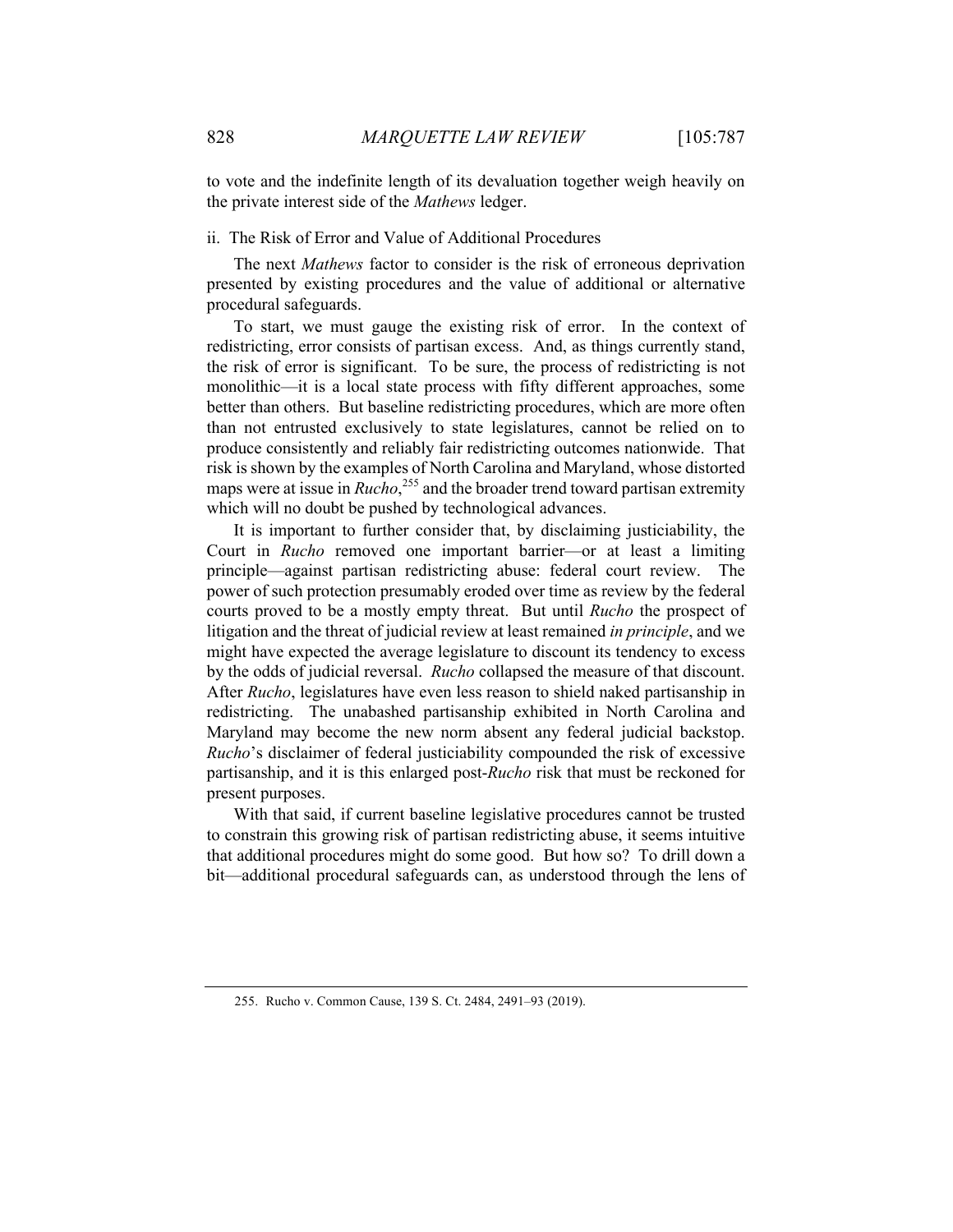Bayesian probability theory, bolster our confidence in redistricting outcomes by serving as evidence to confirm or disconfirm partisan excess. <sup>256</sup>

In other words, *procedural fairness* can be linked inferentially to *substantive fairness*. To illustrate, let's treat the constitutionality of a redistricting plan as a hypothesis and, as such, presume at the outset that the plan is probably fair. Next, let's look at the procedures used to adopt that plan. Our presumptive confidence in the plan's fairness may go up or down depending on the manner in which the plan was adopted. Now, if we assume as a general matter that *excessive* partisan gerrymanders are less likely to bear certain procedural hallmarks than the *average fair* redistricting plan—this is an assumption, to be sure, but I think a reasonable one—then it follows, under Bayesian principles, that evidence such procedures were actually employed reduces the conditional probability that the districting map under review is tainted.<sup>257</sup> In short, evidence of fair procedures can bolster confidence in fair outcomes. It's that simple—and that is the key value of additional procedures.

The idea is that "when there is uncertainty about a hypothesis [in this case, the constitutionality of a redistricting map], observational evidence can sometimes *raise* or lower the probability of the hypothesis."<sup>258</sup> As relevant here, I suggest that such observational evidence includes the procedural mechanics of redistricting plan adoption. Critically, in reviewing such procedural evidence, courts don't have to say what a fair plan looks like—they don't have to answer Justice Scalia's "unanswerable" question. Courts can avoid the paradox. All they have to do, instead, is assume that the employment of certain minimal procedures is more likely to be shared by fair plans than unfair ones—whatever such plans might look like, and without parsing them. What those procedural safeguards themselves should look like is a separate

<sup>256.</sup> *See* JAMES JOYCE, *Bayes' Theorem*, *in* STANFORD ENCYCLOPEDIA OF PHILOSOPHY (rev. 2003); PETER GODFREY-SMITH, THEORY AND REALITY 202–18 (2003). In short, Bayesianism provides a way of understanding (and calculating) how we update our beliefs in light of new evidence. This allusion to Bayesianism is an important one, I think, but one that does not demand further digression here. I will thus save the reader from the formula for Bayes' theorem or an extended discussion, both of which may be found in the cited sources.

<sup>257.</sup> Godfrey-Smith uses the following example to make the point:

Imagine you are unsure about whether someone is at a party. The hypothesis that he is at the party is *h*. Then you see his car outside. This is evidence *e*. Suppose that before seeing the car, you think the probability of his going to the party is 0.5. and the probability of his car's being outside if he is at the party is 0.8, because he usually drives to such events, while the probability of his car's being outside if he is *not* at the party is only 0.1. Then we can work out the probability that he is at the party *given* that his car is outside. [According to Bayes' formula], seeing the car [strongly] confirms the hypothesis that the person is at the party. GODFREY-SMITH, *supra* note 256, at 204.

<sup>258.</sup> *Id.* at 203.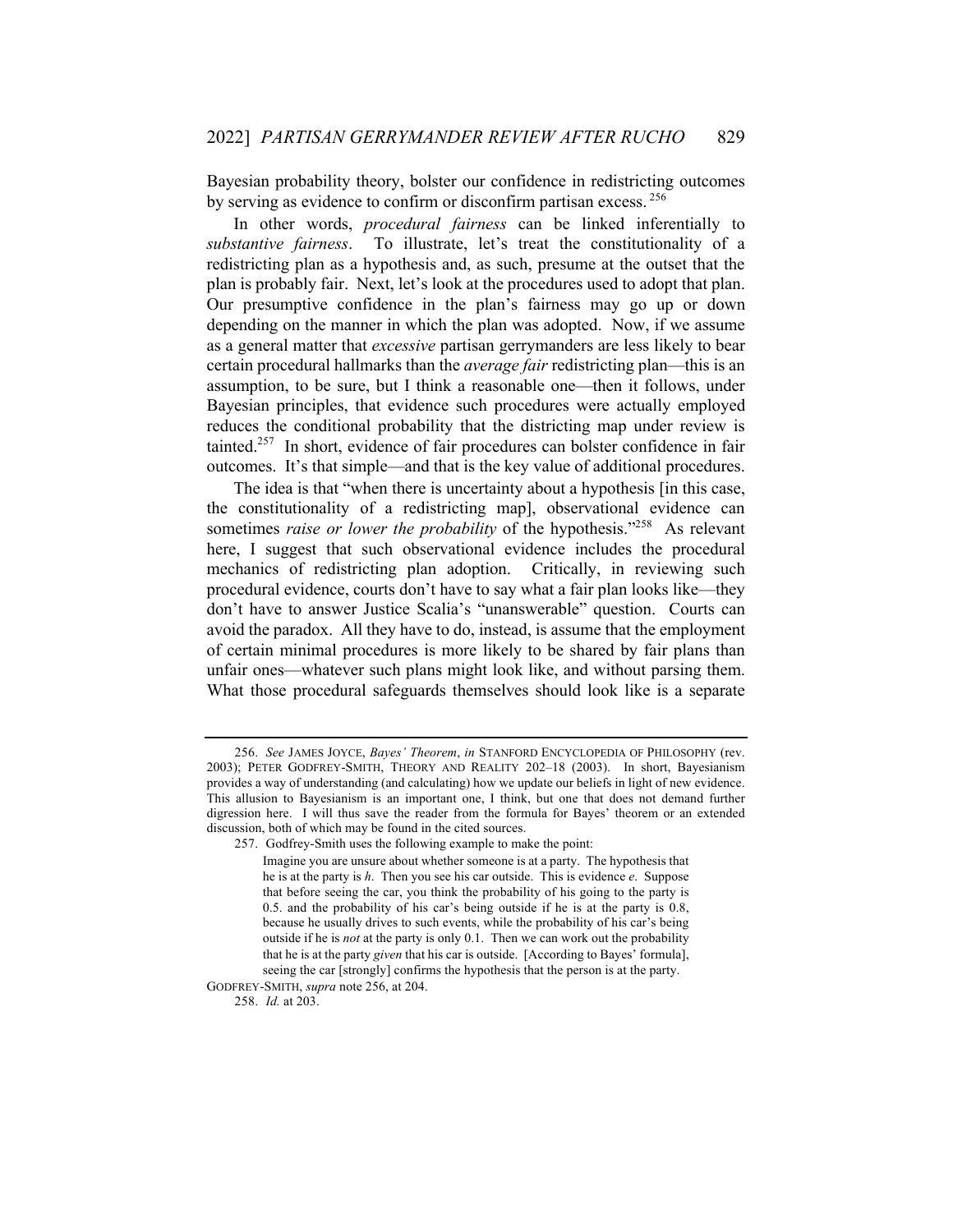matter, one that is particularly well-suited to judicial review as will be discussed below.

# iii. Government Interests

Having noted the fundamental importance of the right to vote and the ongoing risk of erroneous deprivation through partisan gerrymanders, along with the evidentiary value of additional procedural safeguards, we must finally consider the offsetting government interests under *Mathews*.

Balanced against the important private interests here are the state government interests in preserving both autonomy—particularly with respect to political processes—and the public purse. "[I]t is characteristic of our federal system," the Court has explained, "that States retain autonomy to establish their own governmental processes."<sup>259</sup> This is an important countervailing interest, sensitivity to which has figured prominently in the Court's partisan gerrymandering jurisprudence. For instance, in *Rucho*, the Court cautioned that "[a]n important reason for those careful constraints [on the federal judiciary] is that . . . '[t]he opportunity to control the drawing of electoral boundaries through the legislative process of apportionment is a critical and traditional part of the politics in the United States.'"<sup>260</sup> A separate but related government interest concerns conservation of public fiscal and administrative resources. Recognizing government resources are finite, the Court has advised that any benefit accruing to private interests from additional procedural requirements must be considered in light of the general public interest in managing "administrative burden[s] and other societal costs" that would be incurred upon imposition of such requirements. $^{261}$ 

Although the relevant state interests are powerful, in this context, the surplus after offset under *Mathews* is on the private side. The Court must, for good reason, be mindful of state autonomy—it is, after all, "[t]hrough the structure of its government, and the character of those who exercise government authority, a State defines itself as a sovereign."<sup>262</sup> However, heavy as the government's interest may be, state autonomy is not absolute.<sup>263</sup> Indeed, state autonomy is no more weighty an interest than other powerful government interests the Court has considered and held must yield to accommodate the

<sup>259.</sup> Arizona State Legis. v. Arizona Indep. Redistricting Comm'n, 135 S. Ct. 2652, 2673 (2015).

<sup>260.</sup> Rucho v. Common Cause, 139 S. Ct. 2484, 2498 (2019) (quoting Davis v. Bandemer, 478 U.S. 109, 145 (1986)).

<sup>261.</sup> Mathews v. Eldridge, 424 U.S. 319, 347 (1976).

<sup>262.</sup> Gregory v. Ashcroft, 501 U.S. 452, 460 (1991).

<sup>263.</sup> *See*, *e.g., Arizona State Legi.*, 135 S. Ct. at 2679 (Roberts, J., dissenting) ("The States do not . . . 'retain autonomy to establish their own governmental processes,' if those 'processes' violate the United States Constitution.").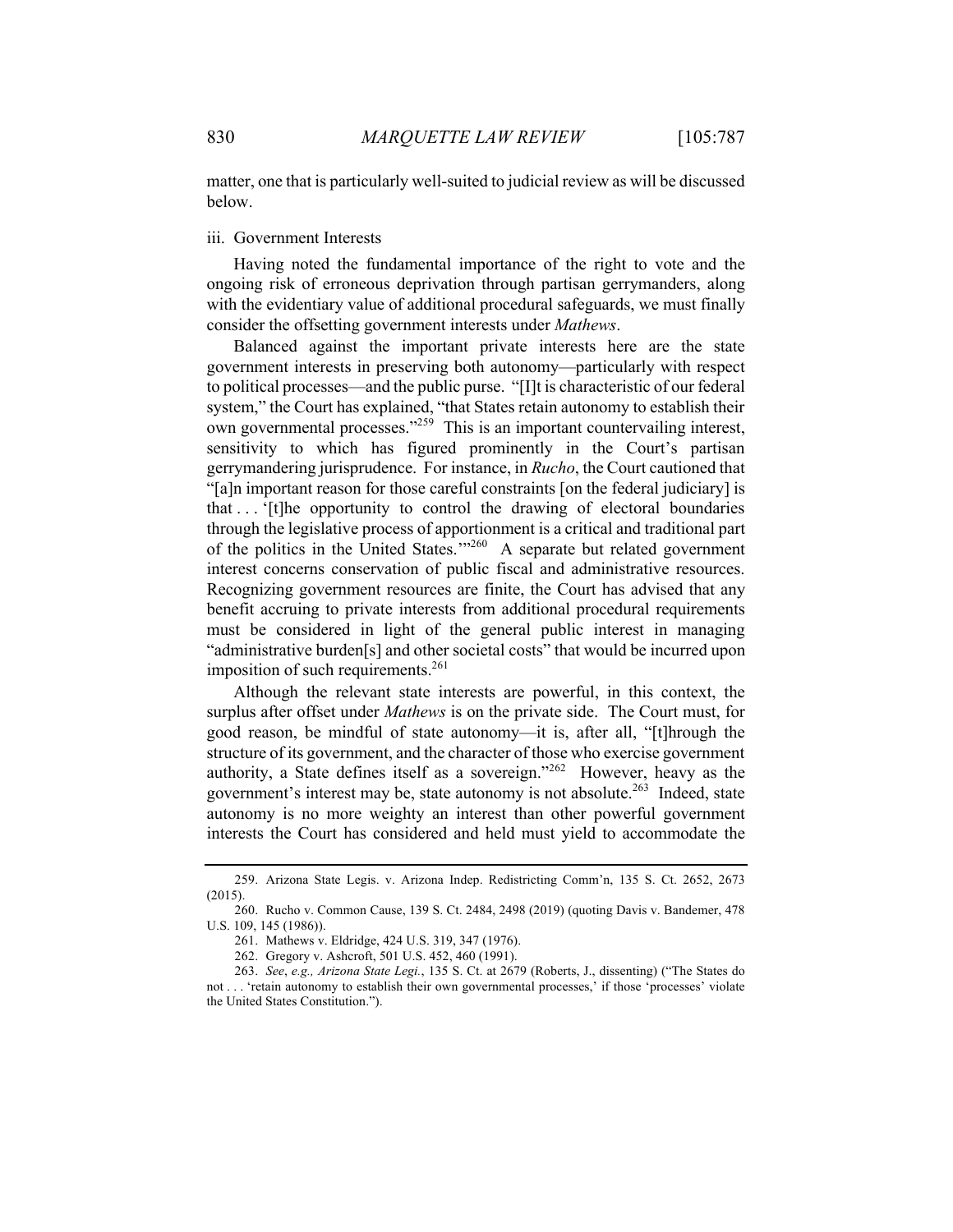demands of constitutional minimums—for example, national security and the regulation of foreign affairs.<sup>264</sup>

Moreover, the state government interest in autonomous political processes is itself subsumed under a more capacious one—namely, the public's interest in governmental legitimacy. The separation of federal and state governments, and likewise the separation of powers within each level of government, are foundational principles conceived and implemented in our layered system of government in order to preserve individual rights and institutional legitimacy. State autonomy is not an end in itself but is instead the instrument of more elementary ambitions. And those ambitions are advanced, rather than frustrated, by guarding against the excesses of partisan gerrymandering. Pure partisan interests are partial interests and, as such, should not be confused with public interests simply because they bear the imprimatur of a numerical majority on the assembly floor. This is especially true when, as is the risk with partisan gerrymanders, such majority reflects districting ingenuity more sharply than popular preferences. Because it is the public interest we are currently concerned to articulate, I think it is relevant to mention recent polls show the majority of Americans favor redistricting reform.<sup>265</sup>

As for the cost and administrative burden of additional procedural safeguards, fiscal concerns are important but not controlling.<sup>266</sup> They must of course be considered in context, and on this point the Court has observed that "[t]here can be no compromise on the footing of convenience or expediency, or because of a natural desire to be rid of harassing delay, when that minimal [due process] requirement has been neglected or ignored."<sup>267</sup> Additional procedural safeguards would cost time and money, but there is no reason to believe the cost would be prohibitive here. Indeed, some states currently mandate redistricting procedures beyond the legislative process itself—including, for example, the use of commissions, public hearings, and public reporting.<sup>268</sup>

<sup>264.</sup> *See*, *e.g.*, Hamdi v. Rumsfeld, 542 U.S. 507, 531–33 (2004) (holding that the exigencies of ongoing combat do not override minimum due process protections); Kennedy v. Mendoza–Martinez, 372 U.S. 144, 164–65 (1963) ("It is fundamental that the great powers of Congress to conduct war and to regulate the Nation's foreign relations are subject to the constitutional requirements of due process.").

<sup>265.</sup> *See* Americans Are United Against Partisan Gerrymandering, BRENNAN CENTER FOR JUSTICE (Mar. 15, 2019), https://www.brennancenter.org/our-work/research-reports/americans-areunited-against-partisan-gerrymandering [https://perma.cc/U6Y3-9J7R].

<sup>266.</sup> *See* Goldberg v. Kelly, 397 U.S. 254, 266 (1970) (finding that an eligible recipient's receipt of public assistance outweighed the state's competing interest in conserving fiscal and administrative resources for due–process purposes).

<sup>267.</sup> Ohio Bell Tel. Co. v. Public Utils. Comm'n of Ohio, 301 U.S. 292, 305 (1937).

<sup>268.</sup> *See* 50 STATE GUIDE TO REDISTRICTING, *supra* note 9.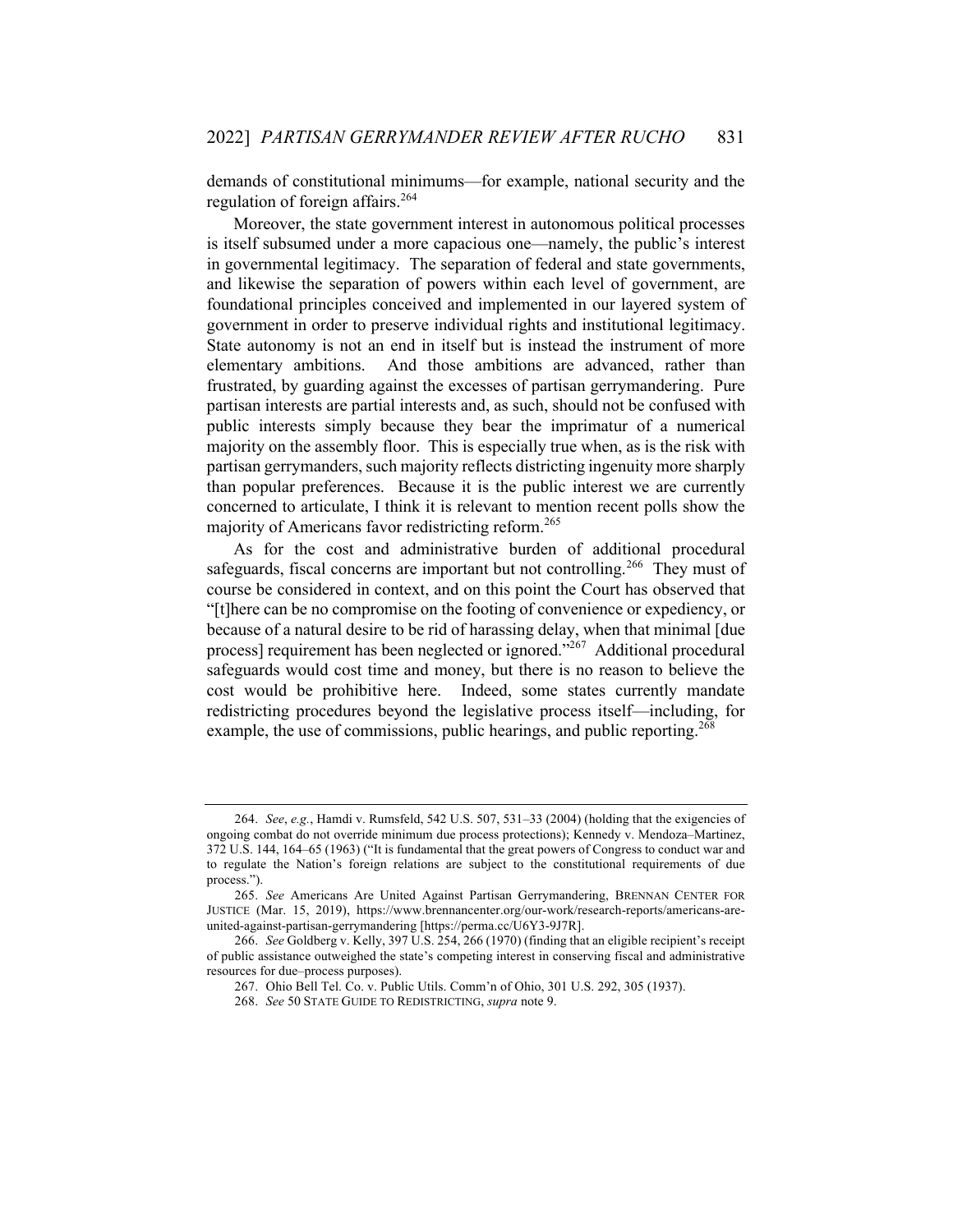#### iv. Demonstrating Manageability

The results of the preceding study under the *Mathews* formula are, by my calculation, that there is a credit due on the side of private interests, which must be balanced by additional procedural protections to guard against partisan excess in redistricting. The present risk of such excess, compounded by *Rucho*'s disclaimer of justiciability, is significant. And the value of additional procedures consists in bolstering confidence in redistricting outcomes. Having further made the case above that procedural review of partisan gerrymandering is manageable, the task now is to show as much—to outline what kinds of procedures would be appropriate in this context, fully recognizing that due process jurisprudence is guided by both principle and practicalities.

Procedural requirements bend to circumstances but are rigid in essentials. The basic rudiments include notice, some form of hearing and an impartial decisionmaker.<sup>269</sup> I will address each element in turn, offering loose recommendations while noting the types of considerations that might inform any constitutional determination. The practical difficulties here are significant—owing most acutely to the large number of affected individuals but those difficulties are offset by the fact that those individuals affected are similarly situated. The formulation of procedural safeguards can accommodate that reality.

# *1. Notice*

The first element of constitutional due process is notice "reasonably calculated, under all the circumstances, to apprise interested parties of the pendency of the action and afford them an opportunity to present their objections."270 Where individual interests are "identical with that of a class," however, notice need not be personally delivered in every case, as "notice reasonably certain to reach most of those interested in objecting is likely to safeguard the interests of all."<sup>271</sup> In the context of redistricting, states may legitimately consider costs and any corresponding administrative drain in selecting the appropriate mix of traditional (*e.g.*, mail, email, website,

<sup>269.</sup> *See*, *e.g.*, Mullane v. Cent. Hanover Bank & Trust Co., 339 U.S. 306, 313 ("Many controversies have raged about the cryptic and abstract words of the Due Process Clause but there can be no doubt that at a minimum they require that deprivation of life, liberty or property by adjudication be preceded by notice and opportunity for hearing appropriate to the nature of the case."); Marshall v. Jerrico, Inc., 446 U.S. 238, 242 (1980) ("The Due Process Clause entitles a person to an impartial and disinterested tribunal in both civil and criminal cases. This requirement of neutrality in adjudicative proceedings safeguards the two central concerns of procedural due process, the prevention of unjustified or mistaken deprivations and the promotion of participation and dialogue by affected individuals in the decisionmaking process.").

<sup>270.</sup> *Mullane*, 339 U.S. at 314.

<sup>271.</sup> *Id.* at 319.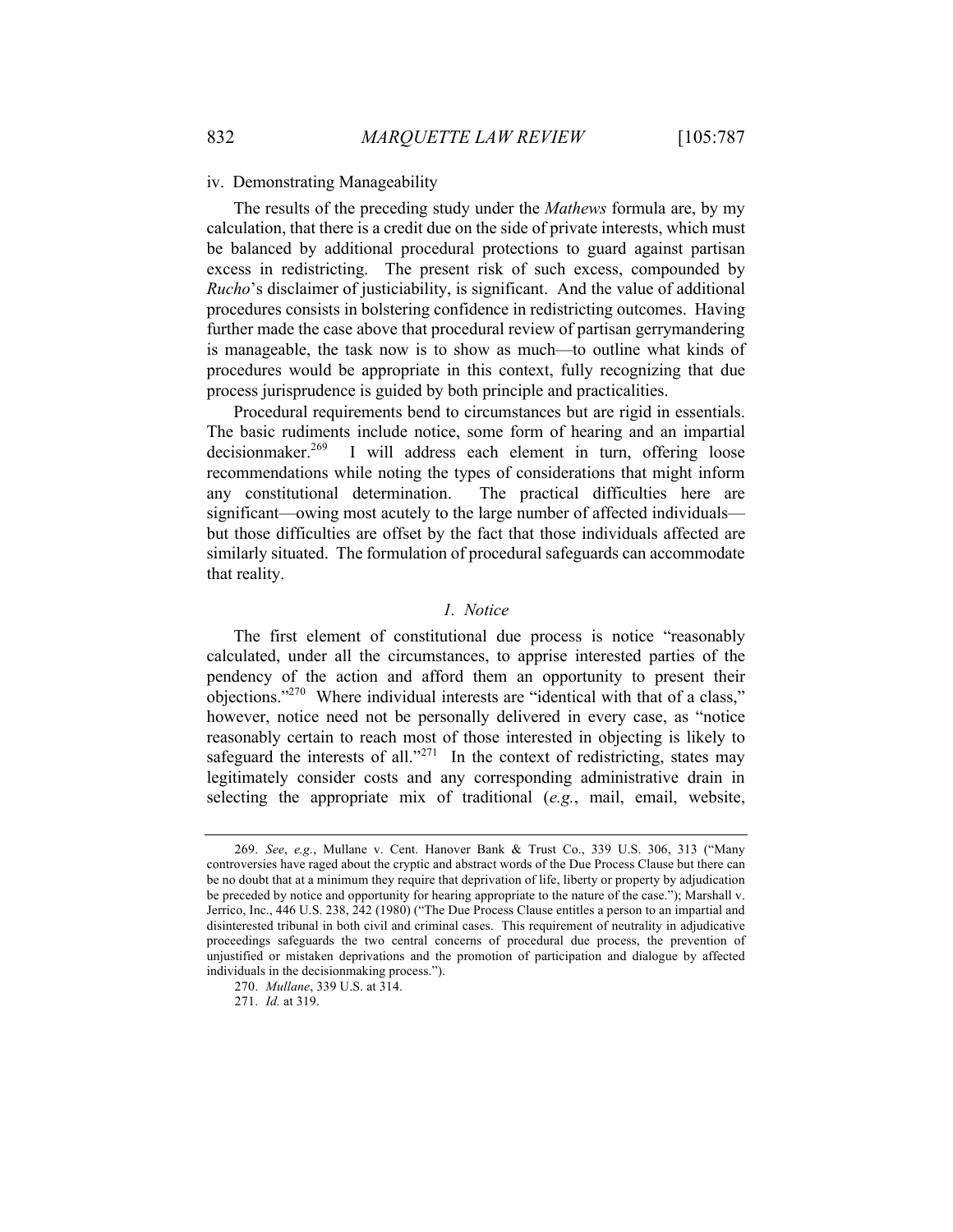newspapers, billboards, television, radio, etc.) and new mediums (*e.g.*, social media platforms like Facebook and Twitter) to utilize in delivering notice.<sup>272</sup> Notice contents need not be lengthy, but should at minimum: (i) identify the time and place of hearing(s) on the state's proposed redistricting maps; and (ii) direct recipients to a public website where copies of the proposed maps and associated materials (discussed below) may be accessed. Notice should also be given at least fourteen days in advance of the hearing(s) to provide affected parties with sufficient time to arrange attendance and to meaningfully inspect any proposed redistricting maps and accompanying materials.

# *2. Hearing*

Next, due process requires "some form of hearing . . . before an individual is finally deprived of a [protected] interest. $1273$  The formality and mechanics of the hearing can vary—a trial-like hearing is not required, nor would it be practicable to approximate one in this context.<sup>274</sup> Given the large number of affected individuals and the similarity of interests at stake, the legislature must be given latitude to limit hearings—their number, duration, and content—on the understanding that widespread notice and access will likely facilitate review and comment at a sufficient level of competence to "safeguard the interests of all."<sup>275</sup> This might mean, in practical terms, holding several hearings This might mean, in practical terms, holding several hearings throughout the state but limiting attendance and the in-person presentation of testimony and evidence. Hearings should, however, be scheduled at times and places that would be reasonably calculated to permit broad public attendance. To maximize access and compensate for obvious limitations on in-person participation, the hearings should be made available via live-streaming and recording. Meanwhile, states should allow for the supplementation of in-person

<sup>272.</sup> Courts might take a cue from established caselaw regarding the sufficiency of class action settlement notices under Federal Rule of Civil Procedure  $23(e)(1)$ . Federal courts around the country have developed guidelines to interpret and apply Rule 23's general admonition that class notice must be directed "in a reasonable manner to all class members who would be bound." And in doing so, they have had to consider practical challenges similar to those that would be presented by redistricting notice. *See*, *e.g.*, *In re* Equifax Inc. Customer Data Sec. Breach Litig., 999 F.3d 1247, 1259, 1284 (11th Cir. 2021) (approving an "innovative and comprehensive" settlement notice program designed to reach nearly 150 million class members affected by a data breach, which included "multiple emails, a social media campaign, newspaper and radio advertising, a settlement website, and a call center to answer questions").

<sup>273.</sup> Mathews v. Eldridge, 424 U.S. 319, 333 (1976).

<sup>274.</sup> *See* Goldberg v. Kelly, 397 U.S. 254, 268–69 (1970) ("The opportunity to be heard must be tailored to the capacities and circumstances of those who are to be heard.").

<sup>275.</sup> *Mullane*, 339 U.S. at 319; *see also* Bd. of Regents v. Roth, 408 U.S. 564, 570 (1972) ("[A] weighing process has long been a part of any determination of the form of hearing required in particular situations by procedural due process.").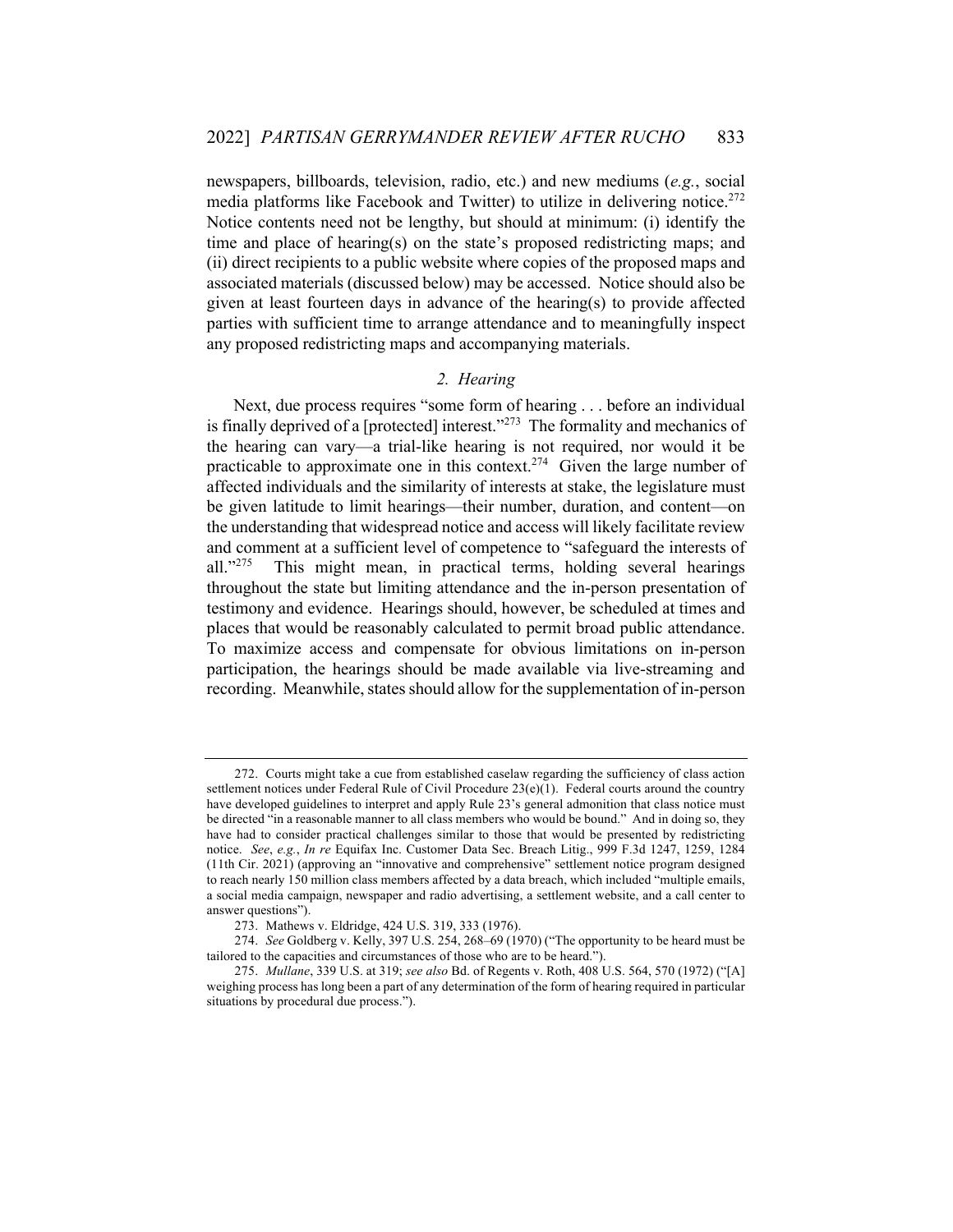testimony and evidence through online submissions via a publicly accessible website.<sup>276</sup>

The central motivation of the hearing requirement, again, is to provide some opportunity for the affected parties to meet the proposed deprivation before it occurs. Public engagement through redistricting hearings will help to inform mapmakers of the consequences of their decisions, which should, in turn, reduce the likelihood of excess.

#### *3. Impartiality*

The last, and perhaps most challenging, procedural due process requirement is ensuring the redistricting process is fair and impartial. Decision making impartiality is key because, as the Court has explained:

> The neutrality requirement helps to guarantee that life, liberty, or property will not be taken on the basis of an erroneous or distorted conception of the facts or the law . . . . At the same time, it preserves both the appearance and reality of fairness . . . by ensuring that no person will be deprived of his interests in the absence of a proceeding in which he may present his case with assurance that the arbiter is not predisposed to find against him.<sup>277</sup>

The challenge with ensuring redistricting impartiality is a familiar one. On the one hand, existing, unadulterated legislative redistricting processes are inherently beset with conflicts of interest and the potential for partisan bias. On the other hand, some measure of bias is expected and permitted. That being the case, neutrality in this context must be qualified. The goal is *not* to eliminate partisanship altogether, but instead to ensure that the redistricting process *as a whole* is reasonably fair.

Anticipating an objection, fairness may seem an unfit legal criterion in light of the *sorites* discussion in Section III. The search for *fairness*—that is, the inverse of *excess*—in redistricting should sound familiar because it is precisely the issue over which the Court repeatedly stumbled, as detailed above. There is, however, a very important difference between the type of fairness that eluded the Court in its decisions up to and including *Rucho* (*i.e.*, substantive) and the type of fairness I am now advocating (*i.e.*, procedural). The key lies in legal

<sup>276.</sup> Model Legislation for Independent Redistricting Commissions, BRENNAN CENTER FOR JUSTICE (Dec. 12, 2019), https://www.brennancenter.org/sites/default/files/2019– 12/2019\_10\_ModelBills\_longtextFINAL.pdf [https://perma.cc/WG6S-MAJD], includes this and many other valuable recommendations designed to improve the redistricting process. Of course, the Brennan Center's procedural recommendations are included in proposed model legislation, whereas I am here arguing for the judicial imposition of certain redistricting procedures as a constitutional mandate.

<sup>277.</sup> Marshall v. Jerrico, Inc., 446 U.S. 238, 242 (1980) (internal citations omissions).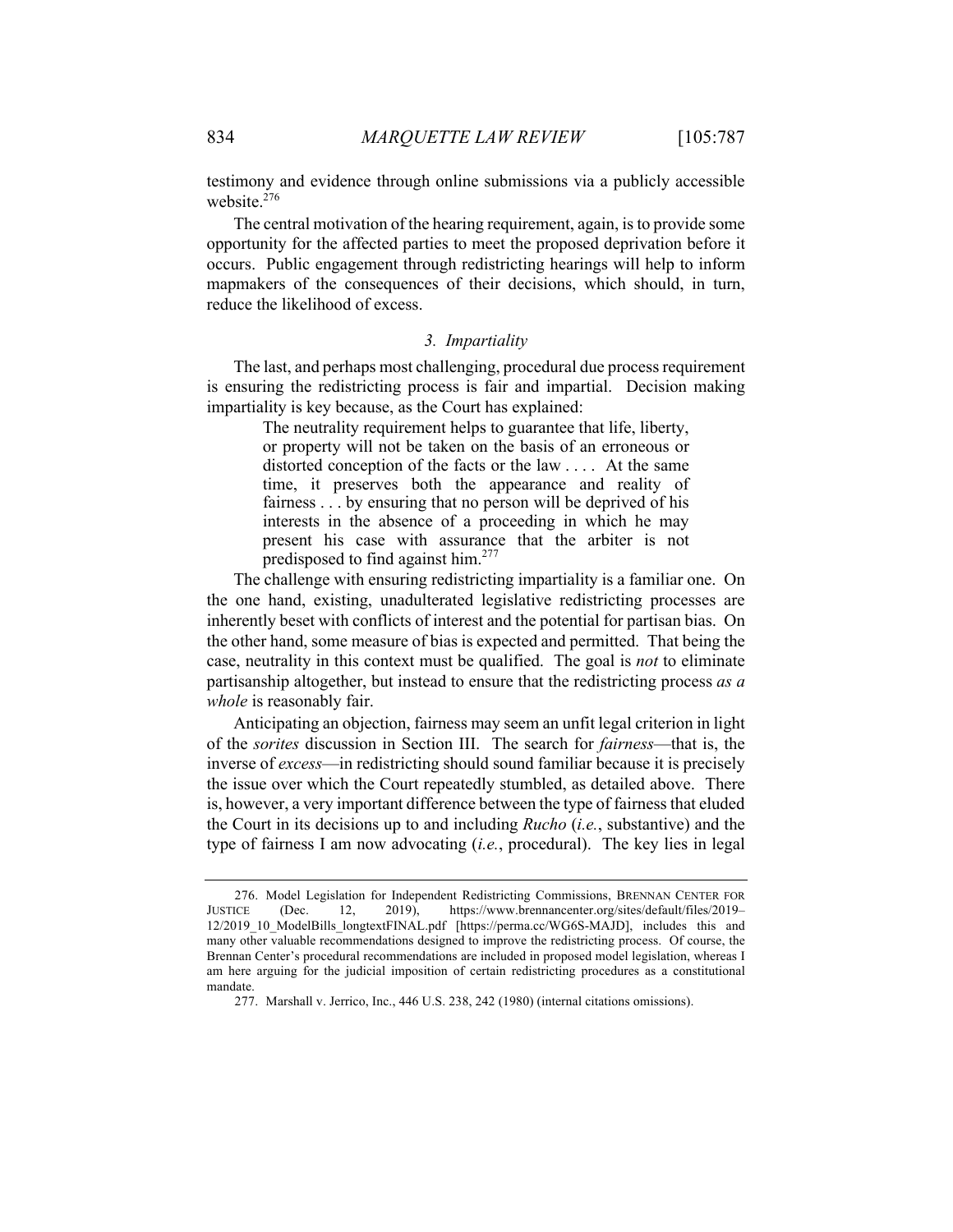framing. By employing a procedural rather than substantive lens, the search for redistricting fairness avoids the type of confusion that culminated in *Rucho*. A *sorites* paradox arises in the first instance when we demand more precision than our terms can accommodate. And, as we saw above, the reason partisan gerrymander review proved so troublesome for the Court in the past was that certain members of the Court—reviewing challenges under the rubric of the Equal Protection Clause and First Amendment—insisted on a precise substantive dividing line.<sup>278</sup>

However, a *procedural* approach to the issue should avoid similar confusion. The reason being that the Court has explicitly recognized that procedural due process, by its nature, will not submit to precise specification. Instead, as noted above, "[i]t is axiomatic that due process 'is flexible and calls for such procedural protections as the particular situation [requires]. $1^{279}$  In other words, the Court's own jurisprudence should steer judicial redistricting review clear of the insistence on precisification that caused such difficulty for the Court when it approached the issue substantively. Moreover, as I've noted, procedural fairness—unlike its substantive counterpart—is squarely within the judicial wheelhouse, requiring no special electoral or political expertise.<sup>280</sup> The *Rucho* Court wrote at length on its concern that federal courts are not wellequipped to make the kind of judgments regarding electoral fairness needed to adjudicate partisan gerrymandering claims. $^{281}$  And, the Court added, the cost of misplaced review would be widespread, clumsy, and unwelcome judicial intrusion.282 That may be true enough. But even crediting *Rucho*'s concerns, they need not be dispositive. They can, instead, be allayed by a flexible, process-based approach.

Procedural review disclaims the problematic ambition for precision. Accordingly, under procedural review, the redistricting process could be assessed for impartiality by looking for indicia of fairness along several procedural dimensions rather than a precise substantive dividing line. The list of factors below is not intended to be exhaustive, and none should be

<sup>278.</sup> *See* discussion *supra* Section III.

<sup>279.</sup> Greenholtz v. Inmates of Neb. Penal and Corr. Complex, 442 U.S. 1, 12 (1979) (quoting Morrissey v. Brewer, 408 U.S. 471, 481 (1972)).

<sup>280.</sup> *See* ELY, *supra* note 209, at 102 (noting that judges are "experts on process"); Jason Parkin, *Dialogic Due Process*, 167 U. PENN. L. REV. 1115, 1122–23 (2019) ("Throughout American history, the nation's courts have been the arbiters of whether the government has provided due process of law before depriving someone of 'life, liberty, or property.'"); Adrian Vermeule, *Deference and Due Process*, 129 HARV. L. REV. 1890, 1890 (2016) ("In the textbooks, procedural due process is a strictly judicial enterprise.").

<sup>281.</sup> Rucho v. Common Cause, 139 S. Ct. 2484, 2496–2508 (2019).

<sup>282.</sup> *Id.* at 2507–08.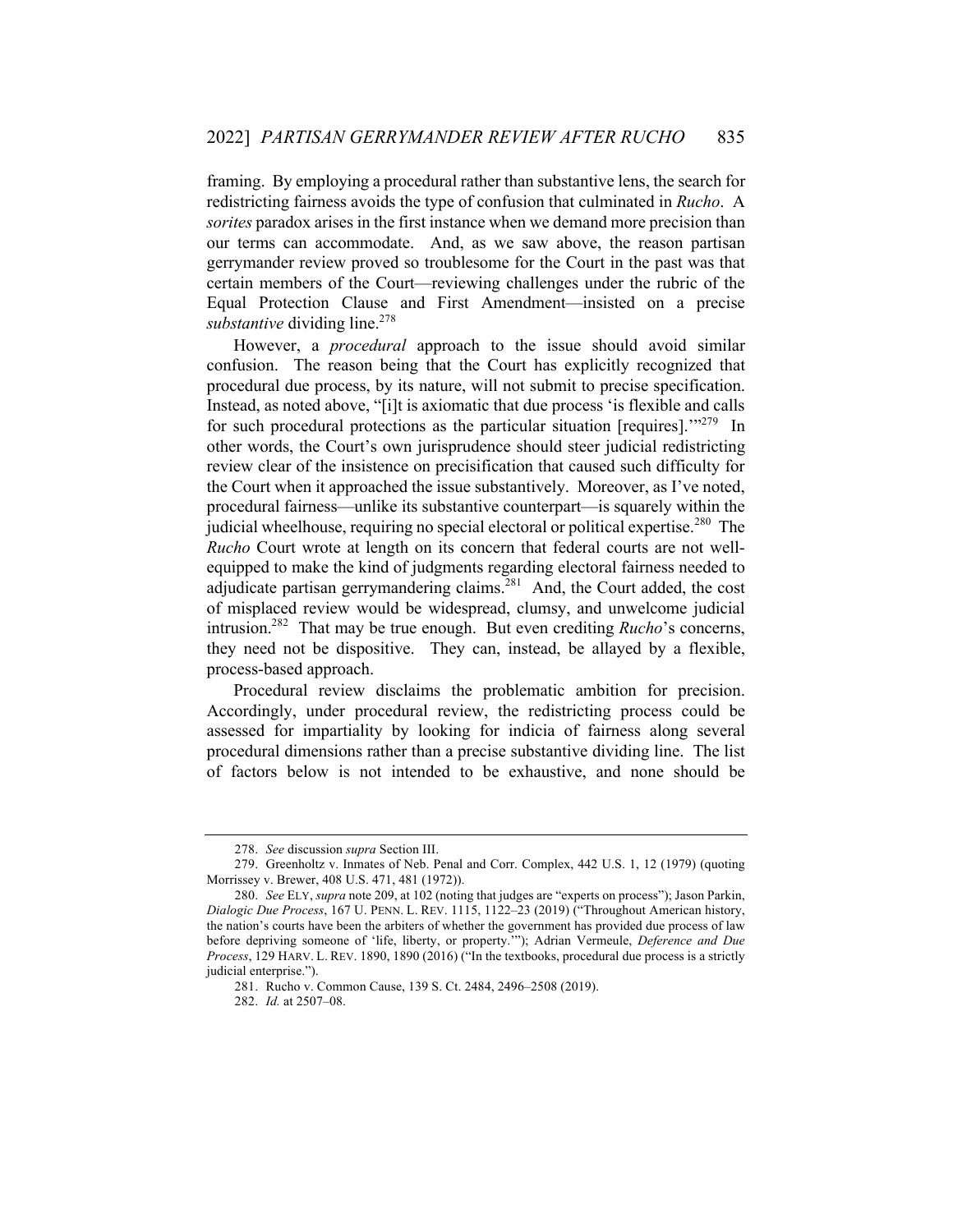dispositive, but the list illustrates the kinds of key process-related questions that a reviewing court should ask and consider:

- *Who drew the map?* Even if not constitutionally required, the employment of an independent commission (whether as mapmaker or advisor) or independent mapmaking consultants, would strongly signal impartiality. Other related considerations could include the size, composition and qualifications of the commission, along with provision for independent funding.
- *What criteria did the mapmaker consider, and how were the criteria prioritized?* The mapmaker should publish for public inspection, along with its proposed map, the criteria employed in the map's creation. The express prioritization of traditional redistricting criteria like equal population, minority representation, compactness, contiguity, and preservation of communities of interest, together with the subordination or prohibition of partisan considerations would indicate the process was sufficiently impartial.
- *Did the mapmaker consider alternative maps as well as the impact of the proposed map on, for example, partisan efficiency, racial minorities, and communities of interest?* The widespread availability of mapmaking technology and electoral data has made it easier than ever for citizens to participate in the mapmaking process by creating and submitting their own maps. Moreover, the same technology and data have also made it easier for mapmakers to gauge the ramified impacts of redistricting across categories, including but not limited to partisan efficiency, racial minorities, and communities of interest. Relevant to the question of impartiality would be evidence that other alternative maps were considered and, if so, explanations why the alternative maps were not selected.
- *How was the map adopted?* Impartiality might be further evidenced by supermajority voting requirements by the body—whether the legislature or an independent commission—tasked with adopting the redistricting plan. Actual bipartisan support for the proposed map, even in the absence of supermajority voting requirements, would likewise indicate procedural fairness.
- *Did the final decisionmaker provide a statement of reasons and evidence in support of the map?* The ultimate decisionmaker should supply a report both explaining its reasons for adopting the final map and identifying the evidence on which it relied in reaching its decision. The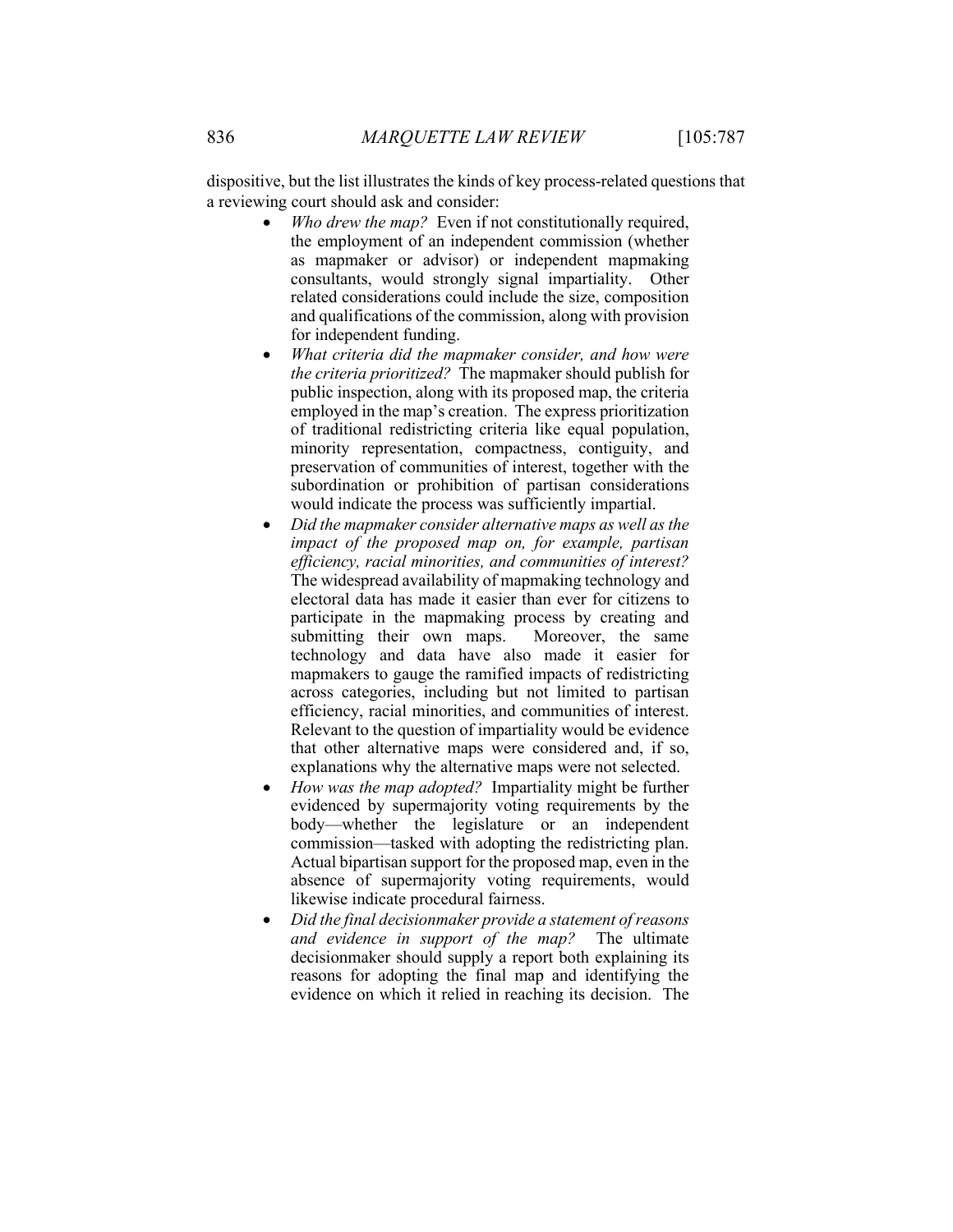inclusion of a supporting report would go a long way toward showing, notwithstanding the inscrutable motives of those involved, that the decisionmaking process itself was not arbitrary.

The above considerations are illustrative rather than prescriptive, intended to identify the key process nodes that merit judicial inspection, but which may, nevertheless, be tailored and scaled by individual states to meet distinct preferences.

The goal in the end, to be clear, is not for the courts to co-opt the redistricting process or even to establish uniform best practices. Quite the opposite. The purpose, instead, is to grant each state room for flexible redistricting decision making and *some* partisan leeway while looking for sufficient evidentiary markers of impartiality in the process to win judicial confidence that a redistricting plan does not fall below the baseline presumption of constitutional fairness.

To bring the point home it may be helpful to consider, by contrast, a redistricting plan that displayed no semblance of impartiality—the 2016 North Carolina congressional map. Recall from *Rucho* that North Carolina Republicans redrew the state's congressional map to strongly favor Republican candidates, with very successful effect.<sup>283</sup> The process which led to that skewed partisan effort included the following. The Republican-led state redistricting committee hired a Republican districting specialist to create a map maximizing Republican voting strength—that is, maximizing Democrat vote dilution.<sup>284</sup> Expressly included among the list of approved redistricting criteria was maintenance of the existing Republican partisan advantage.<sup>285</sup> The committee's co-chair acknowledged the maps were drawn to maximize Republican advantage, and the map was ultimately enacted on a party-line vote.<sup>286</sup> It is precisely this type of unabashed partisanship that, I contend, violates the procedural due process requirement that affected individuals be given a "fair opportunity to rebut"<sup>287</sup> the government's decision before a neutral decisionmaker, and which judicial review guided by the above considerations could forestall.

I have aimed thus far to show that procedural review of redistricting is not only plausible under the Due Process Clause, but being squarely within the federal courts' competence, also manageable. Plausibility and manageability are two-thirds of the Court's wish list announced in *Rucho*, which represent the

<sup>283.</sup> *See id.* at 2509–10 (Kagan, J., dissenting).

<sup>284.</sup> *Id.* at 2510.

<sup>285.</sup> *Id.*

<sup>286.</sup> *Id.*

<sup>287.</sup> Hamdi v. Rumsfeld, 542 U.S. 507, 533 (2004).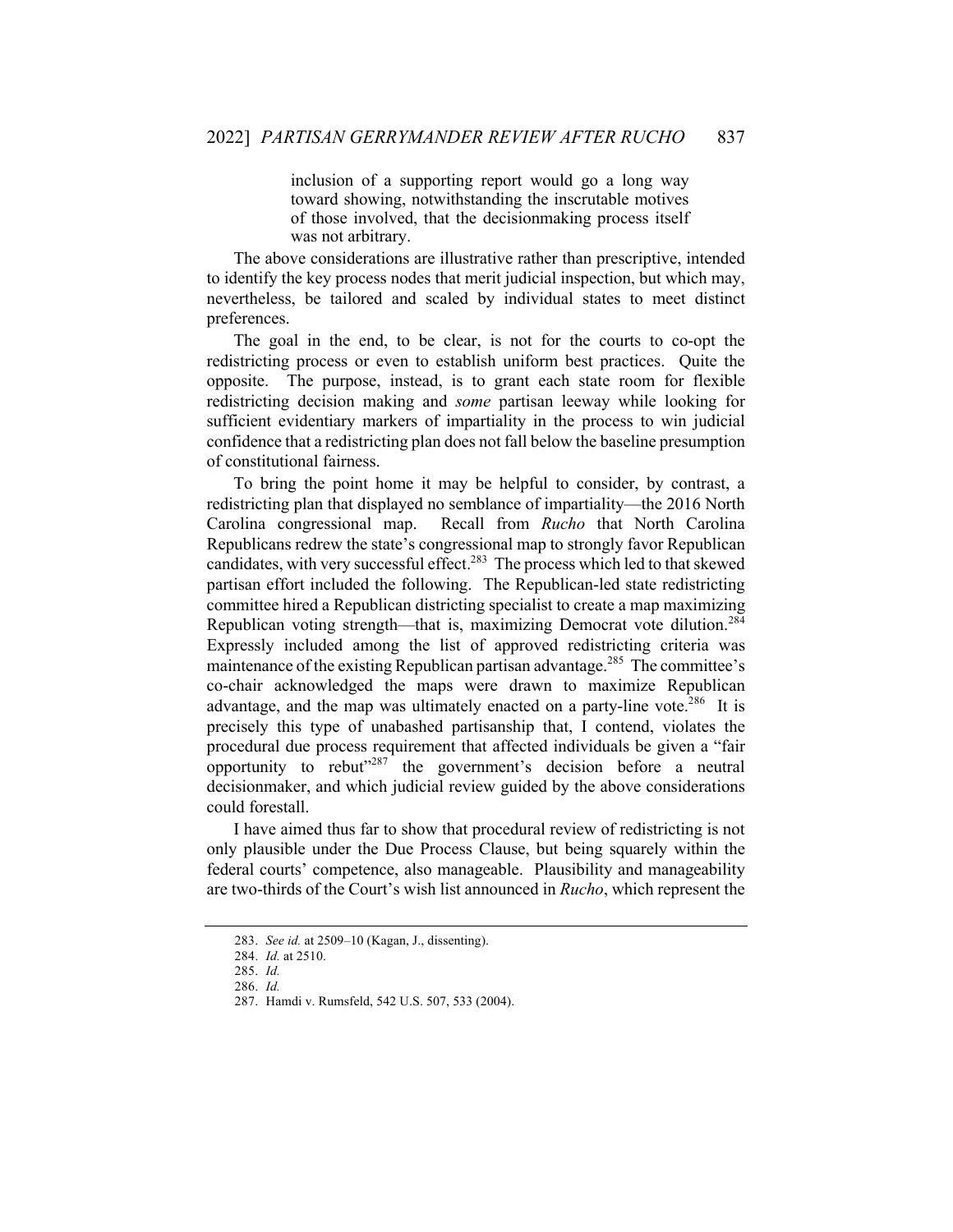watermark of any proposal advocating justiciability. The last remaining precondition is to show that procedural review would limit the scope of judicial intervention. I have already hinted at this prospect at various points throughout, but I will directly address that final issue next.

#### *C. Limited Scope of Judicial Review*

To cap off my argument, I intend to meet the Court's prudential concern that partisan gerrymander review poses too great a risk of unwarranted judicial encroachment into political affairs. The Court's concern in this regard—voiced as early as *Bandemer* and ultimately dispositive in *Rucho*—is that review implicates questions of electoral fairness "outside the courts' competence," and if not sufficiently constrained, such review could lead to "unprecedented intervention in the American political process."<sup>288</sup> Moreover, "regular insertion of the judiciary into districting"<sup>289</sup> would incite political enmity toward the courts.

I have suggested procedural review of redistricting decisions can allay such concerns. The idea is not a new one. As other commentators have pointed out, in contrast to the type of substantive review that gave rise to the Court's concerns, procedural review with its focus on decision making processes attempts to "ameliorate the supposed tension between judicial review and democracy."<sup>290</sup> The twin prudential virtues of a procedural approach to partisan gerrymander review are, first, that it pulls the federal courts out of the tricky business of reviewing substantive redistricting decisions for which they are illequipped; and second, that it simultaneously limits judicial intervention by disciplining the scope of review, each of which virtues works to limit the structural risk of judicial encroachment.

I will present two studies in support—one judicial and one academic. First, to illustrate these virtues in practice, I will present a case study from a superficially different but functionally similar context—state corporate law. The development and application of the business judgment rule by state courts is particularly germane to the present discussion because it shows that a procedural approach actually works in practice both to preserve judicial review and limit judicial intrusion. Second, to shore up the intellectual foundations of a procedural approach to partisan gerrymander review, I will briefly survey John Hart Ely's theory of judicial review, which is itself premised upon the idea

<sup>288.</sup> *Rucho*, 139 S. Ct. at 2494, 2498.

<sup>289.</sup> Vieth v. Jubelirer, 541 U.S. 267, 301 (2004) (Scalia, J.).

<sup>290.</sup> Philip P. Frickey & Steven S. Smith, *Judicial Review, the Congressional Process, and the Federalism Cases: An Interdisciplinary Critique*, 111 YALE L.J. 1707, 1709 (2002).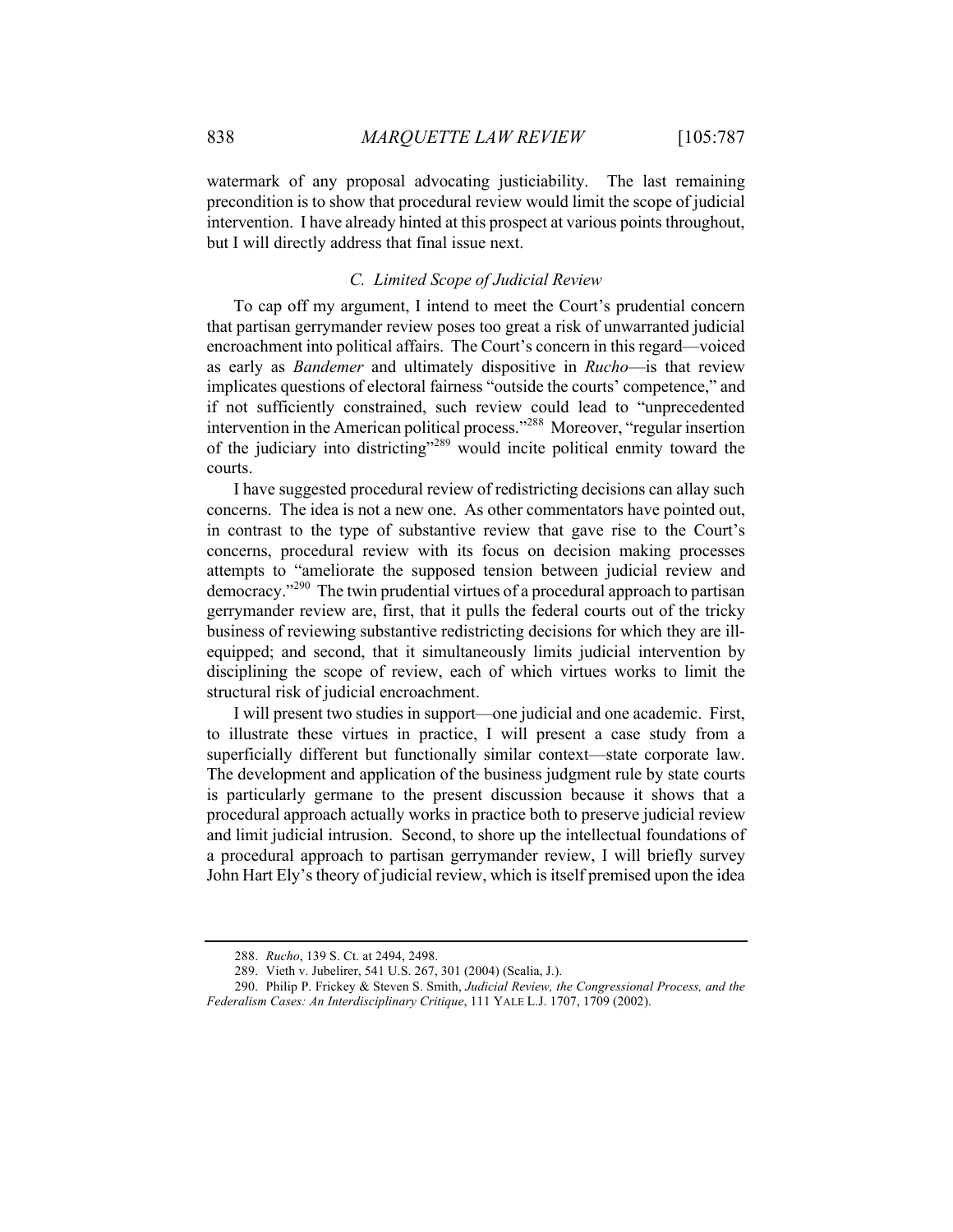that courts have an important but narrowly limited—and procedurally oriented—role to play in our constitutional system of government.<sup>291</sup>

# i. Corporate Law and The Business Judgment Rule

The same overriding concern that animated the Court's decision in *Rucho* spurred and shaped the development of what is known as the business judgment rule, a key concept in state corporate law.<sup>292</sup> The rule, successfully applied in the context of high-stakes shareholder litigation over decades by courts throughout the country, resolves the uneasy judicial predicament presented in a dispute between an elected and expert decision making body vested with centralized decision making authority, on one hand, and an aggrieved balloter, on the other. It operates in the context of corporate shareholder suits alleging board misconduct as a judicial presumption that, "in making a business decision, the directors of a corporation acted on an informed basis, in good faith and in the honest belief that the action taken was in the best interests of the company."<sup>293</sup> That is the rule in its articulated doctrinal form, but to understand it and draw out the relevant analogy to constitutional procedural due process review and the Court's concerns regarding judicial encroachment in the context of partisan gerrymander review, it will help to understand the rule's rationale.

The corporate form separates ownership and control.<sup>294</sup> That separation can sometimes lead to a misalignment of interests between those who own the company (shareholders) and those who direct it (the board), by creating space for incentives for self-dealing opportunism by board members vested with decision making authority.<sup>295</sup> In other words, there is a risk that board members will act on their own partial interests rather than the shareholders' broader interests.296 There is, as a result, a "constant tension" in the corporate context between board authority and accountability.<sup>297</sup> In shareholder litigation alleging board misconduct, the courts are asked to mediate that tension. As one commentator put it, in words reminiscent of the Court's framing of partisan gerrymander review, "[c]hoosing the appropriate balance between authority

<sup>291.</sup> *See generally* ELY, *supra* note 209, at 90.

<sup>292.</sup> *See* Lyman Johnson, *The Modest Business Judgment Rule*, 55 BUS. LAW. 625, 631 (2000); Stephen M. Bainbridge, *The Business Judgment Rule as Abstention Doctrine*, 57 VAND. L. REV. 83, 90 (2004); Smith v. Van Gorkom, 488 A.2d 858, 872 (Del. 1985) ("The business judgment rule exists to protect and promote the full and free exercise of the managerial power granted to Delaware directors.").

<sup>293.</sup> *Van Gorkom*, 488 A.2d at 872 (quoting Aronson v. Lewis, 473 A.2d 805, 811 (Del. 1984)).

<sup>294.</sup> Bainbridge, *supra* note 292, at 105.

<sup>295.</sup> *See id.* at 107–09.

<sup>296.</sup> *See id.*

<sup>297.</sup> *Id.* at 129.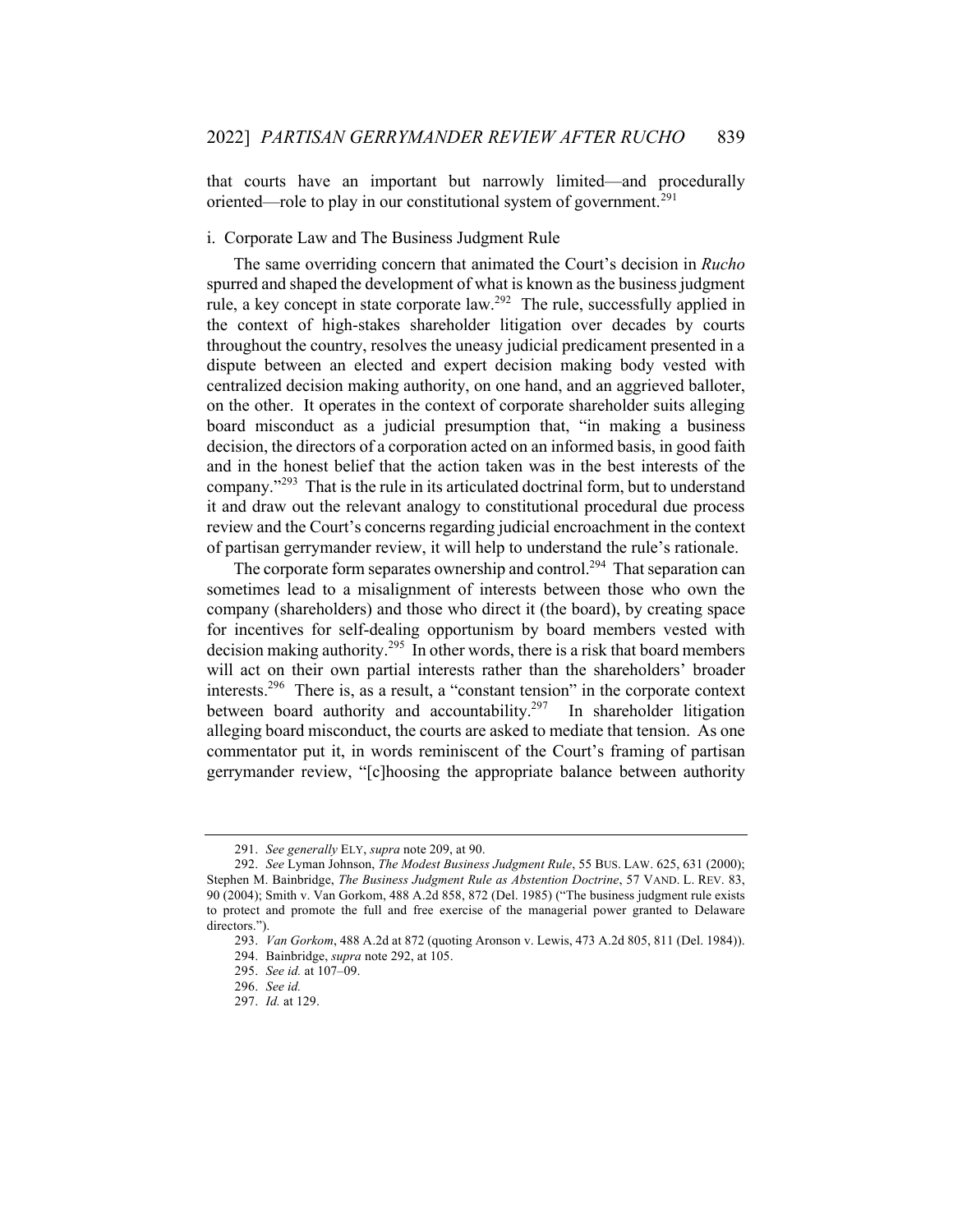and accountability is the central problem of business judgment jurisprudence."<sup>298</sup>

The challenge for courts reviewing shareholder-derivative suits, like that presented by partisan gerrymandering claims, is one of measurement. The difficulty is compounded by conspicuous asymmetries in expertise between the authority making the decision and the court asked to review it—asymmetries which courts recognize as a factor militating against casual intervention.<sup>299</sup> Simply put, "judges are poorly positioned to evaluate the wisdom of business decisions."<sup>300</sup> Mindful of the narrow bounds of their own competence, moreover, courts are aware that a heavy judicial hand can invite litigation, further disrupting board decision making and corporate function.<sup>301</sup> The business judgment rule constitutes the judicial response to the above concerns. The rule "is designed to effect a compromise—on a case-by-case basis between two competing values: authority and accountability. These values refer, respectively, to the need to preserve the board of directors' decisionmaking discretion and the need to hold the board accountable for its decisions."302

Application of the rule and the grounds from which it emerged are illustrated by *Brehm v. Eisner*, <sup>303</sup> a well-known corporate law case decided by the Delaware Supreme Court. In *Brehm*, the court rejected a suit brought by Disney shareholders alleging the board breached fiduciary duties and wasted company assets when it terminated the company's President, costing the company over \$140 million in severance payout. Rejecting review of the substantive fairness of the termination decision itself, the court, as a threshold matter, examined the process which culminated in the board's decision. The court concluded that the board had adequately informed itself of the payout economics and considered "pertinent issues surrounding" the termination, and for that reason the board's decision making process passed muster—even if the decision itself was a bad one. $304$ 

<sup>298.</sup> *Id*.

<sup>299.</sup> *See id.* at 117–21; *see also* Dodge v Ford Motor Co*.*, 170 N.W. 668, 684 (Mich. 1919) ("[J]udges are not business experts."); Auerbach v. Bennett, 393 N.E.2d 994, 1000 (N.Y. 1979) ("[C]ourts are ill equipped and infrequently called on to evaluate what are and must be essentially business judgments. The authority and responsibilities vested in corporate directors both by statute and decisional law proceed on the assumption that inescapably there can be no available objective standard by which the correctness of every corporate decision may be measured, by the courts or otherwise.").

<sup>300.</sup> Corwin v. KKR Fin. Holdings LLC, 125 A.3d 304, 313 (Del. 2015).

<sup>301.</sup> *See id*.

<sup>302.</sup> Bainbridge, *supra* note 292, at 84.

<sup>303.</sup> Brehm v. Eisner, 746 A.2d 244 (Del. 2000).

<sup>304.</sup> *Id.* at 263–64, 266.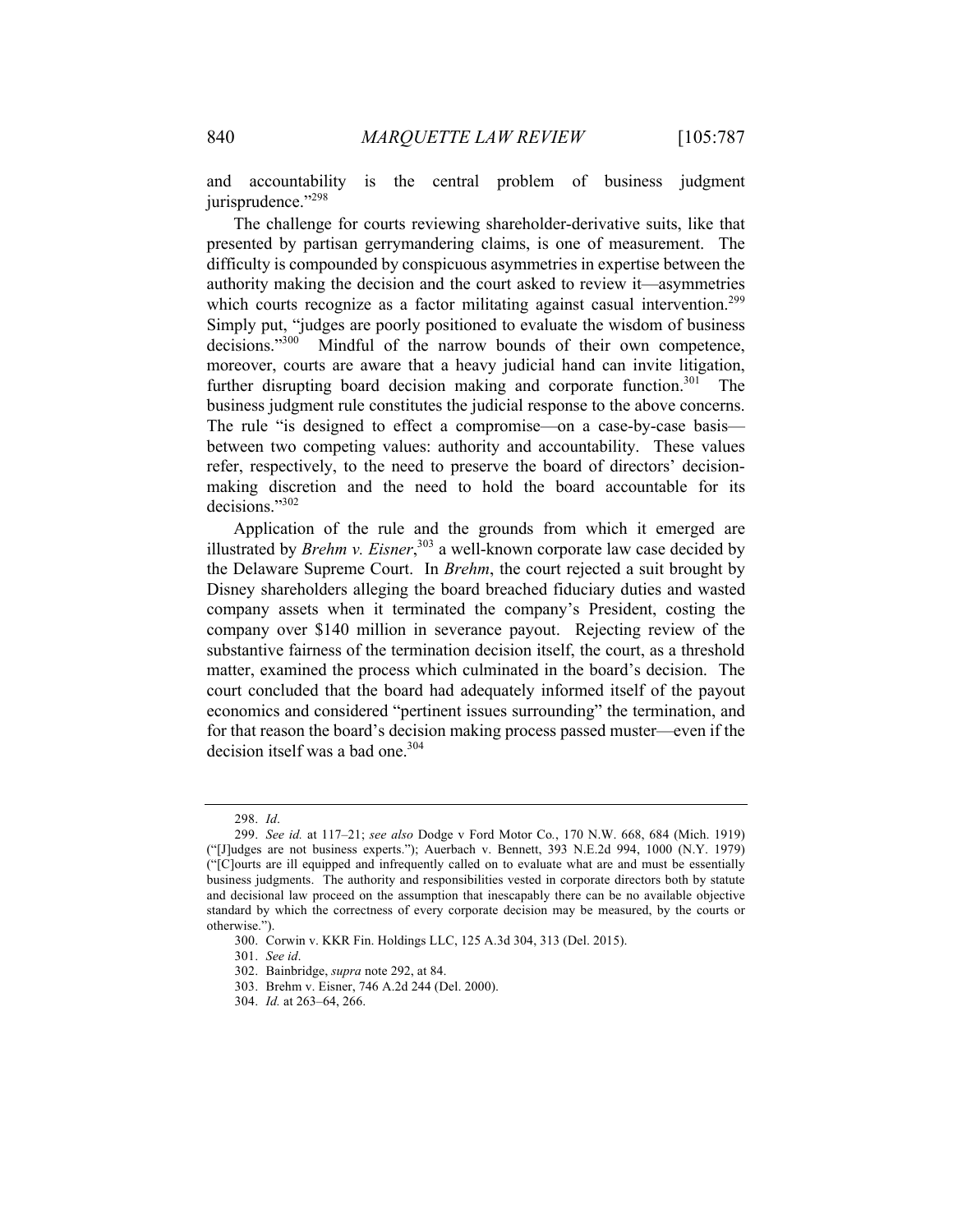The case ultimately concerned a disagreement regarding the board's business judgment, but the court stressed that corporate law does not impose "[a]spirational ideals of good corporate governance practices for boards of directors."<sup>305</sup> To do so would, in the court's words, "invite courts to become super-directors, measuring matters of degree in business decision making."<sup>306</sup> That refrain should sound familiar. Notably, in reaching its conclusion, the *Brehm* court underscored the procedural character of its review:

> Courts do not measure, weigh or quantify directors' judgments. We do not even decide if they are reasonable in this context. Due care in the decisionmaking context is *process* due care only. . . . Thus, directors' decisions will be respected by courts unless the directors are interested or lack independence relative to the decision, do not act in good faith, act in a manner that cannot be attributed to a rational business purpose or reach their decision by a grossly negligent process that includes the failure to consider all material facts reasonably available.<sup>307</sup>

Shareholder litigation and partisan gerrymandering challenges arise from superficially different facts and do not run in perfect parallel; nevertheless, each is born from similar circumstances and presents similar exigencies that must be harmonized when courts are called on to intervene. The lesson from corporate law, captured in the business judgment rule, is that those exigenciesspecifically, the demand for governing accountability and the need for judicial restraint—can be successfully mediated by procedural review. With a focus on decision making process over substance the courts are able to mind their lane while still redressing misconduct by decision making authorities.

#### ii. Ely's Process-Based Theory of Judicial Review

Ely's process-based theory of judicial review was motivated in large part to address the very concern voiced by the Court in *Rucho* regarding judicial encroachment into political processes. The Constitution's short text includes many gaps that need filling, and Ely's concern was to find a way to justify the Court's role in that regard without inviting, as the Court in *Rucho* cautioned against, judicial expansion into a "council of legislative revision."<sup>308</sup> Ely took his cue from the text and structure of the Constitution, which, although concerned with preserving individual liberty, was nevertheless heavily

<sup>305.</sup> *Id.* at 256.

<sup>306.</sup> *Id.* at 266.

<sup>307.</sup> *Id.* at 264, 264 n.66.

<sup>308.</sup> ELY, *supra* note 209, at 73.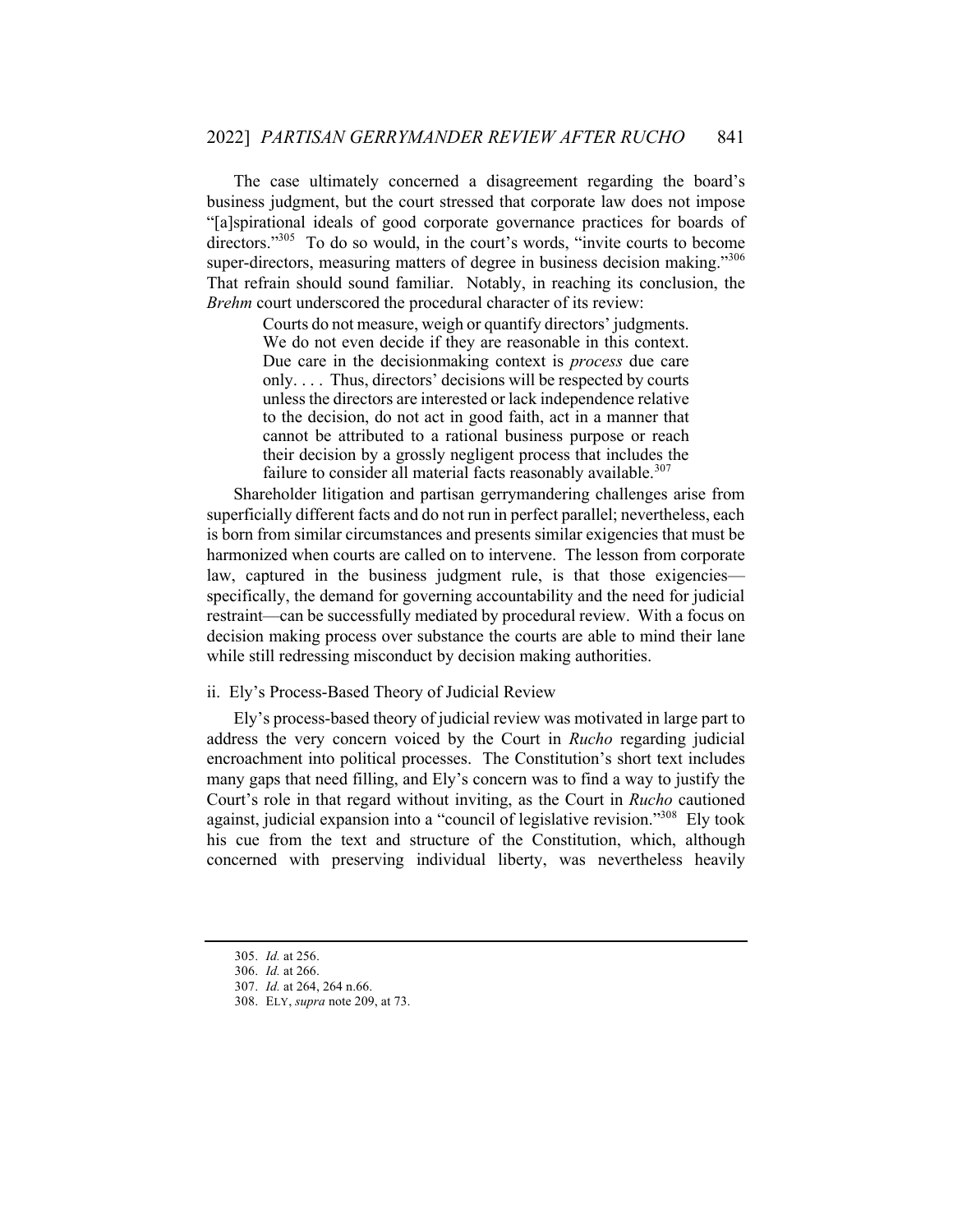weighted toward procedural safeguards rather than substantive choices in its design. $309$  As Ely explained:

> [T]he selection and accommodation of substantive values is left almost entirely to the political process and instead the [Constitution] is overwhelmingly concerned, on the one hand, with procedural fairness in the resolution of individual disputes (process writ small), and on the other, with what might be capaciously designated process writ large—with ensuring broad participation in the processes and distributions of government.310

On this process-oriented reading of the Constitution, the narrow role of the federal judiciary seems clear—to police the government's "mechanisms of decision and distribution" while leaving substantive decisions to democratically elected and politically accountable officials.<sup>311</sup> With a focus on process over substance, Ely argued, the courts retain an important role in guarding against government abuse but without risking judicial encroachment into the "selection and accommodation of substantive values."<sup>312</sup>

Moreover, Ely noted, the courts are as "conspicuously" well-suited—based on expertise and perspective—to address procedural questions as they are illsuited to address substantive ones.<sup>313</sup> Questions regarding "what procedures are needed fairly to make what decisions," Ely insisted, "are the sorts of questions lawyers and judges are good at."<sup>314</sup> The judiciary's unique competence thus felicitously aligned with the text and structure of the Constitution, on Ely's account, to both cabin the expanse of judicial review and prevent the malfunction of political processes.

Ely likened his theory of judicial review to antitrust regulation, justifying judicial intervention only when the "political market"—meaning representative democracy—goes awry.<sup>315</sup> Importantly, government does not go wrong simply because "it sometimes generates outcomes with which we disagree."<sup>316</sup> That

<sup>309.</sup> *Id.* at 87–101.

<sup>310.</sup> *Id.* at 87.

<sup>311.</sup> *Id.* at 181. The Court itself has not wholeheartedly embraced a process-oriented mode of judicial review, but it has nodded in that direction in limited circumstances. For a critical discussion, *see generally* Frickey & Smith, *supra* note 290.

<sup>312.</sup> ELY, *supra* note 209, at 87.

<sup>313.</sup> *Id.* at 102 ("Lawyers *are* experts on process writ small, the processes by which facts are found and contending parties are allowed to present their claims. And to a degree they are experts on process writ larger, the processes by which issues of public policy are fairly determined: lawyers do seem genuinely to have a feel, indeed it is hard to see what other special value they have, for ways of insuring that everyone gets his or her fair say.").

<sup>314.</sup> *Id.* at 21.

<sup>315.</sup> *Id.* at 103.

<sup>316.</sup> *Id.*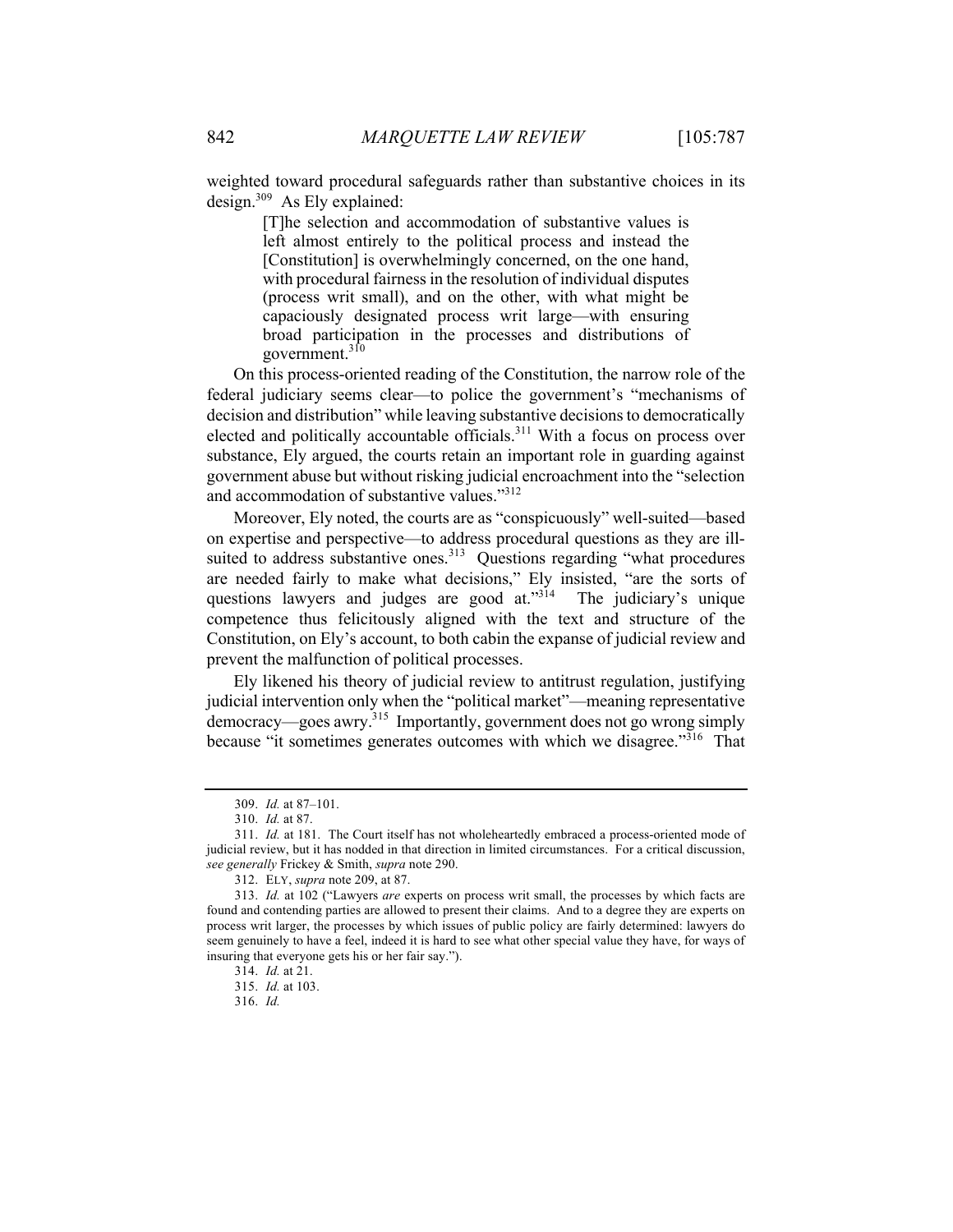can and will happen, but it does not justify judicial intervention. Regular elections mean that representative democracy is capable of self-correction in this respect—at least when properly functioning. Trouble arises when irregularities emerge in the democratic process itself, thus eroding the health and legitimacy of the political market. That is where, according to Ely, the courts come in to play—to remedy problems in the process, which he described as follows:

> Malfunction occurs when the [democratic] *process* is undeserving of trust, when (1) the ins are choking off the channels of political change to ensure that they will stay in and the outs will stay out, or (2) though no one is actually denied a voice or a vote, representatives beholden to an effective majority are systematically disadvantaging some minority out of simple hostility or a prejudiced refusal to recognize commonalities of interest, and thereby denying that minority the protection afforded other groups by a representative system.<sup>317</sup>

In other words, according to Ely, "unblocking stoppages in the democratic process is what judicial review ought preeminently to be about, and denial of the vote seems the quintessential stoppage."<sup>318</sup>

Matters of voting and representation are fundamental presuppositions of representative democracy, but the mechanics of their expression can malfunction over time. According to Ely, independent and impartial judges as opposed to elected representatives who, based on obvious conflicts of interest, "are the last persons we should trust"<sup>319</sup> to identify and correct malfunction - are particularly adapted to the task of identifying and stepping in to facilitate correction of such malfunction.<sup>320</sup> That task comports with and is justified by the text and structure of the Constitution. And, importantly, it has the further virtue of restraining the courts. $321$ 

321. *See* ELY, *supra* note 209, at 73–104.

<sup>317.</sup> *Id.*

<sup>318.</sup> *Id.* at 117.

<sup>319.</sup> *Id.* at 103.

<sup>320.</sup> *Id.* (noting that appointed judges are "in a position objectively to assess claims—though no one could suppose the evaluation won't be full of judgment calls—that either by clogging the channels of change or by acting as accessories to majority tyranny, our elected representatives in fact are not representing the interests of those whom the system presupposes they are"). Members of the Court have at various times voiced a similar sentiment, including Justice Kagan in her *Rucho* dissent. As Justice Kagan explained, "the need for judicial review is at its most urgent in cases like [partisan gerrymandering]" because "politicians' incentives conflict with voters' interests, leaving citizens without any political remedy for their constitutional harms." Rucho v. Common Cause, 139 S. Ct. 2482, 2523 (2019) (Kagan, J., dissenting) (quoting Gill v. Whitford, 138 S. Ct. 1916, 1941 (2018) (Kagan, J., concurring)).